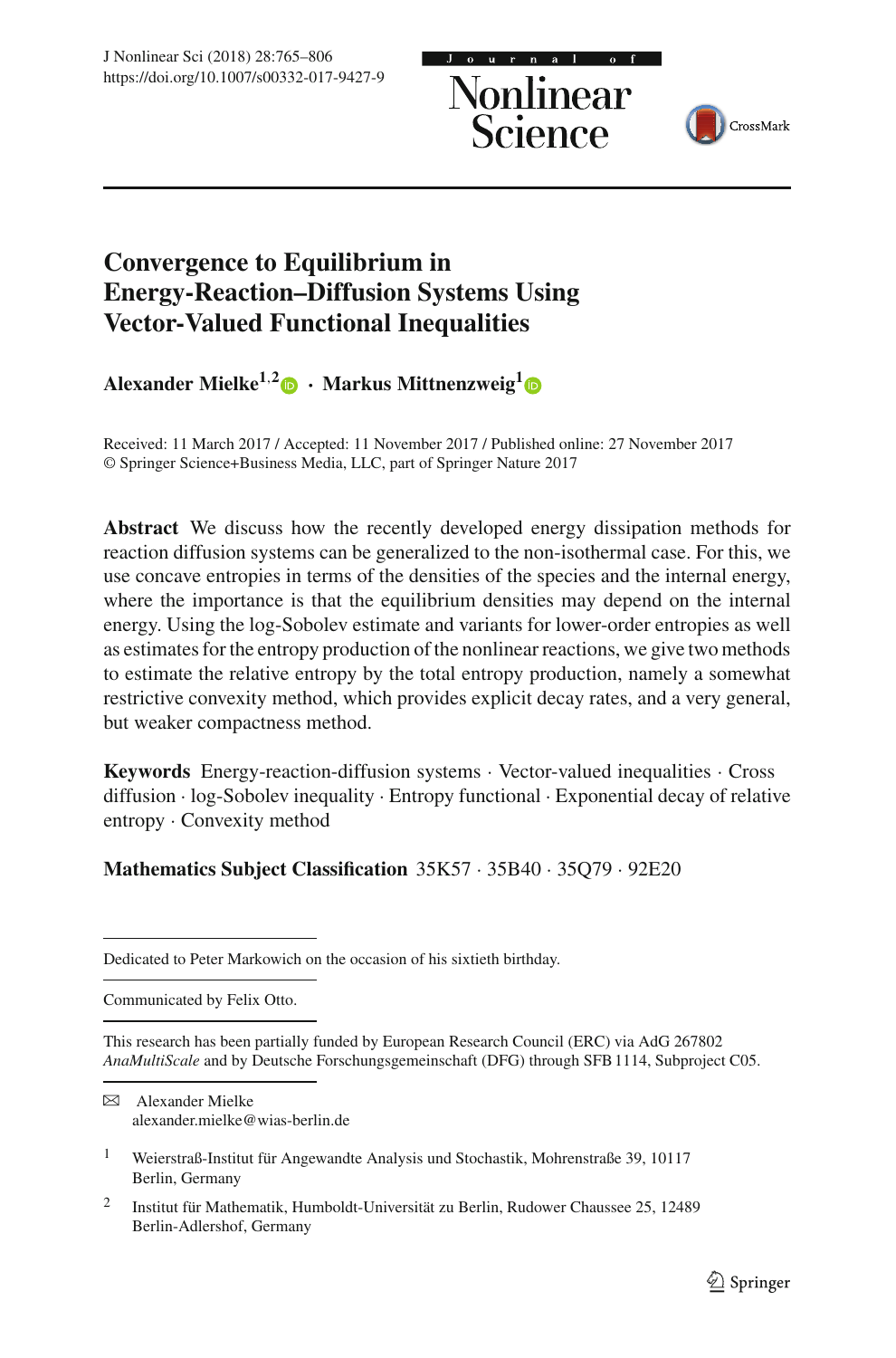# <span id="page-1-1"></span>**1 Introduction**

The aim of this paper is to generalize the recently developed exponential decay estimates for reaction–diffusion systems based on the entropy method from the isothermal case to the non-isothermal case. Entropy methods for reaction–diffusion systems (RDS) satisfying a detailed balance condition were first introduced in Gröge[r](#page-40-0) [\(1983,](#page-40-0) [1986\)](#page-40-1), and a first result on uniform exponential decay was derived in Gröge[r](#page-41-0) [\(1992](#page-41-0)), Thm. 2 via a compactness argument. Applications to semiconductor models were obtained in Glitzky et al[.](#page-40-2) [\(1994,](#page-40-2) [1996\)](#page-40-3) and Glitzky and Hünlic[h](#page-40-4) [\(1997](#page-40-4)), where the self-consistent coupling through the Poisson equation led to the restriction  $d \leq 2$  for the space dimension. Starting from Desvillettes and Fellne[r](#page-40-5) [\(2006\)](#page-40-5), an independent and more constructive approach for isothermal RDS was developed, see Fellner and Tan[g](#page-40-6) [\(2017\)](#page-40-6) and Desvillettes et al[.](#page-40-7) [\(2017\)](#page-40-7) as well as the references therein. In Mielke et al[.](#page-41-1) [\(2015\)](#page-41-1), a convexity argument was introduced that is less general in applications but leads to sharper decay estimates if applicable, see also the survey (Mielk[e](#page-41-2) [2017\)](#page-41-2).

In this work, we discuss how some of the above methods can be transferred to the non-isothermal case, where the RDS is complemented with an energy balance either expressed as a heat equation or as a balance for the internal energy  $u$ . The coupled system is called energy-reaction–diffusion systems (ERDS). A first step toward the non-isothermal case was done in Haskovec et al[.](#page-41-3) [\(2017\)](#page-41-3), where a more explicit approach close to Desvillettes and Fellne[r](#page-40-5) [\(2006](#page-40-5)) and Fellner and Tan[g](#page-40-6) [\(2017](#page-40-6)) was developed. Here, we want to show that also the convexity method from Mielke et al[.](#page-41-1) [\(2015\)](#page-41-1) and the compactness method from Gröge[r](#page-41-0) [\(1992](#page-41-0)) and Glitzky and Hünlic[h](#page-40-4) [\(1997\)](#page-40-4) can be adapted to ERDS.

Following Albinus et al[.](#page-40-8) [\(2002\)](#page-40-8) and Mielk[e](#page-41-4) [\(2011b](#page-41-4), [2013\)](#page-41-5), we use the internal energy density  $u(t, \cdot)$  :  $\Omega \to \mathbb{R}$  as the main thermodynamic variable, while the absolute temperature is a dependent variable obtained from the constitutive entropy function  $s = S(x, c, u)$  via

$$
\theta(t,x) = \frac{1}{\partial_u S(x, c(t,x), u(t,x))},
$$

where  $\mathbf{c} = (c_1, \ldots, c_I) \in [0, \infty]^I$  is the vector of concentrations. The major advantage is that thermodynamics imposes that  $S(x, \cdot, \cdot) : [0, \infty]^{I+1} \to \mathbb{R}$  is a concave function that allows us to apply entropy entropy-production (EEP) estimates. Moreover,  $S(x, c, u)$  is a strictly increasing function in *u* to make the absolute temperature nonnegative.

Our typical model for relevant entropy relations is given by

$$
S(x, \mathbf{c}, u) = s(u) - \mathfrak{B}(\mathbf{c} \,|\, \mathbf{w}(x, u)) = \widehat{s}(x, u) + \sum_{i=1}^{I} \Big( c_i \log \big( w_i(x, u) \big) - \lambda_{\mathfrak{B}}(c_i) \Big), \tag{1.1}
$$

where the Boltzmann function  $\lambda_{\mathfrak{B}}$  and the relative Boltzmann entropy are defined via

<span id="page-1-0"></span>
$$
\lambda_{\mathfrak{B}}(z) := z \log z - z + 1 \quad \text{and } \mathfrak{B}(c \mid b) := \sum_{i=1}^{I} b_i \lambda_{\mathfrak{B}}(c_i/b_i). \tag{1.2}
$$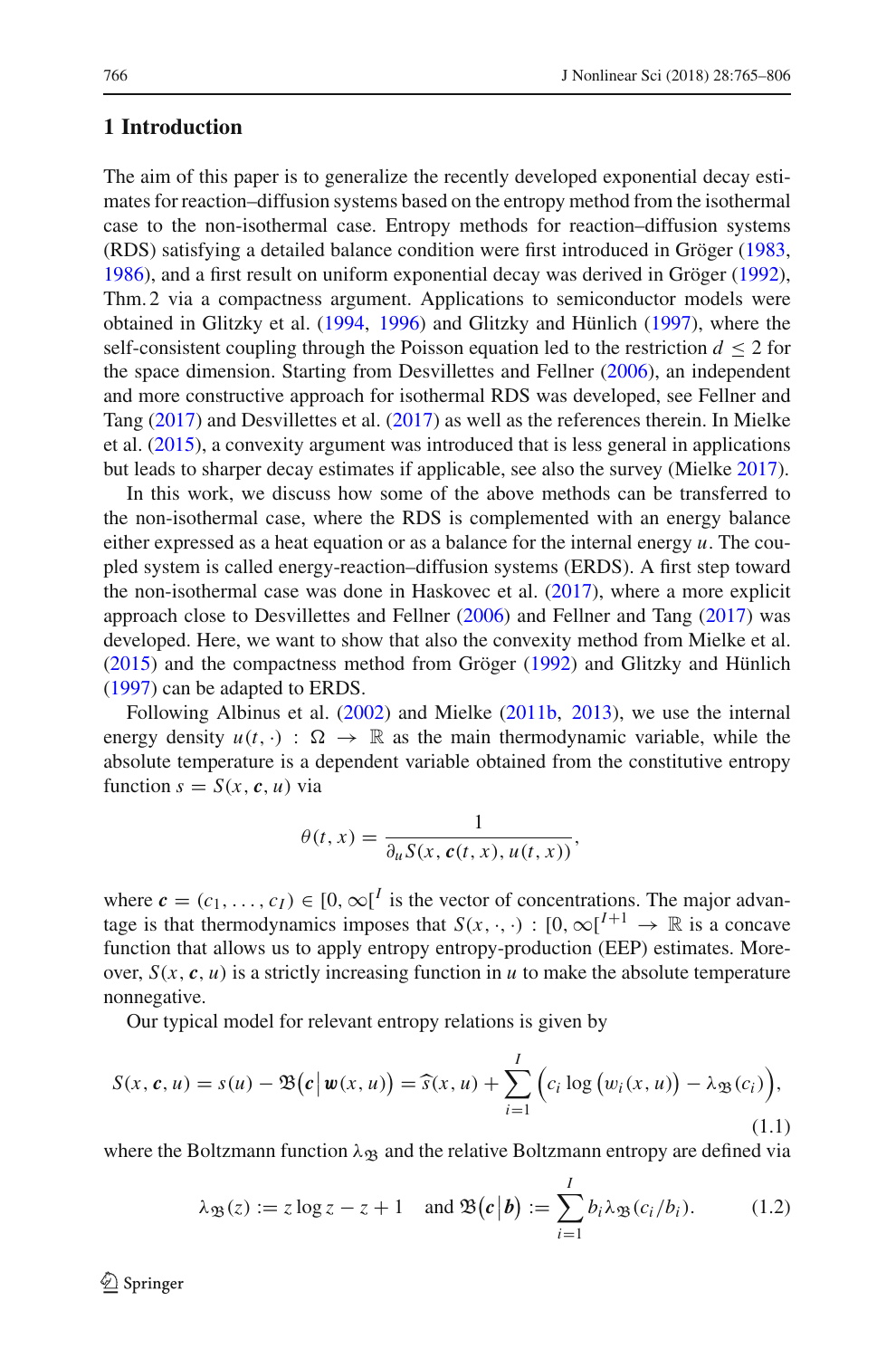Here each  $w_i(x, \cdot) : [0, \infty) \rightarrow [0, \infty)$  is a non-decreasing and concave function as well as  $\hat{s}(x, \cdot) : u \mapsto s(x, u) + I - \sum_{i=1}^{I} w_i(x, u)$ , see the thermodynamic discussions in Sect. 2 where Proposition 2.1 provides the necessary concavity result. cussions in Sect. [2](#page-5-0) where Proposition [2.1](#page-6-0) provides the necessary concavity result. From  $\partial_{\mathbf{c}} S(x, \mathbf{c}, u) = (\log(c_i/w_i(x, u)))$ From  $\partial_c S(x, c, u) = (\log(c_i/w_i(x, u)))_{i=1,\dots,I}$ , we see that the vector  $\mathbf{w}(x, u) = (w_i(x, u))_{i=1,\dots,I}$  gives the thermodynamic equilibrium concentrations for a given  $(w_i(x, u))_{i=1,\dots,I}$  gives the thermodynamic equilibrium concentrations for a given<br>internal approximation function on the example that the constitutive function  $S(u, a, u)$  and internal energy  $u$ . Further on, we assume that the constitutive function  $S(x, c, u)$  and hence  $w_i$  do not depend on  $x$ , i.e., the material is homogeneous. However, following the ideas in Glitzky and Hünlic[h](#page-40-4) [\(1997\)](#page-40-4) and Mielke et al[.](#page-41-1) [\(2015](#page-41-1)), Sect. 5.1, it should be possible to generalize the methods developed here also to the inhomogeneous case.

One way of generating thermodynamically consistent energy-reaction–diffusion systems (ERDS) on a physical domain  $\Omega \subset \mathbb{R}^d$  is that of using the theory of gradient systems. For this, we use the entropy functional

$$
\mathcal{S}(\boldsymbol{c},u) := \int_{\Omega} S(\boldsymbol{c}(x),u(x)) \, \mathrm{d}x
$$

and an Onsager operator  $\mathbb{K}(c, u) = \mathbb{K}_{diff}(c, u) + \mathbb{K}_{R}(c, u)$  modeling the entropy production by diffusion or heat transfer and by reaction, respectively. We always assume that they are of the form

$$
\mathbb{K}_{\text{diff}}(\boldsymbol{c}, u) \binom{\boldsymbol{\zeta}}{\mu} = -\text{div}\left(\mathbb{M}(\boldsymbol{c}, u)\nabla \binom{\boldsymbol{\zeta}}{\mu}\right) \text{ and } \mathbb{K}_{\text{R}}(\boldsymbol{c}, u) = \binom{\mathbb{L}(\boldsymbol{c}, u) \ 0}{0},
$$

where  $\mathbb{K}_{\text{diff}}$  is complemented by the no-flux conditions  $\mathbb{M}(c, u) \nabla (\frac{\lambda}{\mu})$  $\binom{\zeta}{\mu} \cdot \nu = 0$  on ∂-. True Onsager operators K satisfy the symmetry (reciprocal) relation (cf. Onsage[r](#page-41-6) [1931\)](#page-41-6) K = K<sup>\*</sup>. Moreover, the second law of thermodynamics enforces K+K<sup>\*</sup>  $\geq$  0. Obviously, this is satisfied if the matrices  $M$  and  $L$  are symmetric and positive semidefinite. For our EEP estimates, the symmetry will not be important, since we will only rely on the positive semi-definiteness

$$
A: \mathbb{M}(c, u)A \geq 0 \text{ and } \zeta \cdot \mathbb{L}(c, u)\zeta \geq 0.
$$

Of course, we will need quantitative lower bounds for  $\mathbb M$  and  $\mathbb L$ . Indeed, starting from the entropy functional *S* we consider the ERDS for  $y = (c, u)$ , which is derived formally from  $\dot{y} = \mathbb{K}(y)D\mathcal{S}(y)$  giving

$$
\begin{pmatrix}\n\dot{c} \\
\dot{u}\n\end{pmatrix} = -\operatorname{div}\left(\mathbb{M}(c, u)\begin{pmatrix}\n\nabla D_c S(c, u) \\
\nabla \partial_u S(c, u)\n\end{pmatrix}\right) + \begin{pmatrix}\n\mathbb{L}(c, u)D_c S(c, u) \\
0\n\end{pmatrix} \text{ in } \Omega,
$$
\n
$$
v \cdot \nabla D_c S(c, u) = \mathbf{0} \text{ and } v \cdot \nabla \partial_u S(c, u) = 0 \text{ on } \partial \Omega.
$$

Obviously the divergence form of the equation for *u* together with the no-flux boundary condition imply that the average internal energy

$$
\overline{u(t)} := \frac{1}{|\Omega|} \int_{\Omega} u(t, x) \, \mathrm{d}x
$$

 $\mathcal{D}$  Springer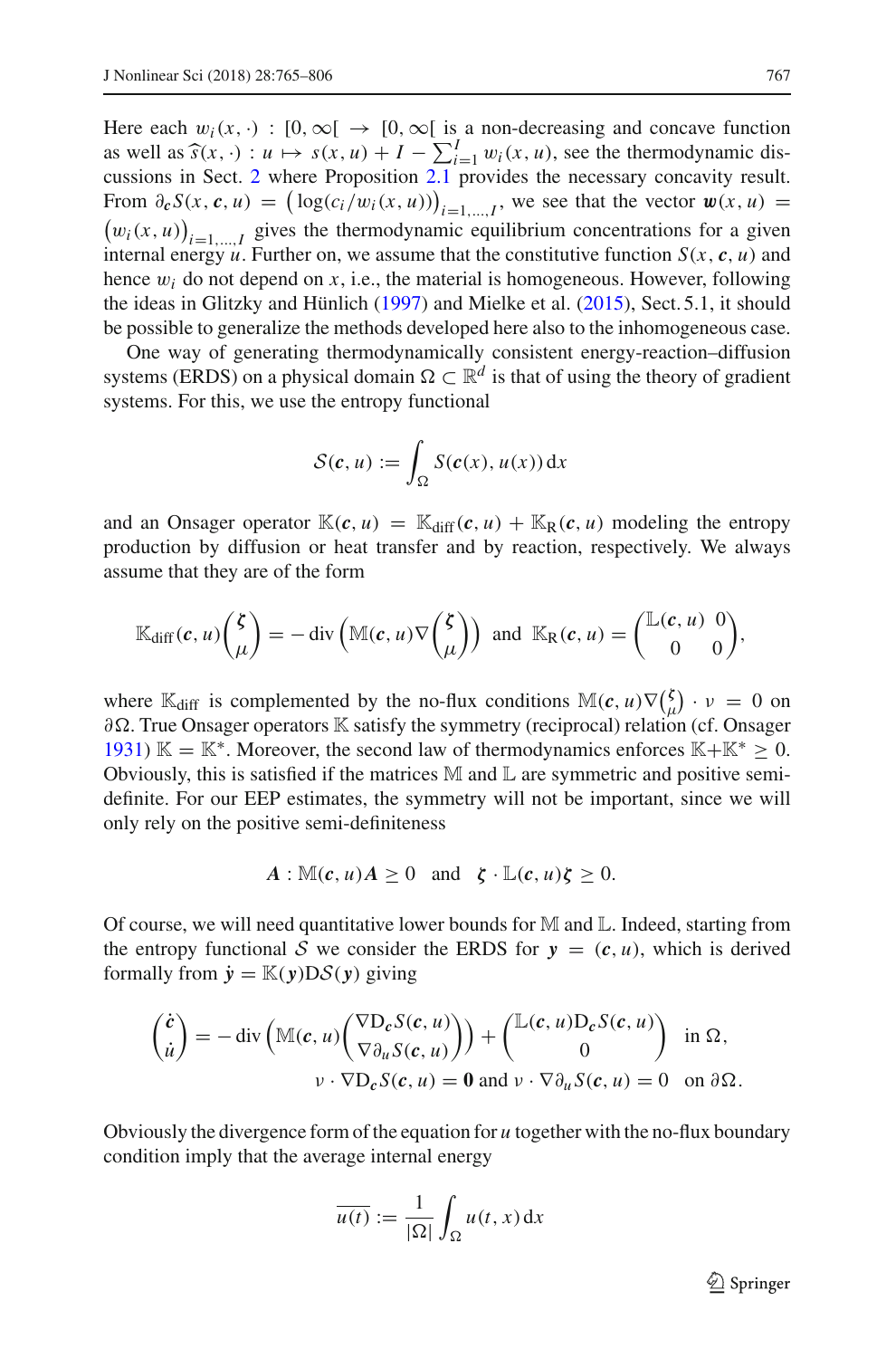is constant along solutions of the ERDS. Throughout this work, we assume that  $\Omega \subset$  $\mathbb{R}^d$  is a bounded domain with Lipschitz boundary and, without loss of generality, with unit mass, i.e.,  $|\Omega| = 1$ . Thus, averages on  $\Omega$  are simply equal to the integral over  $\Omega$ .

Typically in RDS, there are further conserved quantities (like the total atomic masses or the charges in semiconductor models), which we assume to be given by a matrix  $Q: \mathbb{R}^I \to \mathbb{R}^m$  such that  $Q\mathbb{L}(c, u)\zeta = 0$ . Then, again using the no-flux boundary conditions, we see that

$$
\mathsf{Q}\overline{c(t)} = \int_{\Omega} \mathsf{Q}\mathsf{c}(t,x) \,\mathrm{d}x \in \mathbb{R}^m
$$

is constant along solutions. In particular, we define the associated flow-invariant subsets

$$
\mathfrak{S}(\mathsf{q},\mathsf{U}):=\Big\{\,(c,u)\in\mathrm{L}^1(\Omega)^{I+1}\;\Big|\;c_i,u\geq0,\;\overline{u}=\mathsf{U},\;\mathsf{Q}\overline{c}=\mathsf{q}\,\Big\}.
$$

The strictly concave functional  $S$  has a unique maximizer, which is spatially constant and which we denote by  $w(q, U) \in [0, \infty]^I$ . With this we define the relative entropy

$$
\mathcal{H}_{q,U}(c, u) := \int_{\Omega} H_{q,U}(c(x), u(x)) dx \text{ with}
$$

$$
H_{q,U}(c, u) = S(w(q, U), U) + DS(w(q, U), U) \cdot \begin{pmatrix} c - w(q, U) \\ u - U \end{pmatrix} - S(c, u).
$$

Hence, we have  $\mathcal{H}_{q,\mathsf{U}}(c, u) \geq 0$  with equality if and only if  $(c, u) = (\mathsf{w}(\mathsf{q}, \mathsf{U}), \mathsf{U})$ .

The entropy production  $P$  is now defined as the increase of  $S$  along solutions  $y(t) = (c(t), u(t))$ , namely

$$
\mathcal{P}(\mathbf{y}) := \frac{\mathrm{d}}{\mathrm{d}t} \mathcal{S}(\mathbf{y}) = \langle \mathrm{D}\mathcal{S}(\mathbf{y}), \mathbb{K}(\mathbf{y}) \mathrm{D}\mathcal{S}(\mathbf{y}) \rangle,
$$

which has a diffusive contribution  $P_D$  and a reactive contribution  $P_R$  given by

<span id="page-3-0"></span>
$$
\mathcal{P}_D(y) := \int_{\Omega} \nabla y(x) : \mathbb{W}(y(x)) \nabla y(x) dx \text{ and } \mathcal{P}_R(y) := \int_{\Omega} P_R(y(x)) dx
$$
  
with  $\mathbb{W}(y) = D^2 S(y) \mathbb{M}(y) D^2 S(y)$  and  $P_R(y) = D S(y) \cdot \mathbb{L}(y) D S(y)$ . (1.3)

The aim of this work is to provide methods to derive entropy entropy-production (EEP) estimates in the form (see  $(2.16)$  for the definition of  $\mathfrak{Q}$ )

<span id="page-3-1"></span>
$$
\forall (q, U) \in \mathfrak{Q} \exists K(q, U) > 0 \,\forall (c, u) \in \mathfrak{S}(q, U): \mathcal{P}(c, u) \geq K(q, U) \mathcal{H}_{q, U}(c, u), \tag{1.4}
$$

which can be seen as a vector-valued generalization of the usually scalar functional inequalities of log-Sobolev type.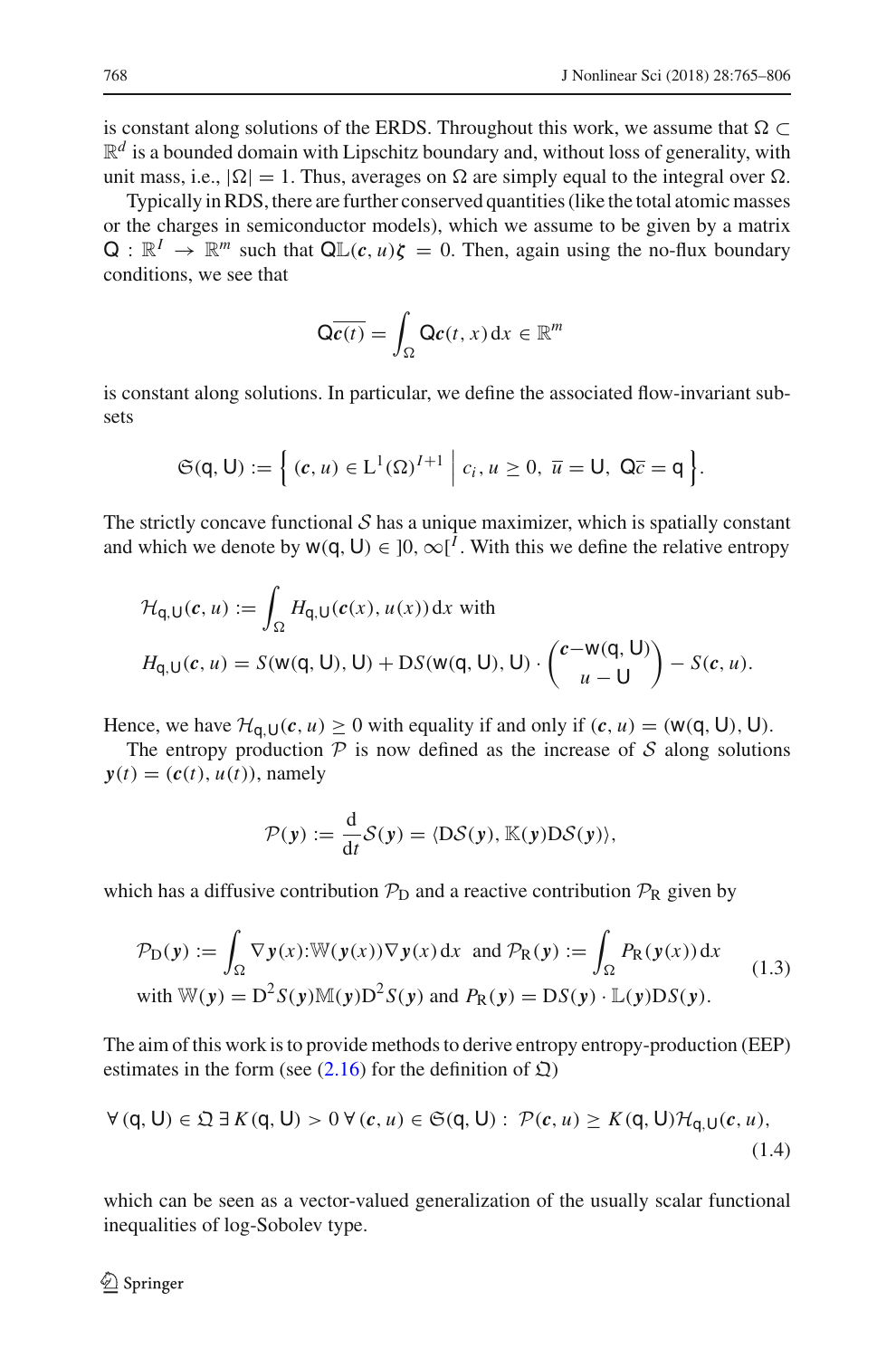Indeed, we emphasize that we do neither address the question of existence of solutions fo[r](#page-40-9) equations of the type  $(1.3)$  (see Fischer [2015](#page-41-7); Jünge[l](#page-41-7) 2015; Dreyer et al[.](#page-40-10) [2016](#page-40-10) and the references therein for recent advances) nor the question in which norms the exponential decay of the solutions can be established. We are content with the construction of  $K(q, U) > 0$ , which implies that along sufficiently good notions of weak solutions we have the uniform exponential decay of the relative entropy, namely

$$
(\mathbf{c}(0), u(0)) \in \mathfrak{S}(\mathbf{q}, \mathbf{U}) \implies \mathcal{H}_{\mathbf{q}, \mathbf{U}}(\mathbf{c}(t), u(t)) \le e^{-K(\mathbf{q}, \mathbf{U})t} \mathcal{H}_{\mathbf{q}, \mathbf{U}}(\mathbf{c}(0), u(0)) \text{ for all } t \ge 0.
$$

Clearly, this implies convergence  $(c(t), u(t)) \rightarrow (w(q, U), U)$  in L<sup>1</sup>( $\Omega$ ) when exploiting a suitable variant of the Csiszár–Kullback–Pinsker estimate.

We discuss two possible strategies to establish the fundamental EEP estimate [\(1.4\)](#page-3-1). Both rely on estimating  $W$  and  $P_R$  by suitable, simplified functions, namely

<span id="page-4-0"></span>
$$
\mathbb{W}(\boldsymbol{c}, u) \ge \delta_* \operatorname{diag}\left(\frac{1}{c_1}, \dots, \frac{1}{c_I}, \frac{1}{u^{2-\gamma}}\right) \text{ and } (1.5a)
$$

<span id="page-4-1"></span>
$$
P_{\rm R}(c, u) \ge \kappa_* \widehat{P}_{\rm R}(c, u) \text{ with } \widehat{P}_{\rm R}(c, u) := \sum_{r=1}^R \widehat{\kappa}_r(u) G\left(\frac{c^{\alpha^r}}{\mathbf{w}(u)^{\alpha^r}}, \frac{c^{\beta^r}}{\mathbf{w}(u)^{\beta^r}}\right) \tag{1.5b}
$$

with  $G(a, b) = (a - b)(\log a - \log b) \ge 0$ . We show that these estimates can be realized for ERDS of the form

$$
\begin{pmatrix} \dot{c} \\ \dot{u} \end{pmatrix} = \begin{pmatrix} (\delta_i \Delta c_i)_i \\ \delta_u \Delta u \end{pmatrix} + \begin{pmatrix} R(c, u) \\ 0 \end{pmatrix} \text{ with } R(c, u) = \sum_{r=1}^R \kappa_r \big( \frac{c^{\alpha^r}}{w(u)^{\alpha^r}} - \frac{c^{\beta^r}}{w(u)^{\beta^r}} \big) \big( \beta^r - \alpha^r \big),\tag{1.6}
$$

if the reaction rate coefficients satisfy  $\kappa_r \geq \kappa_*$  and if for all  $i = 1, \ldots, I$  there exist  $\rho_i > 0$  such that the diffusion coefficients  $\delta_i$  and the equilibrium functions  $w_i$  satisfy the relations

$$
\rho_i \le \frac{4\delta_u(\delta_i - \delta_*)}{(\delta_i + \delta_u)^2} \quad \text{and} \quad \frac{1}{\rho_i} \big( w_i'(u) \big)^2 \le \big( w_i'(u) \big)^2 - w_i(u) w_i''(u) \text{ for } u > 0,
$$

see Proposition [2.3,](#page-10-0) which establishes [\(1.5a\)](#page-4-0). We interpret these relations as a bound on cross-diffusion, since the heat equation without cross-diffusion should have the form

$$
\dot{u} = -\operatorname{div}\left(M_{\mathrm{u},\mathrm{u}}(c,u)\nabla\frac{1}{\theta}\right) \text{ with } \frac{1}{\theta} = \partial_u S(c,u) = s'(u) + \sum_{1}^{I} c_i w'_i(u)/w_i(u),
$$

see the discussion in Sect.  $2.2$ . The assumption  $(1.5a)$  provides the lower bound

$$
\mathcal{P}_\mathcal{D}(c, u) \geq \delta_* p_\Omega \int_\Omega \left( \overline{u} \lambda_{\mathfrak{B}} \left( \frac{u}{\overline{u}} \right) + \sum_{i=1}^I \overline{c}_i \lambda_{\mathfrak{B}} \left( \frac{c_i}{\overline{c}_i} \right) \right) dx
$$

with  $p_{\Omega} = \min\{\rho(\Omega, \gamma, 1), \rho(\Omega, 1, 1)\}\$ , where the optimal generalized log-Sobolev constants  $\rho(\Omega, \gamma, \alpha)$  are defined in [\(3.6\)](#page-19-0).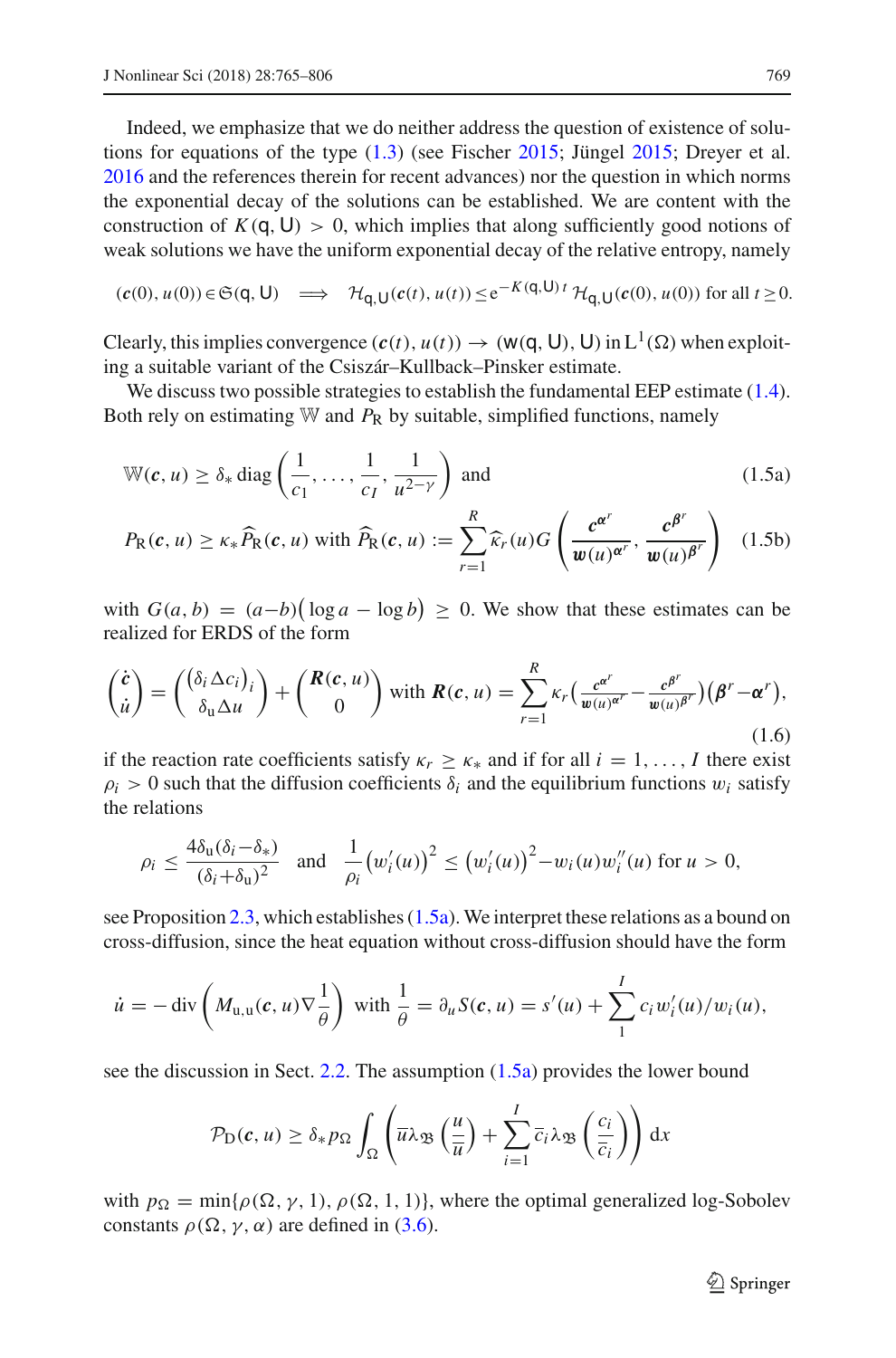For the reactive part  $P_R$  of the entropy production (see  $(1.5b)$ ) for the definition), we impose the finite-dimensional conditions

$$
\forall (q, U) \in \mathfrak{Q} \exists K_{R}(q, U) > 0 \,\forall \, c \text{ with } \mathsf{Q}c = q: \widehat{P}_{R}(c, U) \ge K_{R}(q, U)\mathfrak{B}(c \big| w(q, U)),\tag{1.7}
$$

which, for our mass action kinetics, is equivalent to the unique-equilibrium condition that  $c = w(q, U)$  is the only solution of  $R(c, U) = 0$  satisfying  $Qc = q$ .

The counterpart of the convexity method for isothermal RDS developed in Mielke et al[.](#page-41-1) [\(2015](#page-41-1)) is formulated in Theorem [3.2.](#page-21-0) Assuming that there exists a  $\mu(U) \ge 0$ such that the function

$$
(\mathbf{c}, u) \mapsto \mu(\mathsf{U}) \Big( \mathsf{U}^{\gamma} \lambda_{\mathfrak{B}}(u/\mathsf{U}) + \sum_{i} \lambda_{\mathfrak{B}}(c_{i}) \Big) + \widehat{P}_{R}(\mathbf{c}, u) \text{ is convex}
$$

we obtain the constructive lower bound

$$
K(\mathsf{q},\mathsf{U})\geq \frac{1}{C_H(\mathsf{q},\mathsf{U})}\,\min\big\{\kappa_*K_{\mathrm{R}}(\mathsf{q},\mathsf{U}),\delta_*p_\Omega\frac{K_{\mathrm{R}}(\mathsf{q},\mathsf{U})}{\mu(\mathsf{U})+K_{\mathrm{R}}(\mathsf{q},\mathsf{U})}\big\},
$$

where the  $C_H$  is characterized in Lemma [3.1.](#page-20-0)

In Sect. [4,](#page-30-0) we discuss the generalization of the compactness argument developed in Glitzky and Hünlic[h](#page-40-4) [\(1997\)](#page-40-4) for isothermal semiconductor models. There only the case  $d \leq 2$  is treated because of the coupling via the electric potential, but without this there is no dimension restriction, see also Mielk[e](#page-41-2) [\(2017\)](#page-41-2). In contrast to the convexity method, the theory is much more general, but the result is also significantly weaker, since the constant  $K(q, U)$  in the EEP estimate is not constructive, and moreover, it also depends on an upper bound *M* for  $H_{q, U}$ , namely

$$
\forall (q, U) \in \mathfrak{Q} \quad M > 0 \exists K_M(q, U) > 0 \ \forall (c, u) \in \mathfrak{S}(q, U) : \\
\mathcal{H}_{q, U}(c, u) \leq M \implies \mathcal{P}(c, u) \geq K_M(q, U) \mathcal{H}_{q, U}(c, u),\n\tag{1.8}
$$

## <span id="page-5-0"></span>**2 Thermodynamical Modeling**

Here, we describe the general approach to obtain thermodynamically consistent models for ERDS. We start from a concave entropy and derive the coupled system of PDEs as a formal gradient system as introduced in Mielk[e](#page-41-8) [\(2011a](#page-41-8), [2013\)](#page-41-5). Using the Boltzmann entropy for the concentrations, it is possible to reproduce the exact mass action kinetics, if it satisfies a detailed balance condition, which we assume throughout this work. The detailed balance seems to be necessary for the gradient structure; however, the uniform exponential decay estimates can be obtained under the weaker notion of complex balancing, see Desvillettes et al[.](#page-40-7) [\(2017\)](#page-40-7) and Mielk[e](#page-41-2) [\(2017\)](#page-41-2). Indeed, it would be straightforward to generalize the present work on ERDS to the case of complex-balanced kinetics, but we refrain from doing so in the interest of a simpler notation.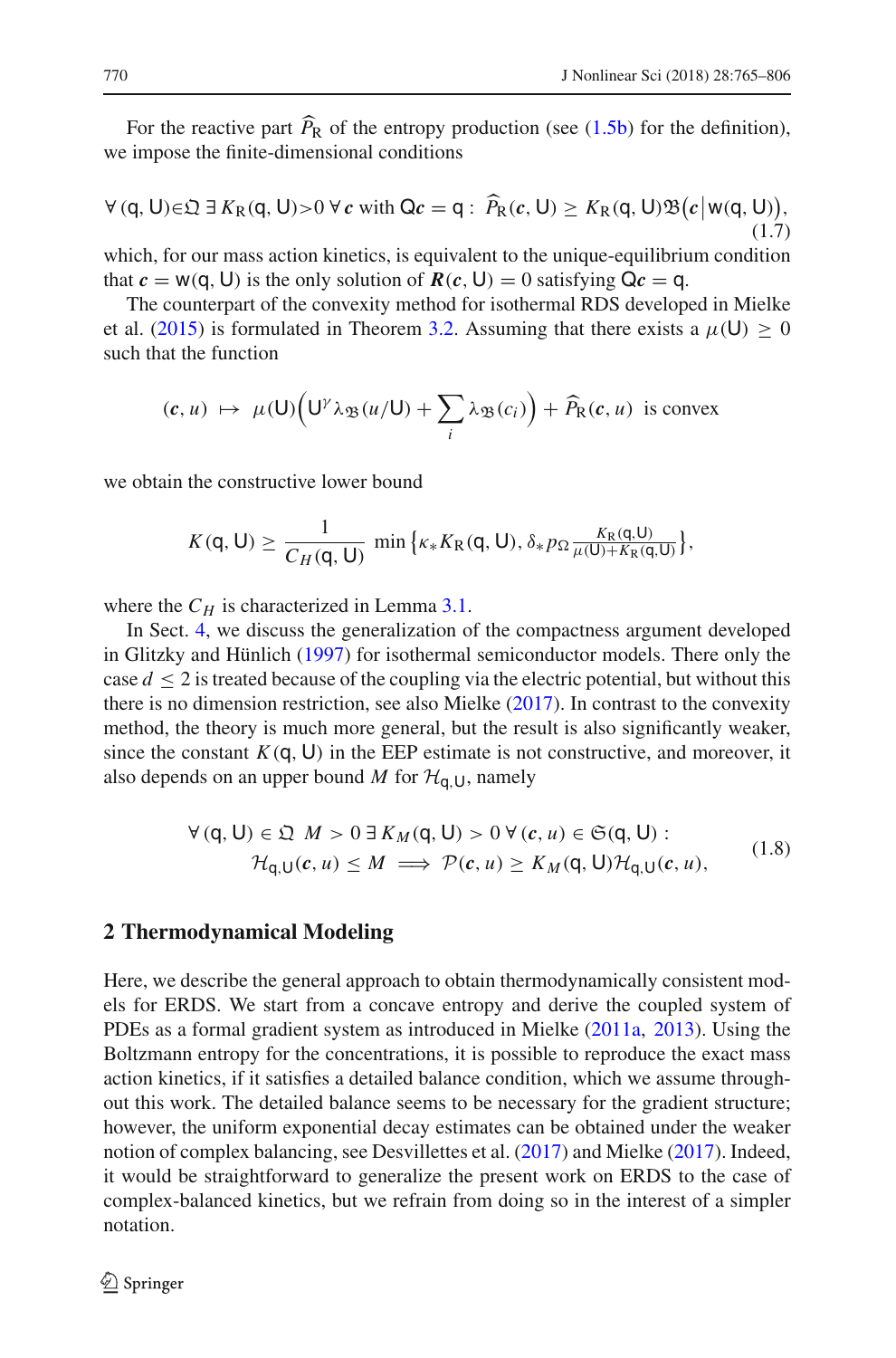## <span id="page-6-2"></span>**2.1 The Entropy Functional**

We study general systems that are thermodynamically consistent, in the sense that they can be described as a gradient system in terms of the total entropy. We allow for *I* different species  $X_1, \ldots, X_I$ , whose concentrations denoted by  $c_i(t, x) \geq 0$ form the density vector  $\mathbf{c} = (c_1, \ldots, c_I) : \Omega \to [0, \infty]^I$ . In addition, we have the scalar internal energy density  $u(t, x) \in \mathbb{R}$ . The total entropy *S* is the integral over the entropy density  $s = S(x, c, u)$ , where  $S(x, \cdot)$  is a strictly concave function of  $(c, u)$  ∈ [0, ∞[<sup>I</sup> × ℝ, see e.g., Lieb a[n](#page-41-9)d Yngvason [\(1999\)](#page-41-9). Thus, we set

$$
\mathcal{S}(\boldsymbol{c},u)=\int_{\Omega}S(x,\boldsymbol{c}(x),u(x))\,\mathrm{d}x.
$$

The absolute temperature is now a dependent variable given by

<span id="page-6-3"></span>
$$
\theta(t,x) = \Theta(x,\mathbf{c},u) := \frac{1}{\partial_u S(x,\mathbf{c}(t,x),u(t,x))}.
$$
\n(2.1)

At a given point  $x \in \Omega$  and for a fixed internal energy, the equilibrium densities are obtained by maximizing the  $c \mapsto S(x, c, u)$  providing the vector

$$
\mathbf{w}(x, u) = (w_1(x, u), \dots, w_I(x, u)) \in [0, \infty]^I,
$$

i.e.,  $D_cS(x, \mathbf{w}(x, u), u) = 0$ . One of the major difficulties in this work is that the vector  $\boldsymbol{w}$  depends on  $\mu$ , i.e., the local equilibrium concentrations depend on  $\mu$ , and hence implicitly on  $\theta$ .

So far, we also allowed for an explicit dependence on the material point  $x \in \Omega$ . Such a dependence is crucial for ERDS posed inside of solids, e.g., in semiconductor physics where *ci* describes the concentrations of charge carriers. The dependence on *x* then models the domains of the different materials including doping structures. However, for our work this dependence is not essential, so we will drop it for notational simplicity. Following Glitzky and Hünlic[h](#page-40-4) [\(1997\)](#page-40-4), it should be possible to adapt the subsequent analysis to the general case by using suitable relative densities.

For later usage, we give a suitable class of entropy functions based on the Boltzmann entropy using the function  $\lambda_{\Re}(z) := z \log z - z + 1$ :

<span id="page-6-1"></span>
$$
S(c, u) = s(u) - \sum_{i=1}^{I} w_i(u)\lambda_{\mathfrak{B}}\left(\frac{c_i}{w_i(u)}\right) = \widehat{s}(u) + \sum_{i=1}^{I} \left(c_i \log(w_i(u)) - \lambda_{\mathfrak{B}}(c_i)\right),
$$
  
where  $\widehat{s}(u) = s(u) + I - \sum_{i=1}^{I} w_i(u)$ . (2.2)

<span id="page-6-0"></span>The following result gives necessary and sufficient conditions on *s* and w*<sup>i</sup>* for the concavity of this function *S*.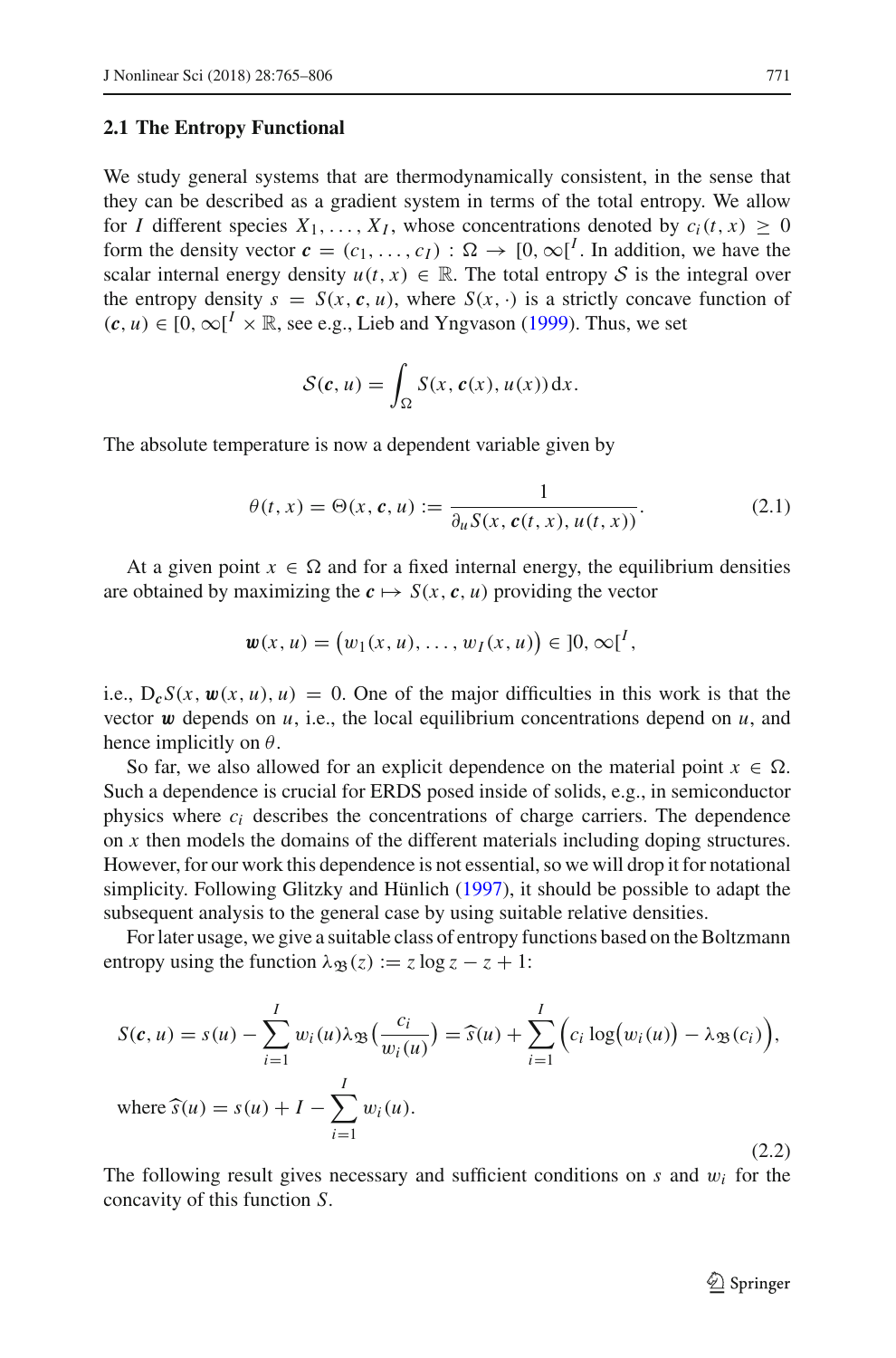**Proposition 2.1** (Concavity and monotonicity of *S*) *Consider smooth functions s* :  $[0, \infty[ \rightarrow \mathbb{R} \text{ and } w_i : [0, \infty[ \rightarrow [0, \infty[ \text{ and define } S : [0, \infty[^{I+1} \rightarrow \mathbb{R} \text{ as in (2.2)}])$  $[0, \infty[ \rightarrow \mathbb{R} \text{ and } w_i : [0, \infty[ \rightarrow [0, \infty[ \text{ and define } S : [0, \infty[^{I+1} \rightarrow \mathbb{R} \text{ as in (2.2)}])$  $[0, \infty[ \rightarrow \mathbb{R} \text{ and } w_i : [0, \infty[ \rightarrow [0, \infty[ \text{ and define } S : [0, \infty[^{I+1} \rightarrow \mathbb{R} \text{ as in (2.2)}])$ *Then,*

a. *S is concave if and only if*

<span id="page-7-0"></span>
$$
w_1, w_2, \dots, w_I, \text{ and } \widehat{s} \text{ are concave};
$$
 (2.3a)

b. *S is non-decreasing in u if and only if*

<span id="page-7-2"></span><span id="page-7-1"></span>
$$
w_1, w_2, \dots, w_I, \text{ and } \widehat{s} \text{ are increasing.}
$$
 (2.3b)

*Proof* We simply calculate the second derivative, which yields

$$
D^{2}S(c, u) = \begin{pmatrix} -\frac{1}{c_{1}} & 0 & \cdots & 0 & \frac{w'_{1}(u)}{w_{1}(u)} \\ 0 & -\frac{1}{c_{2}} & 0 & \frac{w'_{2}(u)}{w_{2}(u)} \\ \vdots & \ddots & \ddots & \vdots \\ 0 & \cdots & 0 & -\frac{1}{c_{I}} & \frac{w'_{I}(u)}{w_{I}(u)} \\ \frac{w'_{1}(u)}{w_{1}(u)} & \frac{w'_{2}(u)}{w_{2}(u)} & \cdots & \frac{w'_{I}(u)}{w_{I}(u)} & \frac{\partial^{2}}{\partial u}S(c, u) \end{pmatrix}
$$
(2.4)

 $\text{with } \frac{\partial_u^2 S(c, u) = \hat{s}''(u) + \sum_{i=1}^I c_i \frac{w_i(u)w_i''(u) - (w_i'(u))^2}{(w_i(u))^2}}$  < 0. In particular, we find

$$
\begin{pmatrix} \zeta \\ \tau \end{pmatrix} \cdot D^2 S(c, u) \begin{pmatrix} \zeta \\ \tau \end{pmatrix} = \left( \widehat{s}''(u) + \sum_{i=1}^I c_i \frac{w_i''(u)}{w_i(u)} \right) \tau^2 - \sum_{i=1}^I c_i \left( \frac{\zeta_i}{c_i} + \frac{w_i'(u)}{w_i(u)} \tau \right)^2,
$$

and [\(2.3a\)](#page-7-0) follows immediately since  $c_i$  and  $u$  may range freely in [0,  $\infty$ [.

For [\(2.3b\)](#page-7-1) part (b), we simply use  $\partial_u S(c, u) = \hat{S}'(u) + \sum_{i=1}^I c_i w'_i(u)/w_i(u)$  and that  $c_i$  and  $u$  may range freely in [0,  $\infty$ ] the fact that  $c_i$  and *u* may range freely in [0,  $\infty$ [.

The simplest example of a suitable entropy functional *S*(*c*, *u*) (cf. Mielk[e](#page-41-5) [2013,](#page-41-5) (3.9) or Haskovec et al[.](#page-41-3) [2017](#page-41-3), Sect. 4.3) is given by the choices

$$
\widehat{s}(u) = s_0 \log u \quad \text{and } w_i(u) = r_i u^{\rho_i} \text{ with } s_0, r_i > 0 \text{ and } \rho_i \in [0, 1].
$$

With  $\rho = (\rho_1, \ldots, \rho_I)$  we then have the explicit relations

$$
S(c, u) = (s_0 + \rho \cdot c) \log u + \tilde{\sigma}(c) \text{ with } \tilde{\sigma}(c) := \sum_{i=1}^{I} \left( c_i \log r_i - \lambda_{\mathfrak{B}}(c_i) \right) \text{ and}
$$

$$
\theta = \Theta(c, u) = u/(s_0 + \rho \cdot c), \quad u = U(c, \theta) = (s_0 + \rho \cdot c)\theta.
$$

Moreover, we may express the entropy and the free energy  $\psi = u - \theta s$  in *c* and  $\theta$ , which gives, using the shorthand  $c^p := s_0 + \rho \cdot c > 0$ ,

$$
\overline{S}(\mathbf{c}, \theta) = S(\mathbf{c}, U(\mathbf{c}, \theta)) = c^{\rho} \left( \log \theta + \log c^{\rho} \right) + \widetilde{\sigma}(\mathbf{c}), \n\overline{\psi}(\mathbf{c}, \theta) = U(\mathbf{c}, \theta) - \theta \overline{S}(\mathbf{c}, \theta) = c^{\rho} \left( 1 - \lambda_{\mathfrak{B}}(\theta) \right) - \theta \left( \widetilde{\sigma}(\mathbf{c}) + c^{\rho} \log c^{\rho} \right).
$$

<sup>2</sup> Springer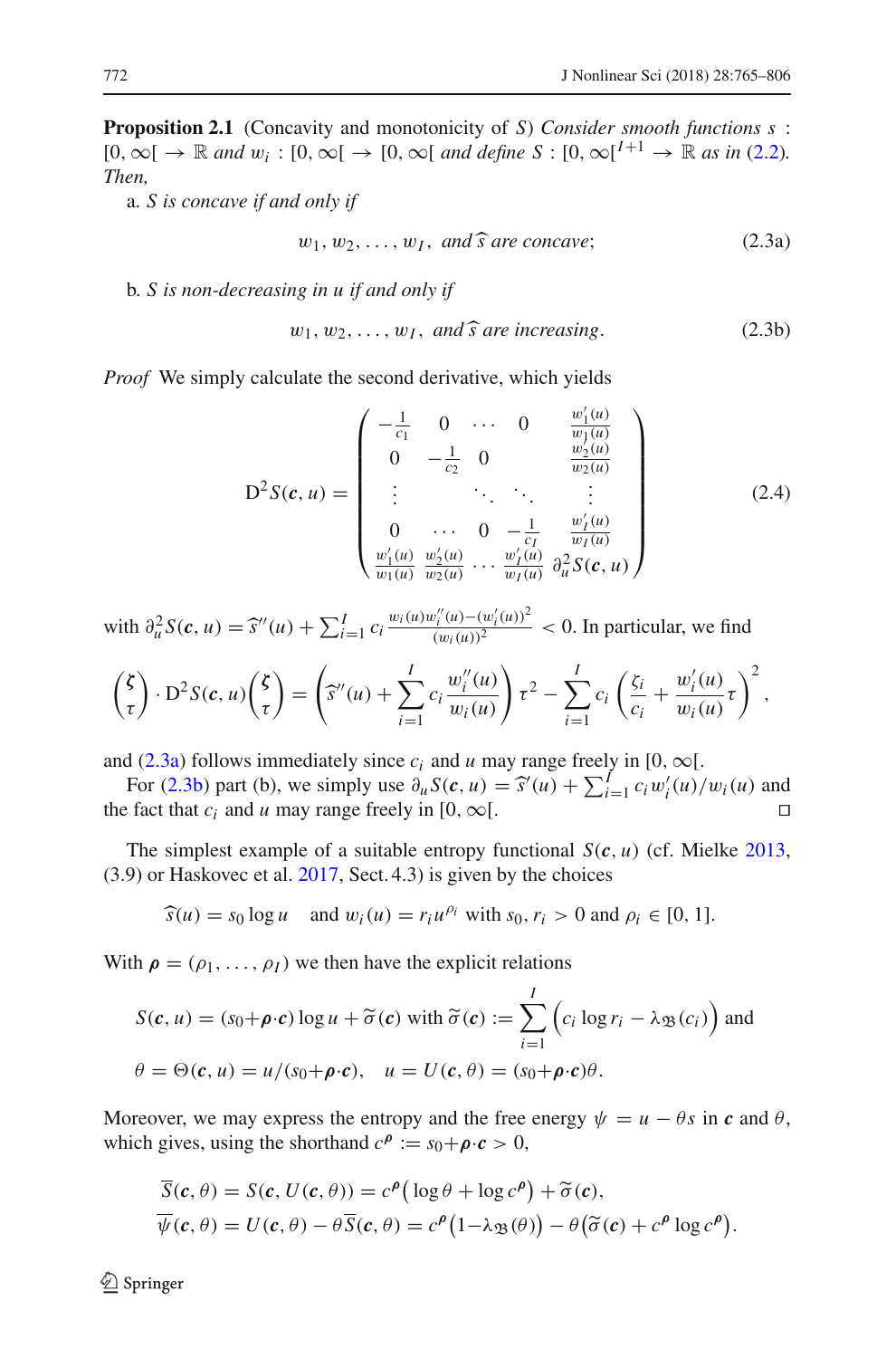It can be shown that  $\overline{S}$  is concave if and only if  $\rho_i \in [0, 1/2]$  for all *i*. Similarly,  $\overline{\psi}(\cdot, \theta)$ is convex if and only if  $\rho_i \in [0, 1/2]$  for all *i*. This shows that  $\theta$  is not a good variable to describe ERDS.

This family can be generalized substantially by choosing a continuously differentiable function  $V : [0, \infty) \rightarrow [0, \infty)$  such that

$$
V'(u) \ge \max\{ \rho_i \mid i = 1, \ldots, I \} \text{ for all } u > 0.
$$

Then we define  $\phi : [0, \infty[ \rightarrow ]0, \infty[$  via  $\phi'(u) = \phi(u)/V(u), \phi(0) = \phi_0 \ge 0$  and set

$$
w_i(u) = r_i \phi(u)^{\rho_i}
$$
 for  $i = 1, ..., I$  and  $\widehat{s}(u) = s_0 \log (\phi(u)),$ 

with  $r_i$  and  $\rho_i$  as above. The monotonicity of  $w_i$  and  $\hat{s}$  is obvious, and the concavities follow from

$$
w_i''(u) \leq 0 \iff (1-\rho_i)(\phi')^2 \geq \phi \phi'' \iff V' \geq \rho_i.
$$

The result for  $\hat{s}$  is obtained in the same way but with  $\rho = 0$ . The special form with the same  $\phi$  for each  $w_i$  leads to the explicit relation  $V(u) = (s_0 + \rho \cdot c)\theta$ , which now may be nonlinear, but is still monotone.

*Remark 2.2* (Other entropies) Our choice of entropies is different from the choice of entropies induced from free energies  $F(c, \theta)$  given in the separated from

$$
\widehat{F}(\boldsymbol{c},\theta) = \psi(\theta) + \sum_{i=1}^{I} (E_i(\theta)c_i + \theta \lambda_{\mathfrak{B}}(c_i)),
$$

cf[.](#page-40-8) e.g., Albinus et al. [\(2002](#page-40-8)). With  $\overline{S}(c, \theta) = -\partial_{\theta} \overline{F}(c, \theta)$  and  $\overline{U} = F + \theta \overline{S}$  we easily find

$$
\overline{S}(\mathbf{c}, \theta) = -\psi'(\theta) - \sum_{i=1}^{I} \left( E'_i(\theta)c_i + \lambda_{\mathfrak{B}}(c_i) \right) \text{ and } \overline{U}(\mathbf{c}, \theta) = \psi(\theta) - \theta \psi'(\theta)
$$

$$
+ \sum_{i=1}^{I} (E_i(\theta) - \theta E'_i(\theta))c_i.
$$

Upon solving  $u = \overline{U}(c, \theta)$  for  $\theta = \Theta(c, u)$ , we obtain  $S(c, u) = \overline{S}(c, \Theta(c, u))$ , but in general we will lose the property  $\partial_{c_i} \partial_{c_j} S(c, u) = 0$  for  $i \neq j$ . However, the diagonal structure of  $D_c^2 S(c, u)$  was useful above.

To see the non-diagonal structure, we consider  $\nu > 1$  and let

$$
\psi(\theta) = -\frac{s_0}{\nu - 1} \theta^{\nu}
$$
 and  $E_i(\theta) = a_i - \frac{b_i}{\nu - 1} \theta^{\nu}$ ,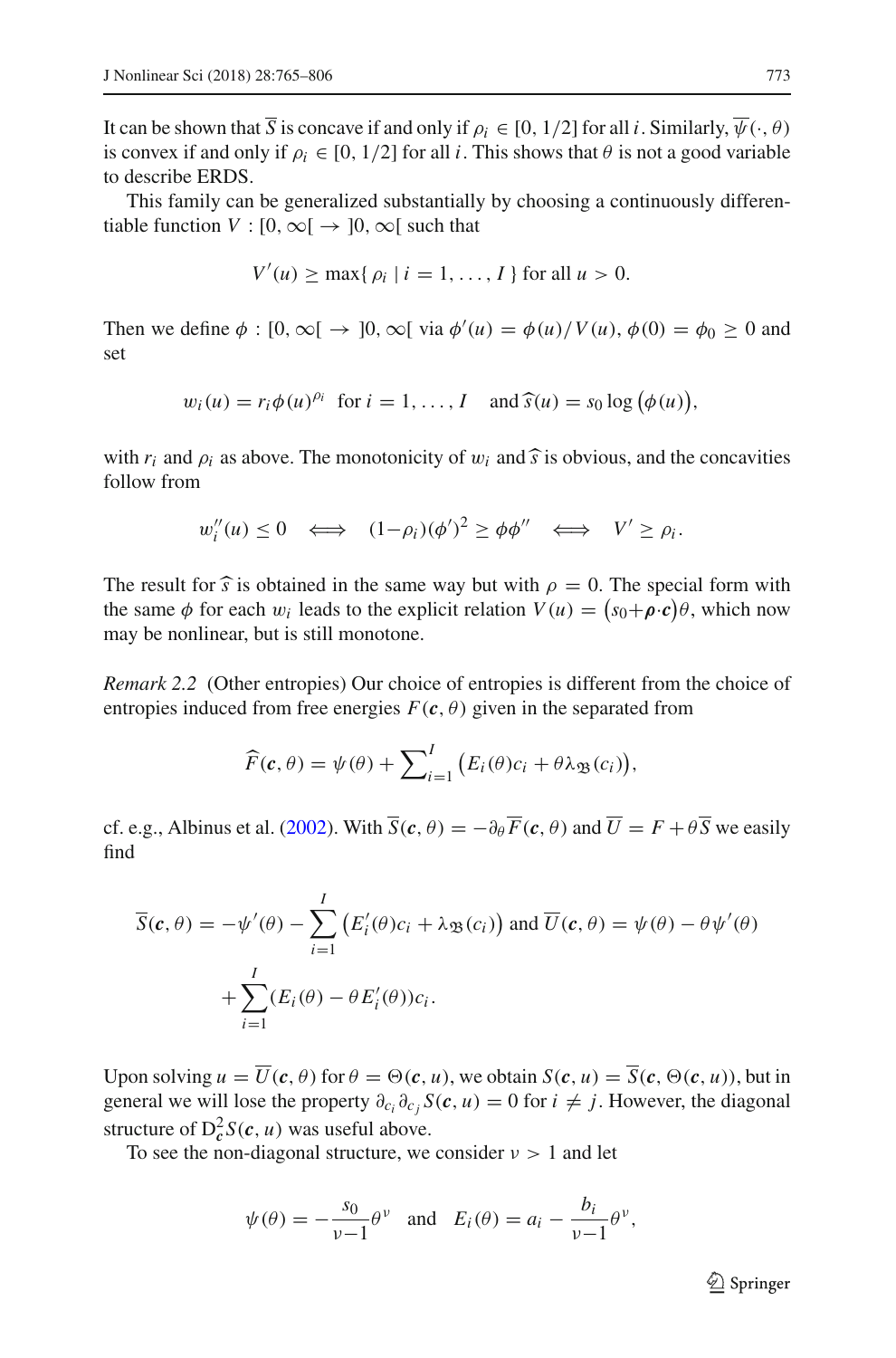where  $s_0 > 0$  and  $a_i, b_i \geq 0$ . From this, we obtain the explicit relations

$$
\Theta(c, u) = \left(\frac{u - a \cdot c}{s_0 + b \cdot c}\right)^{1/\nu} \text{ and } S(c, u) = \frac{\nu}{\nu - 1} (u - a \cdot c)^{1 - 1/\nu} (s_0 + b \cdot c)^{1/\nu} - \sum_{i=1}^l \lambda_{\mathfrak{B}}(c_i).
$$

If at least two of the coefficients  $a_i$  and  $b_i$  are positive, then  $D_c^2 S(c, u)$  is non-diagonal.

## <span id="page-9-0"></span>**2.2 Diffusion and Heat Transfer**

Our ERDS will be of the general form

<span id="page-9-1"></span>
$$
\begin{pmatrix} \dot{c} \\ \dot{u} \end{pmatrix} = \text{div}\left(M(c, u)\nabla \begin{pmatrix} c \\ u \end{pmatrix}\right) + \begin{pmatrix} R(c, u) \\ 0 \end{pmatrix} \text{ in } \Omega, \qquad \nabla \begin{pmatrix} c \\ u \end{pmatrix} \cdot v = 0 \text{ on } \partial \Omega. \tag{2.5}
$$

Here  $M(c, u)$  could be a tensor of fourth order to model anisotropy, however, only consider  $M(c, u) \in \mathbb{R}^{(I+1)\times (I+1)}$  such that M contains the mobilities of the species  $X_i$  with densities  $c_i$ , the heat conductivity  $M_{I+1,I+1}$  as well as the cross-terms  $M_{i,I+1}$ and  $M_{I+1,i}$ . Of course, we also allow for cross-diffusion between the species, i.e.,  $M_{ij}$ may be nonzero for  $i \neq j$ . One way of generating suitable matrices M is by using a diffusion Onsager operator

$$
\mathbb{K}_{\text{diff}}(\boldsymbol{c},u) \binom{\boldsymbol{\zeta}}{\mu} := -\text{div}\left(\mathbb{M}(\boldsymbol{c},u)\nabla\binom{\boldsymbol{\zeta}}{\mu}\right), \text{ where } \mathbb{M}(\boldsymbol{c},u) = \mathbb{M}(\boldsymbol{c},u)^\top \geq 0.
$$

Then, we generate the matrix *M* by applying  $\mathbb{K}_{diff}$  to *S*, namely

<span id="page-9-2"></span>
$$
\begin{pmatrix} \dot{c} \\ \dot{u} \end{pmatrix} = \text{div}\left(M(c, u)\nabla \begin{pmatrix} c \\ u \end{pmatrix}\right) = \mathbb{K}(c, u)\mathcal{D}\mathcal{S}(c, u) \text{ in } \Omega. \tag{2.6}
$$

By using that  $\binom{\zeta}{\zeta}$  $\binom{\mathcal{L}}{\mu} = D\mathcal{S}(\mathbf{c}, u) = \left( \frac{D_c S(\mathbf{c})}{\partial_u S(\mathbf{c}, u)} \right)$  $\left(\frac{D_c S(c)}{\partial_u S(c, u)}\right)$ , we find the relation

$$
M(c, u) = \mathbb{M}(c, u) \bigl(-D^2 S(c, u)\bigr).
$$

Hence *M* may be non-symmetric, but it is the product of two symmetric matrices, which implies that it is still diagonalizable with real eigenvalues.

Of course, the simplest choice for  $\mathbb{M}(c, u)$ , which is often used nevertheless, is to take M as a scalar multiple  $\delta$  of  $(-D^2 S(c, u))$ <sup>-1</sup> like in the case of Wasserstein diffusion, see Jordan et al[.](#page-41-10) [\(1998\)](#page-41-10), Ott[o](#page-41-11) [\(2001](#page-41-11)) and Li[e](#page-41-12)ro and Mielke [\(2013\)](#page-41-12). It is still an open problem to construct sufficiently large classes of mobility tensors M, such that  $M = M(-D^2S)$  is sufficiently simple to allow for existence results for solutions.

In the present work, we do not discuss the structure of M, since we do not need the pure diffusion equation [\(2.5\)](#page-9-1) with  $R \equiv 0$  to be a gradient system with respect to *S*. The Onsager form in [\(2.6\)](#page-9-2) and the choice  $M = -MD^2S$  is just an easy way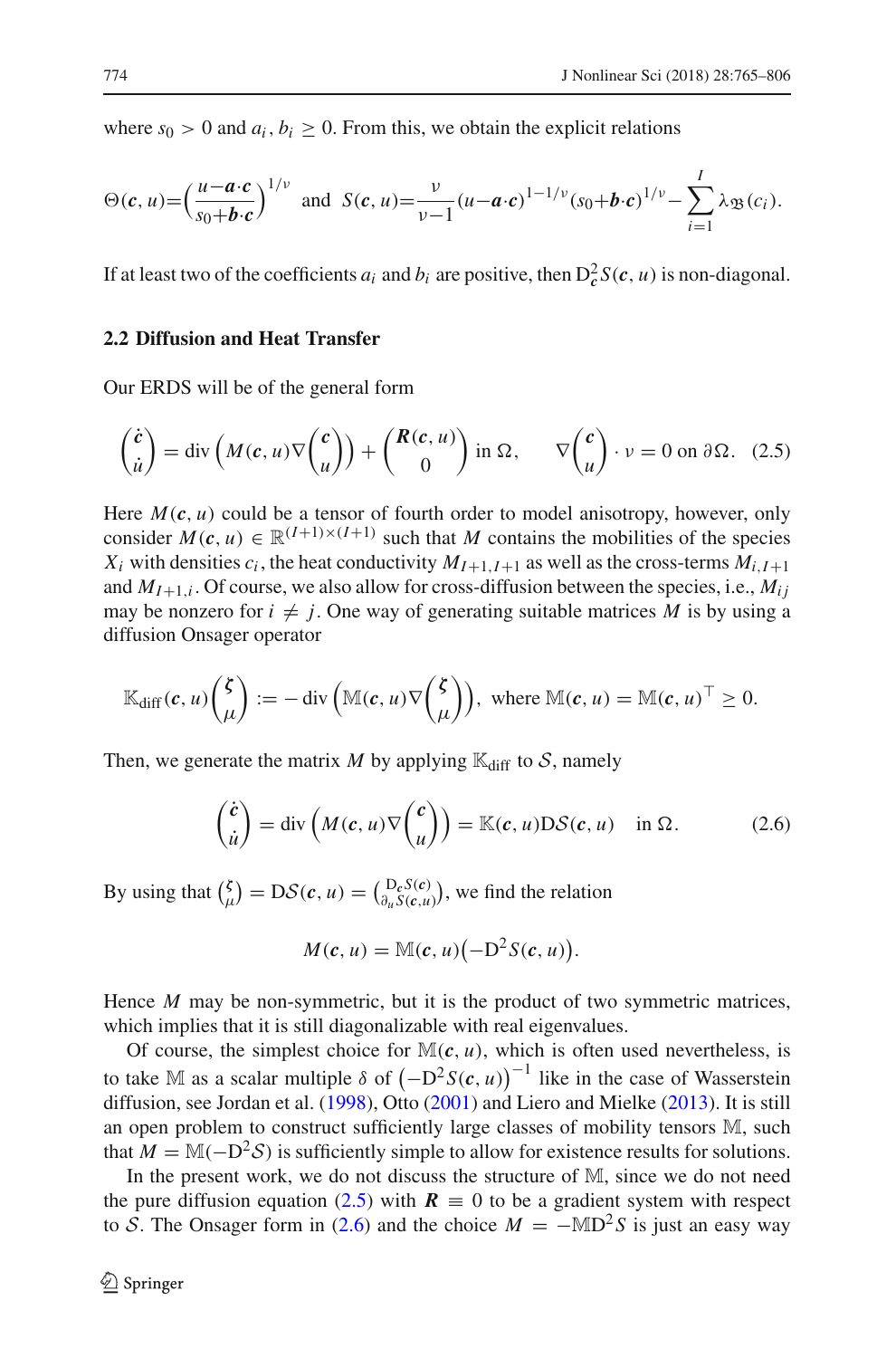to generate a large class of admissible mobilities. Our focus concerns the entropy production generated by *M* along solutions of  $\dot{y} = \text{div}(M(y)\nabla y)$ , viz.

<span id="page-10-1"></span>
$$
\frac{\mathrm{d}}{\mathrm{d}t}\mathcal{S}(\mathbf{y}) = \int_{\Omega} \mathrm{D}S(\mathbf{y}) \cdot \dot{\mathbf{y}} \, \mathrm{d}x = \int_{\Omega} \nabla \mathbf{y} \cdot \left( -M(\mathbf{y}) \mathrm{D}^2 S(\mathbf{y}) \right) \nabla \mathbf{y} \, \mathrm{d}x =: \mathcal{P}_{\mathrm{diff}}(\mathbf{y}). \tag{2.7}
$$

Thus, we have to choose *M* such that  $P_{diff}(y) \ge 0$  for all *y*. This is clearly implied by the condition that the symmetric part of  $-M(y)D^2S(y)$  is positive semi-definite. However, using suitable integration by parts (which is equivalent to exploit null-Lagrangians) there may be more cases, see e.g., the theory developed in Jüngel and Matthe[s](#page-41-13) [\(2006\)](#page-41-13).

To obtain our desired uniform exponential decay estimates, we need a suitable quantitative lower bound  $\mathcal{P}_{diff}(\mathbf{y}) \geq \delta_* \mathcal{P}_{\gamma}(\mathbf{y})$ , for which we choose

<span id="page-10-4"></span>
$$
\widehat{\mathcal{P}}_{\gamma}(\boldsymbol{c}, u) := \int_{\Omega} \left( \frac{|\nabla u|^2}{u^{2-\gamma}} + \sum_{i=1}^{I} \frac{|\nabla c_i|^2}{c_i} \right) dx, \text{ where } \gamma \in [0, 1[.
$$
 (2.8)

The parameter  $\gamma$  for the internal energy relates to the fact that typical entropy functions *s* are of the form  $s(u) = s_1 u^{\gamma}$  for  $\gamma \in [0, 1]$  or  $s(u) = s_0 \log u$  for  $\gamma = 0$ , while the Boltzmann entropy  $\lambda_{\mathfrak{B}}(z) = z \log z - z + 1$  for the densities  $c_i$  corresponds to the case  $\nu = 1$ .

<span id="page-10-0"></span>The following result provides conditions on the entropy *S* in [\(2.2\)](#page-6-1) and a constant diagonal matrix *M* such that  $\mathcal{P}_{\text{diff}}$  can be bounded from below by  $\mathcal{P}_{\gamma}$ .

**Proposition 2.3** (Entropy production by linear diffusion) *Assume that S is given by*  $(2.2)$  *with*  $w_i$  *and*  $\hat{s}$  *strictly increasing and concave and that there exists*  $\gamma$ ,  $\rho_i \in ]0,1[$ *for*  $i = 1, \ldots, I$  *and*  $\sigma > 0$  *such that* 

<span id="page-10-2"></span>
$$
\forall i, \ u > 0: \ -w_i(u)w_i''(u) \ge \frac{1-\rho_i}{\rho_i} \big( w_i'(u) \big)^2 \quad and \quad -\widehat{s}''(u) \ge \frac{\widehat{s}_0}{u^{2-\gamma}}. \tag{2.9}
$$

*Then, for the constant diagonal matrix*  $M(y) = \text{diag}(\delta_1, \ldots, \delta_l, \delta_u)$  *with*  $\delta_i, \delta_u > 0$ *the entropy production P*diff *defined in* [\(2.7\)](#page-10-1) *satisfies the lower bound*

<span id="page-10-3"></span>
$$
\mathcal{P}_{\text{diff}}(\mathbf{c}, u) \ge \delta_* \widehat{\mathcal{P}}_Y(\mathbf{c}, u) \quad \text{with } \delta_* = \min\left\{ \delta_u \widehat{s}_0, \left( \delta_i - \frac{\rho_i (\delta_i + \delta_u)^2}{4\delta_u} \right) \Big| i = 1, ..., I \right\}
$$
\n
$$
\text{for all } (\mathbf{c}, u) \text{ with } \sqrt{c_i}, u^{\gamma/2} \in H^1(\Omega).
$$
\n
$$
(2.10)
$$

*Proof* An explicit calculation using  $D^2 S$  from [\(2.4\)](#page-7-2) gives  $P_{diff}(y) = \int_{\Omega} Q(y; \nabla y) dx$ with

$$
Q(\boldsymbol{c}, u; \nabla c, \nabla u) = -\delta_{\mathbf{u}} \hat{s}'' |\nabla u|^2
$$
  
+ 
$$
\sum_{i=1}^I \Big( \delta_i \frac{|\nabla c_i|^2}{c_i} - (\delta_i + \delta_{\mathbf{u}}) \frac{w_i'}{w_i} \nabla u \cdot \nabla c_i + \delta_{\mathbf{u}} c_i \frac{w_i'^2 - w_i w_i''}{w_i^2} |\nabla u|^2 \Big),
$$

 $\mathcal{D}$  Springer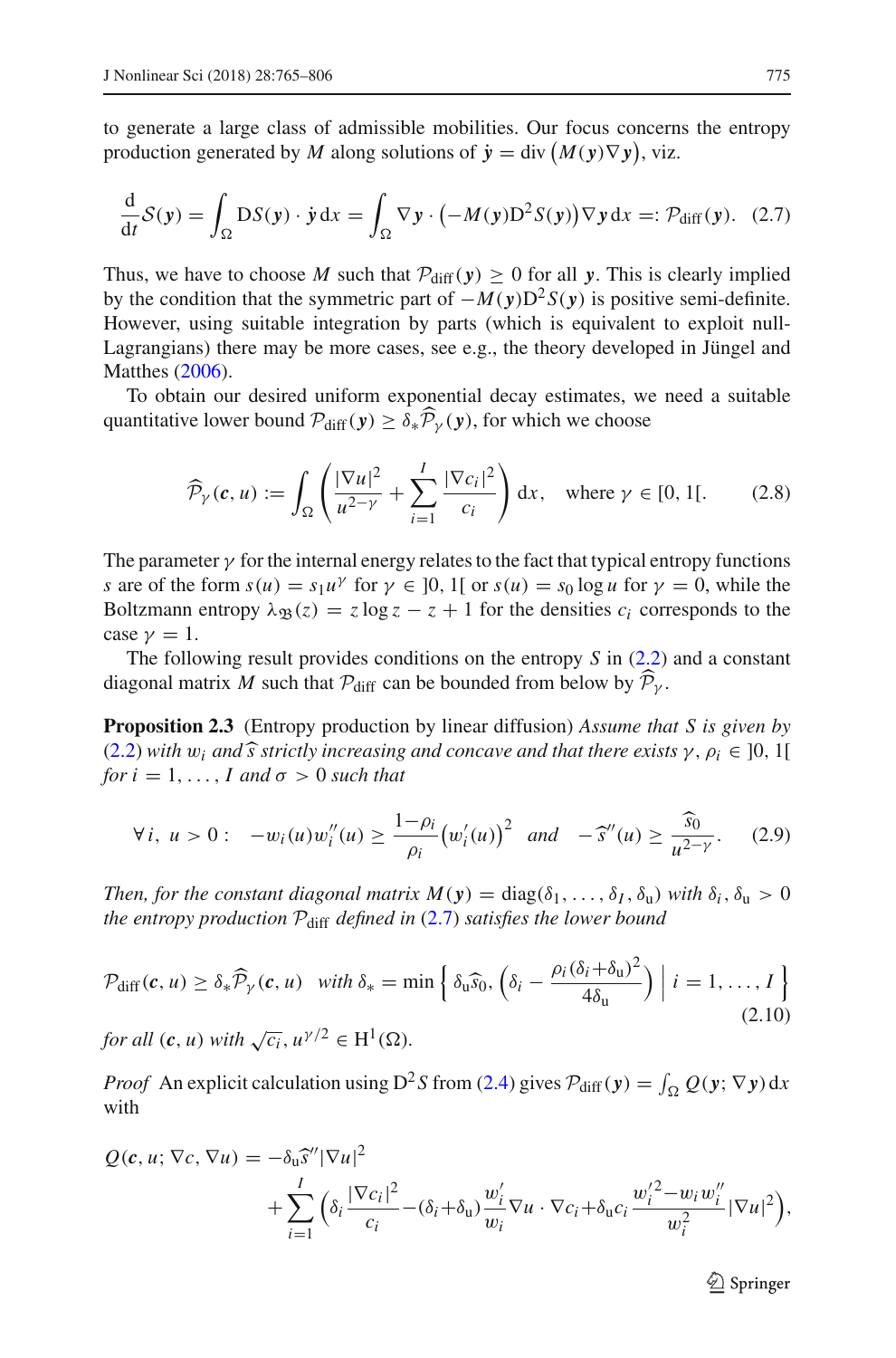where we dropped the argument *u* from  $\hat{s}$  and  $w_i$  for notational simplicity.

Abbreviating  $a_i = w'_i/w_i$  and using the assumption [\(2.9\)](#page-10-2), we obtain the lower bound

$$
Q(c, u; \nabla c, \nabla u) \ge \frac{\delta_{\mathbf{u}} \hat{s}_{0}}{u^{2-\gamma}} |\nabla u|^{2} + \sum_{i=1}^{I} \left( \delta_{i} \frac{|\nabla c_{i}|^{2}}{c_{i}} - (\delta_{i} + \delta_{\mathbf{u}}) a_{i} \nabla u \cdot \nabla c_{i} + \frac{\delta_{\mathbf{u}} c_{i} a_{i}^{2}}{\rho_{i}} |\nabla u|^{2} \right)
$$

$$
\ge \frac{\delta_{\mathbf{u}} \hat{s}_{0}}{u^{2-\gamma}} |\nabla u|^{2} + \sum_{i=1}^{I} \left( \delta_{i} - \frac{\rho_{i} (\delta_{i} + \delta_{\mathbf{u}})^{2}}{4 \delta_{\mathbf{u}}} \right) \frac{|\nabla c_{i}|^{2}}{c_{i}}, \qquad (2.11)
$$

where we estimated by Young's inequality each term in the sum individually. This proves the assertion.

*Remark 2.4* (Dropped mixed terms) In estimate [\(2.11\)](#page-11-0) we dropped a positive term to eliminate the mixed terms  $\nabla u \cdot \nabla c_i$ . Dropping the index *i* for simplicity and letting

<span id="page-11-0"></span>
$$
\widetilde{\kappa} = \frac{2\delta_{\mathrm{u}}}{\rho_i(\delta_i + \delta_{\mathrm{u}})}, \quad \widetilde{\rho} = \frac{\rho_i(\delta_i + \delta_{\mathrm{u}})^2}{4\delta_{\mathrm{u}}}, \quad \text{and} \quad A(u) = w_i(u)^{\widetilde{\kappa}}
$$

this term takes the form

$$
\widetilde{\rho}\left(\frac{|\nabla c|^2}{c} - 2A'(u)\nabla u \cdot \nabla c + cA'(u)^2 |\nabla u|^2\right) = c\widetilde{\rho}|\nabla(\log c) - \nabla(\log A(u))|^2
$$

$$
= c\widetilde{\rho}|\nabla \log (c/A(u))|^2 = \frac{\widetilde{\rho}}{\alpha^2} c^{1-2\alpha} A(u)^{2\alpha} \left|\nabla \left(\frac{c^\alpha}{A(u)^\alpha}\right)\right|^2,
$$

where  $\alpha > 0$  is arbitrary. For a way that this term is exploited, we refer to Haskovec et al[.](#page-41-3) [\(2017\)](#page-41-3), Prop. 6.2, where  $w(u) = u^{1/2}$ ,  $\delta_u = \delta$  and  $\rho = \alpha = 1/2$  giving  $A(u) = u$ .

The estimate [\(2.10\)](#page-10-3) is of course only useful for  $\delta_* > 0$ . For the case  $M = \delta I_{I+1}$ , this is the case with  $\delta_* = \delta \min\{1-\rho_i \mid i=1,\ldots,I\}$ . If the diffusion constants are different, we obtain restrictions on the  $\rho_i$ , namely we need

<span id="page-11-1"></span>
$$
\rho_i < \frac{4\delta_i \delta_{\mathbf{u}}}{(\delta_i + \delta_{\mathbf{u}})^2} \le 1. \tag{2.12}
$$

This provides an interesting connection between the entropy structure and the diffusion mechanisms. Indeed, this connection may be attributed to cross-diffusion, if we take into account that the temperature is defined via  $\theta = 1/\partial_u S(c, u)$ . In thermodynamical modeling, it is usually assumed that heat flow is not driven by ∇*u* but rather by ∇θ (or mor[e](#page-41-5) precisely by  $\nabla(1/\theta) = \nabla(\partial_u S(c, u))$ , see e[.](#page-40-8)g., Albinus et al. [\(2002\)](#page-40-8) and Mielke [\(2013\)](#page-41-5). Thus, our system written in terms of  $(c, u)$  must have cross-diffusion when written in terms of  $(c, \theta)$ . More precisely, for *S* in [\(2.2\)](#page-6-1) we have

$$
\nabla \text{DS}(\boldsymbol{c}, u) = \begin{pmatrix} -\frac{1}{c_i} \nabla c_i + a_i(u) \nabla u \\ (\tilde{s}''(u) + \sum_{i=1}^{I} c_i a'_i(u)) \nabla u + \sum_{i=1}^{I} a_i(u) \nabla c_i \end{pmatrix} \text{ with } a_i(u) = \frac{w'_i(u)}{w_i(u)}.
$$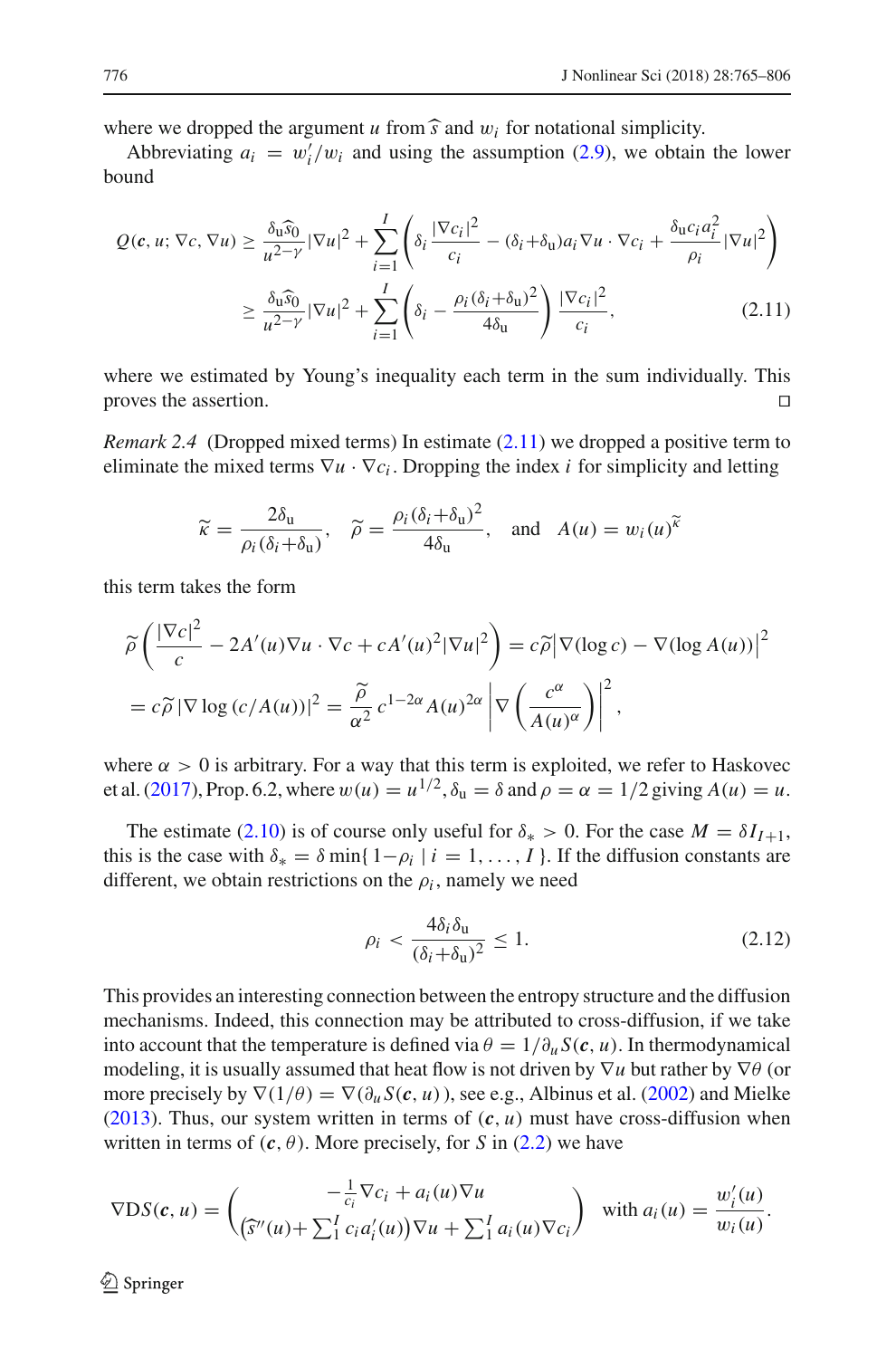To generate a term that is always proportional to  $\nabla u$ , we need to take a very specific combination of the components of ∇D*S*(*c*, *u*), namely

$$
\nabla(\partial_u S(c, u)) + \sum_{i=1}^I a_i c_i \nabla(\partial_{c_i} S(c, u)) = \left(\widehat{s}''(u) + \sum_{i=1}^I c_i \frac{w_i''(u)}{w_i(u)}\right) \nabla u.
$$

In turn, this implies that the linear decoupled diffusion system  $\dot{y} = M \Delta y$  with the constant matrix  $M = \text{diag}(\delta_1, \ldots, \delta_l, \delta_u)$  can be written in the Onsager form [\(2.6\)](#page-9-2), i.e.,

$$
\begin{aligned}\n\begin{pmatrix}\n\dot{c} \\
\dot{u}\n\end{pmatrix} &= M \begin{pmatrix}\n\Delta c \\
\Delta u\n\end{pmatrix} = \begin{pmatrix}\n(\delta_i \Delta c_i)_{1,\dots,I} \\
\delta_u \Delta u\n\end{pmatrix} = \mathbb{K}(c, u) \mathcal{D} \mathcal{S}(c, u) \\
&= -\operatorname{div}\left(\mathbb{M}(c, u) \nabla (\mathcal{D} \mathcal{S}(c, u))\right),\n\end{aligned}
$$

if the mobility matrix  $M(c, u) \in \mathbb{R}^{(I+1)\times (I+1)}$  satisfies the relation

$$
\mathbb{M}(\boldsymbol{c},u)(0,\ldots,0,1)^\top = \widetilde{m}(\boldsymbol{c},u)(c_1a_1(u),\ldots,c_Ia_I(u),1)^\top
$$

for a suitable scalar function  $\tilde{m}$ . Recall that the case  $w_i(u) = r_i u^{\rho_i}$  leads to  $a_i(u)$  $\rho_i/u$ , i.e., we have

$$
\mathbb{M}_{i,I+1}(c,u)=\widetilde{m}(c,u)\frac{\rho_i c_i}{u} \text{ for } i=1,\ldots, I.
$$

Thus, we may interpret the condition [\(2.12\)](#page-11-1) on  $\rho_i$  as a condition on the strength of cross-diffusion.

*Remark 2.5* We may check whether  $M = \text{diag}(\delta_1, \ldots, \delta_u)$  can actually be generated by an Onsager operator with M. For this, we use the block inversion formula

$$
\left(\frac{C^{-1}}{(C^{-1}a)^{\top}}\left|\frac{C^{-1}a}{\sigma_0}\right|\right)^{-1} = \left(\frac{C+\mu a\otimes a-\mu a}{-\mu a^{\top}}\right) \text{ with } \frac{1}{\mu} = \sigma_0 - a \cdot C^{-1}a.
$$

Thus, using [\(2.4\)](#page-7-2), we can calculate  $\mathbb{M}(c, u) = M(-D^2 S(c, u))^{-1}$  explicitly, which leads to

$$
\mathbb{M}(\boldsymbol{c}, u) = \begin{pmatrix} \delta_1 c_1 + \mu \left( \frac{c_1 w'_1}{w_1} \right)^2 \cdots & \mu \frac{c_1 c_1 w'_1 w'_1}{w_1 w_1} & \delta_1 \mu c_1 \frac{w'_1}{w_1} \\ \vdots & \ddots & \vdots & \vdots \\ \mu \frac{c_1 c_1 w'_1 w'_1}{w_1 w_1} & \cdots & \delta_1 c_1 + \mu \left( \frac{c_1 w'_1}{w_1} \right)^2 \delta_1 \mu c_1 \frac{w'_1}{w_1} \\ \delta_0 \mu c_1 \frac{w'_1}{w_1} & \cdots & \delta_0 \mu c_1 \frac{w'_1}{w_1} & \delta_0 \mu \end{pmatrix}
$$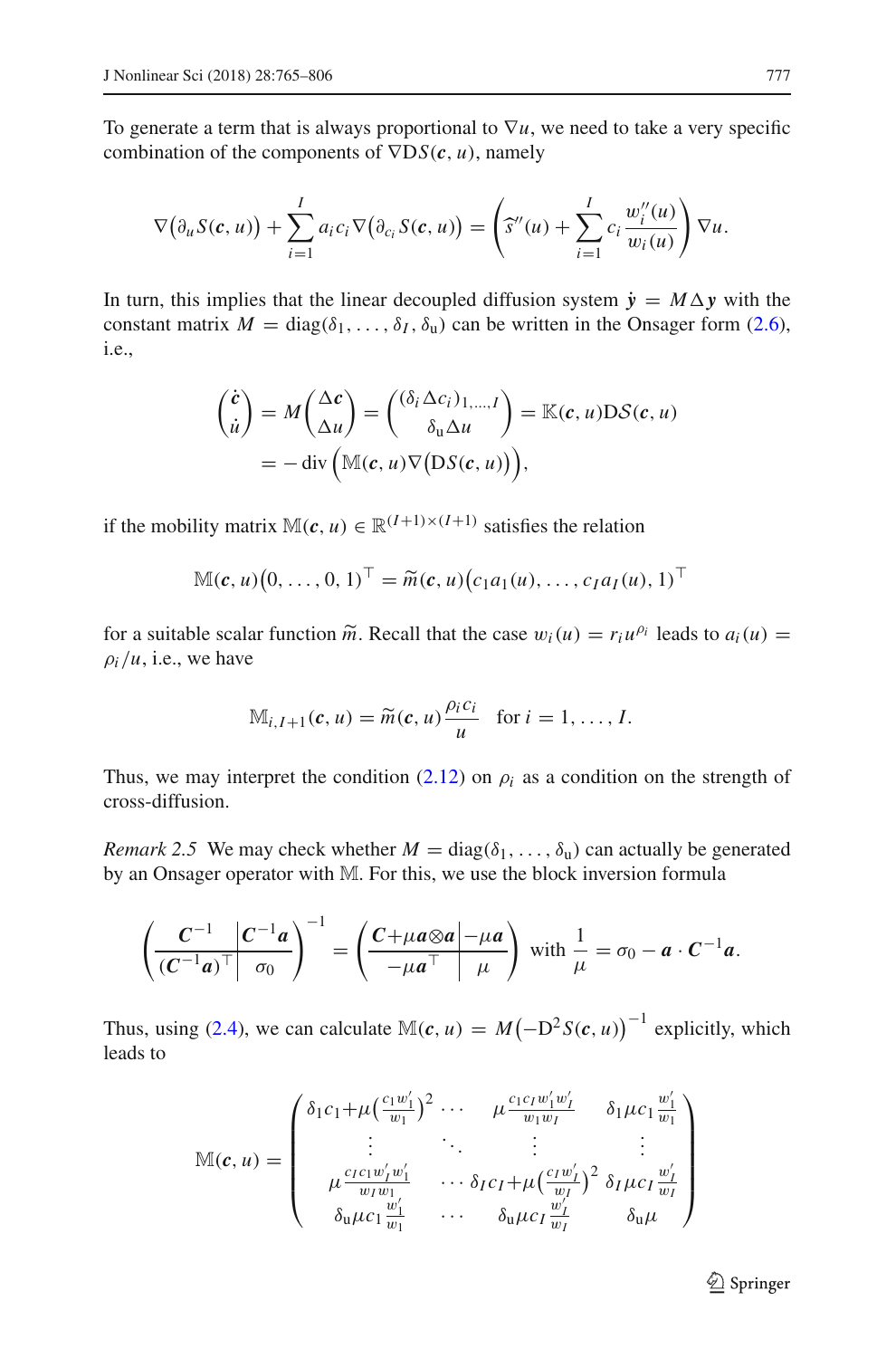with  $\frac{1}{\mu} = -\hat{s}''(u) - \sum_{i=1}^{I} c_i \frac{w_i^{\mu}(u)}{w_i(u)} > 0$ . Obviously, this matrix is only symmetric if  $\delta_i = \delta_u$  for all *i*; however, one can check that the symmetric part of M is positive definite under the conditions for which  $\delta_*$  in [\(2.10\)](#page-10-3) is positive.

It remains a challenging open question to find suitable symmetric and positive semi-definite mobilities  $\mathbb{M}(c, u)$  and suitable entropies  $S(c, u)$  such that the induced diffusion matrix  $M(c, u) = -\mathbb{M}(c, u)\mathbb{D}^{2}S(c, u)$  is nontrivial but still simple enough to allow for an existence theory for solutions. Some results are available for the isothermal case (e.g., Burger et al[.](#page-40-11) [2010](#page-40-11); Liero and Mielk[e](#page-41-12) [2013\)](#page-41-12), but nothing exists in the nonisothermal case.

# <span id="page-13-1"></span>**2.3 Mass Action Reaction Kinetics**

Next, we discuss the reaction part  $\dot{\mathbf{c}} = \mathbf{R}(\mathbf{c}, u)$  in the ERDS [\(2.5\)](#page-9-1), which is a simple ODE, where the internal energy  $u > 0$  acts as a parameter. Thus, the theory for the kinetics is very close to the isothermal one, if we take care properly of the parametric dependence on *u*.

First, we observe that for a fixed *u* our entropy  $c \mapsto S(c, u)$  in [\(2.2\)](#page-6-1) is, up to a constant, a classical Boltzmann entropy with the thermal equilibrium  $c = w(u)$ . Thus, our basic assumption is that  $S(\cdot, u)$  is a Lyapunov function for  $\dot{c} = R(c, u)$ , i.e.,

$$
P_{\text{react}}(c, u) := \mathbf{R}(c, u) \cdot D_c S(c, u) \geq 0.
$$

Indeed, as for the diffusion part, we want to quantify this relation to obtain exponential decay.

Second, we specify the reaction terms further and assume mass action kinetics with *R* reaction pairs for the species  $X_1, \ldots, X_I$  given by

$$
\alpha_1^r X_1 + \cdots + \alpha_I^r X_I \stackrel{k_{\rm fw}^r}{\underset{k_{\rm bw}^r}{\rightleftharpoons}} \beta_1^r X_1 + \cdots + \beta_I^r X_I.
$$

Here  $\alpha_i^r$ ,  $\beta_i^r \in \mathbb{N}_0$  are the stoichiometric coefficients and  $k_{\text{fw}}^r$  and  $k_{\text{bw}}^r$  are the forward and backward reaction rate coefficients of the *r*th reaction, which may depend on *u* or more generally on  $c, u$ , see Remark [2.6.](#page-14-0) Defining the stoichiometric vectors  $\alpha^r := (\alpha_i^r)_i$  and  $\beta^r := (\beta_i^r)_i$  in  $\mathbb{N}_0^I$  the associated reaction rate equation reads

$$
\dot{\boldsymbol{c}} = \boldsymbol{R}(c, u) = \sum_{r=1}^{R} \big(k_{\text{fw}}^{r}(u) \boldsymbol{c}^{\boldsymbol{\alpha}^{r}} - k_{\text{bw}}^{r}(u) \boldsymbol{c}^{\boldsymbol{\beta}^{r}}\big) \big(\boldsymbol{\beta}^{r} - \boldsymbol{\alpha}^{r}\big).
$$

Third, we assume the *detailed balance condition* for the *R* reaction pairs

<span id="page-13-0"></span>
$$
(DBC) \ \ \forall r = 1, ..., R \ \forall u > 0: \ \ k_{\text{fw}}^r(u) \big( w(u) \big)^{\alpha^r} = k_{\text{bw}}^r(u) \big( w(u) \big)^{\beta^r} =: \kappa_r(u),
$$
\n(2.13)

which means that all the reactions pairs are simultaneously in balance at the thermodynamic equilibrium  $w(u)$ . We emphasize that this condition is stronger than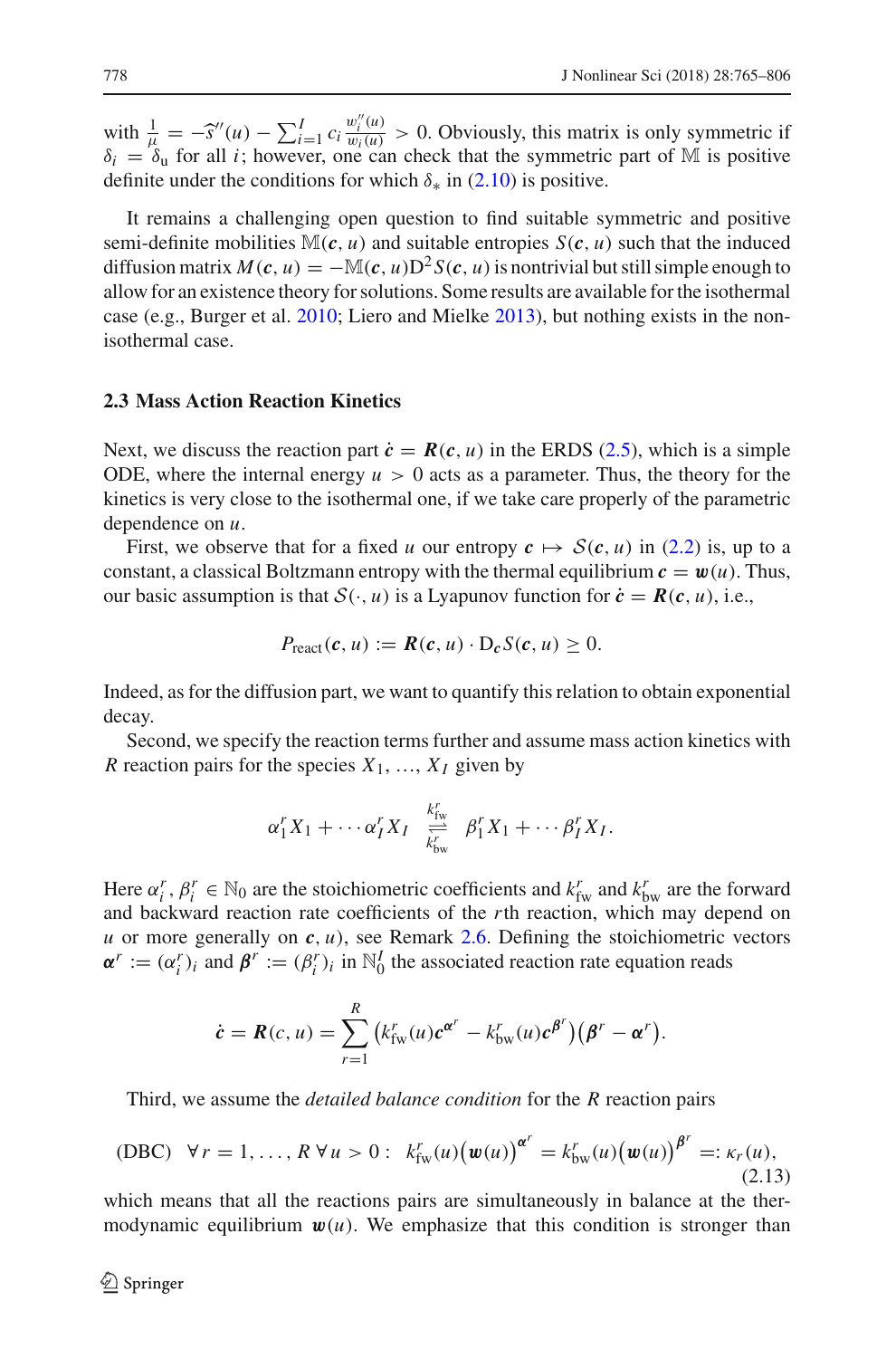needed: following Desvillettes et al[.](#page-40-7) [\(2017](#page-40-7)), Mielk[e](#page-41-2) [\(2017\)](#page-41-2) it should be possible to generalize our arguments to the case of complex-balanced reaction rate equation, where still a quantitative estimate between the entropy production and the entropy is possible. For simplicity, we stay with the DBC  $(2.13)$  and follow the approach developed in Mielk[e](#page-41-8) [\(2011a](#page-41-8), [2013](#page-41-5)) and Haskovec et al[.](#page-41-3) [\(2017](#page-41-3)). Using  $D_cS(c, u) = -(\log(c_i/w_i(u)))_{i=1,\dots,I}$  we obtain the special form

<span id="page-14-1"></span>
$$
\dot{\mathbf{c}} = \mathbf{R}(\mathbf{c}, u) = \sum_{r=1}^{R} \kappa_r(u) \Big( \frac{\mathbf{c}^{\alpha^r}}{\mathbf{w}(u)^{\alpha^r}} - \frac{\mathbf{c}^{\beta^r}}{\mathbf{w}(u)^{\beta^r}} \Big) \big( \beta^r - \alpha^r \big) = \mathbb{L}(\mathbf{c}, u) \mathbf{D}_\mathbf{c} S(\mathbf{c}, u),
$$
\n(2.14)

where the monomials  $c^{\gamma}$  are defined via  $\prod_{i=1}^{I} c_i^{\gamma_i}$  and where the Onsager matrix  $\mathbb{L} \in \mathbb{R}^{I \times I}$  is a sum of rank-one contributions for each reaction, viz.

$$
\mathbb{L}(\boldsymbol{c},u)=\sum_{r=1}^R \kappa_r(u) \Lambda\left(\frac{c^{\alpha^r}}{w(u)^{\alpha^r}},\frac{c^{\beta^r}}{w(u)^{\beta^r}}\right) (\boldsymbol{\alpha}^r-\boldsymbol{\beta}^r) \otimes (\boldsymbol{\alpha}^r-\boldsymbol{\beta}^r) \text{ with } \Lambda(a,b)=\frac{a-b}{\log(a/b)}.
$$

We now define the entropy production through reaction via

<span id="page-14-2"></span><span id="page-14-0"></span>
$$
P_{\text{react}}(c, u) := -\boldsymbol{R}(c, u) \cdot \left( \log(c_i/w_i(u)) \right)_i = D_c S(c, u) \cdot \mathbb{L}(c, u) D_c S(c, u) \ge 0. \tag{2.15}
$$

*Remark 2.6* (Arrhenius-type reaction rate coefficients) It is also possible to consider reaction rate coefficients  $\kappa_r > 0$  depending on *c* and *u*, which leads to an implicit dependence on the temperature, e.g.,  $\kappa_r(c, u) = A_r \exp(-E_r \partial_u S(c, u)/k_{\mathfrak{B}}) =$  $A_r$  exp  $\left(\frac{-E_r}{R\theta}\right)$  with the activation energy  $E_r$  and Boltzmann constant  $k_{\mathfrak{B}}$ , see Bothe and Dreye[r](#page-40-12) [\(2015\)](#page-40-12) and Dreyer et al[.](#page-40-10) [\(2016\)](#page-40-10).

Fourth, we remark that  $\mathbb L$  usually has lower rank, because the stoichiometric subspace

$$
\mathbb{S} := \text{span}\{ \, \boldsymbol{\alpha}^r - \boldsymbol{\beta}^r \mid r = 1, \ldots, R \, \} \subset \mathbb{R}^I
$$

may have a dimension  $m<sub>S</sub> := \text{dim } \mathbb{S}$  less than *I*. In that case [\(2.14\)](#page-14-1) has natural conserved quantities (often called conservation of atomic masses) which can be described by a matrix  $Q : \mathbb{R}^I \to \mathbb{R}^m$  where  $m = I - m_S$  such that

kernel(Q) = 
$$
\mathbb{S}
$$
 and range(Q<sup>T</sup>) =  $\mathbb{S}^{\perp}$  := {  $\xi \in \mathbb{R}^I | \xi \cdot v = 0$  for  $v \in \mathbb{S}$  }.

Obviously, solutions of [\(2.14\)](#page-14-1) satisfy  $\mathbf{Q}c(t) = \mathbf{Q}c(0)$  and thus stay inside the convex sets

$$
C_{\mathsf{q}} := c(0) + \mathbb{S} \cap [0, \infty[^{I}, \text{ where } \mathsf{q} := \mathsf{Q}c(0).
$$

For later usage, we also define  $\mathfrak{Q} \subset \mathbb{R}^m \times ]0, \infty[$  as the set of all relevant conservation values, namely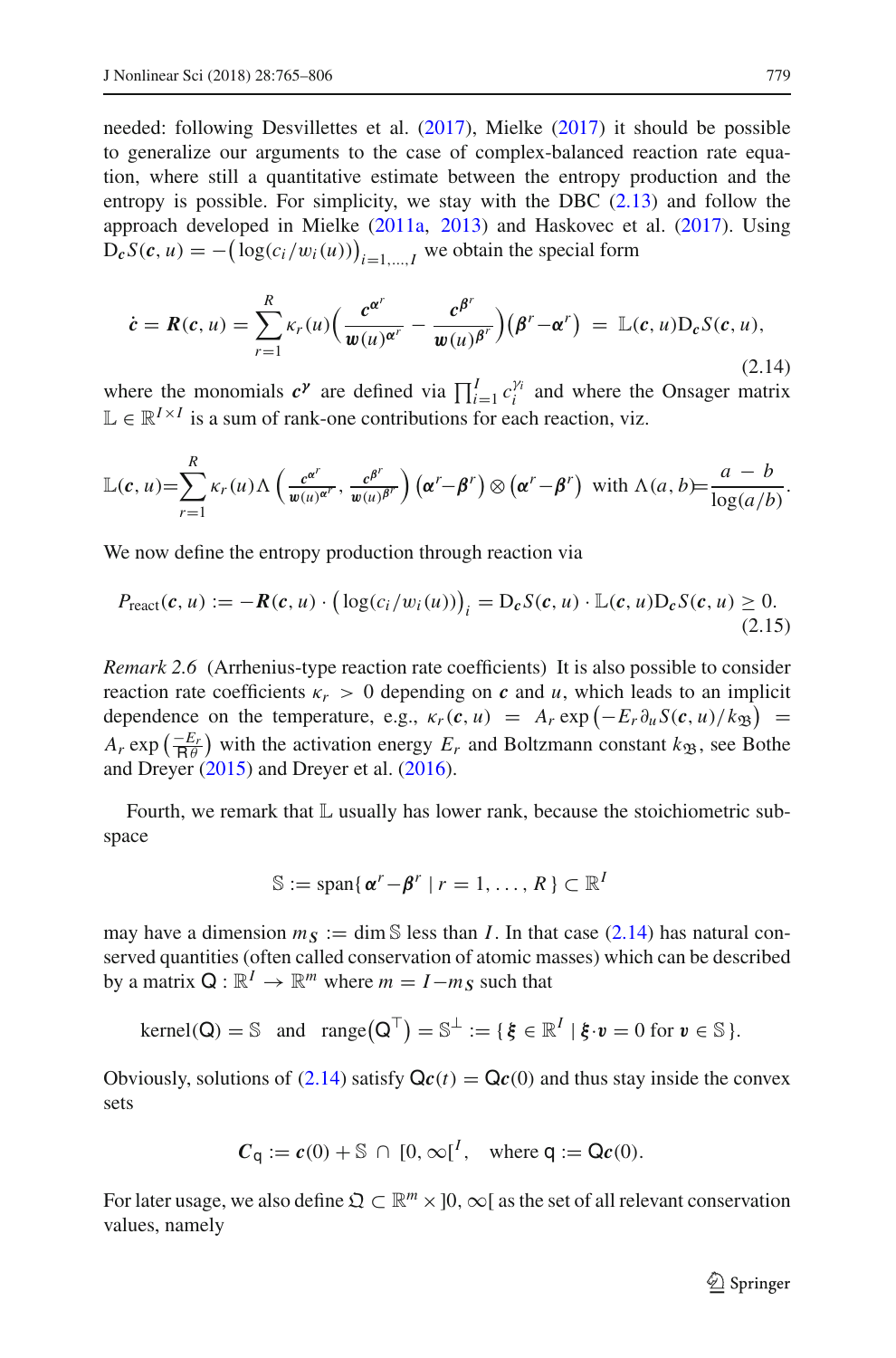<span id="page-15-0"></span>
$$
\mathfrak{Q} := \{ (q, U) = (Qc, u) \in \mathbb{R}^{m+1} \mid (c, u) \in [0, \infty[^{I} \times ]0, \infty[ \} ).
$$
 (2.16)

Note that  $U = 0$  is the case of zero energy, which implies  $u(t, x) = 0$  for all t and *x*, which reduces to the case treated in Desvillettes and Fellne[r](#page-40-5) [\(2006](#page-40-5)), Desvillettes et al[.](#page-40-7) [\(2017](#page-40-7)), Fellner and Tan[g](#page-40-6) [\(2017](#page-40-6)) and Mielk[e](#page-41-2) [\(2017\)](#page-41-2). Hence, it is no restriction to assume  $U > 0$  subsequently.

Finally, we remark that for each fixed *u* and  $q = Qc(0)$  there exists a unique maximizer  $w = w(q, u)$  of  $S(\cdot, u)$  on  $C_q$  such that

<span id="page-15-2"></span>
$$
w(q, u) : = \operatorname{argmax} \{ S(c, u) | c \in C_q \} \Longrightarrow \exists \eta \in \mathbb{R}^m : \left( \log \left( \frac{w_i(q, u)}{w_i(u)} \right) \right)_{1, \dots, I} = Q^\top \eta.
$$
\n
$$
(2.17)
$$

Here  $\eta \in \mathbb{R}^m$  is the Lagrange multiplier associated with the constraint  $\mathsf{Q}c = q$ . Since  $w(u)$  is a global maximizer of  $S(\cdot, u)$  we obviously have  $w(q_u, u) = w(u)$  if  $q_u = Qw(u)$ .

Since  $Q(\alpha^r - \beta^r) = 0$  for all *r*, it is easy to see that each  $W(Q, u)$  is a steady state of [\(2.14\)](#page-14-1) and, moreover, it still satisfies the DBC [\(2.13\)](#page-13-0), see also Mielke et al[.](#page-41-1) [\(2015](#page-41-1)), Sect. 2.1. Thus, if necessary, we may assume that for a given initial condition we already have  $\mathbf{Qc}(0) = \mathbf{Q}\mathbf{w}(u)$ .

We now return to the question of quantitative estimates for the exponential decay. Assuming that all reaction rate coefficients  $\kappa_r(u)$  are bounded from below by  $\kappa_*,$  the reactive entropy production  $P_{\text{react}}(c, u)$  as defined in [\(2.15\)](#page-14-2) is bounded from below by  $\kappa_*$  times the simplified entropy production potential

<span id="page-15-1"></span>
$$
\widehat{P}_{\mathcal{R}}(c, u) := \sum_{r=1}^{I} \widehat{\kappa}_r(u) G\left(\frac{c^{\alpha^r}}{\mathbf{w}(u)^{\alpha^r}}, \frac{c^{\beta^r}}{\mathbf{w}(u)^{\beta^r}}\right) \text{ with } G(a, b) := (a - b) \log(a/b) \ge 0. \tag{2.18}
$$

Our major assumption for both methods is that  $P_R(\cdot, u)$  vanishes in each stoichio-<br>this subsequence  $C$  and their area naint normals  $W(T, u)$ . Using the exacted structure metric subspace  $C_q$  exactly in one point, namely  $w(q, u)$ . Using the special structure of  $R(\cdot, u)$  induced by the mass action kinetic and the detailed balance condition, this is equivalent to the condition that  $R(c, u) = 0$  has exactly one solution in each  $C_q$ , , namely w(q, *u*). We formulate this *unique-equilibrium condition* (UEC) for later reference:

<span id="page-15-3"></span>(UEC) {
$$
c \in C_q | \hat{P}_R(c, u) = 0
$$
} = { $w(q, u)$ } = { $c \in C_q | R(c, u) = 0$ }. (2.19)

Since it is well known that any additional solutions of  $R(c, u) = 0$  have to lie on the boundary of  $[0, \infty]^I$ , one easy sufficient condition for the UEC is that no reaction contains an autocatalytic species, which means that  $\alpha_i^r$  and  $\beta_i^r$  are both positive. Hence, we have the implication

$$
(\forall i = 1, ..., I \text{ and } r = 1, ..., R : \alpha_i^r \beta_i^r = 0) \implies \text{UEC holds.}
$$

We refer to Feinber[g](#page-40-13) [\(1972/73](#page-40-13)) and Glitzky and Hünlic[h](#page-40-4) [\(1997\)](#page-40-4) for more details. Using the relative Boltzmann entropy  $\mathfrak{B}(c|\mathbf{w})$  defined in [\(1.2\)](#page-1-0), the UEC allows us to show that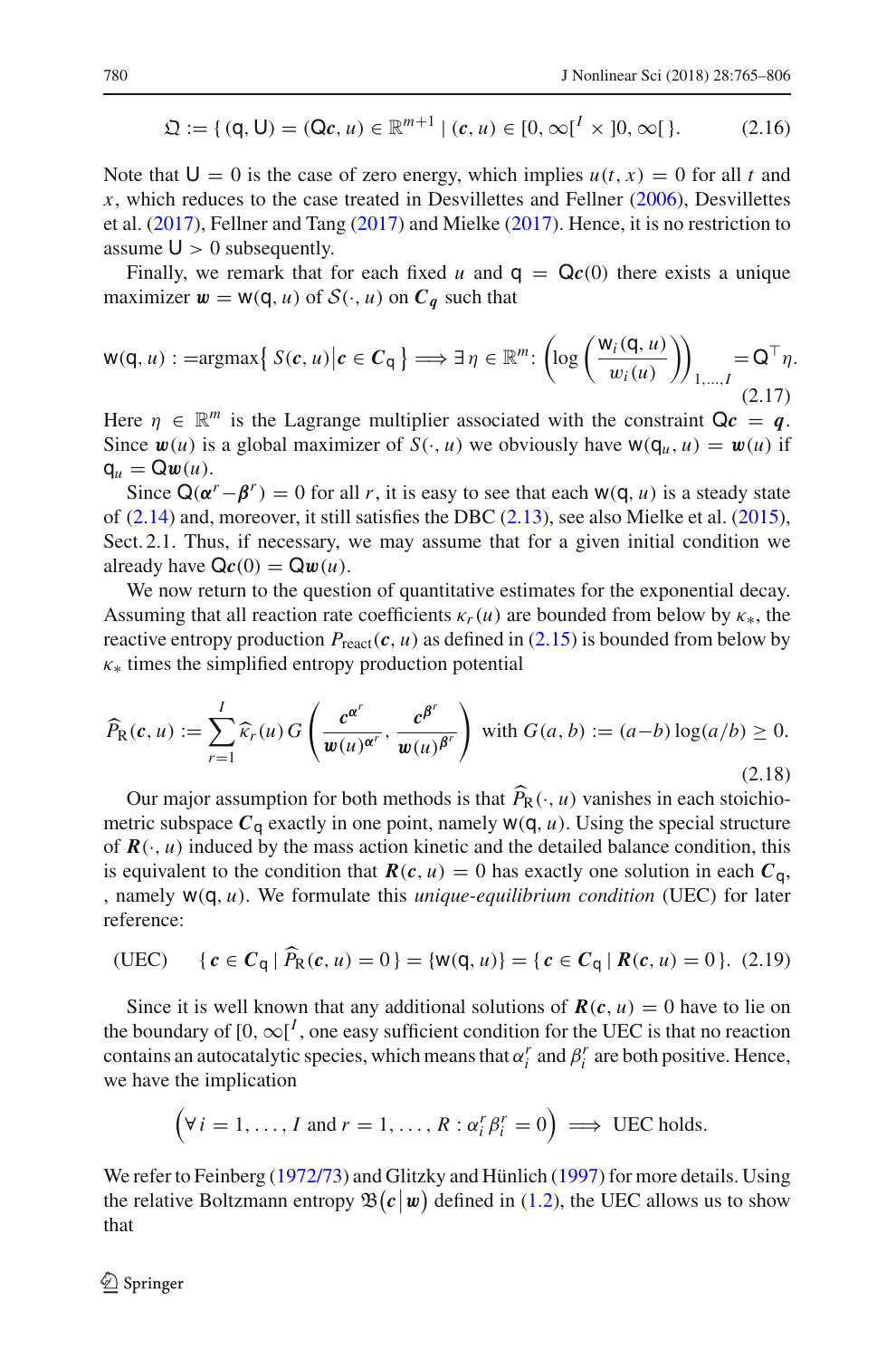<span id="page-16-0"></span>
$$
\forall (q, U) \in \mathfrak{Q} \exists K_{R}(q, U) > 0 \,\forall c \in C_{q} : \widehat{P}_{R}(c, U) \ge K_{R}(q, U)\mathfrak{B}(c|w(q, U)).
$$
\n(2.20)

Indeed, this follows from a compactness argument for  $c \in C_{Qw(u)}$ , which is a special case of the result in Sect. [4.](#page-30-0)

# **2.4 Combining Entropy Production from Diffusion and Reaction**

We return to the full ERDS

$$
\begin{pmatrix} \dot{c} \\ \dot{u} \end{pmatrix} = \text{div}\left(M(c, u)\nabla \begin{pmatrix} c \\ u \end{pmatrix}\right) + \begin{pmatrix} R(c, u) \\ 0 \end{pmatrix} \text{ in } \Omega, \quad v \cdot \nabla \begin{pmatrix} c \\ u \end{pmatrix} = 0 \text{ on } \partial \Omega, \quad (2.21)
$$

and consider sufficiently smooth solutions  $(c(t, \cdot), u(t, \cdot))$  :  $\Omega \to [0, \infty]^{I+1}$ . From the no-flux boundary conditions on  $\partial \Omega$  and the fact  $R(c, u) \in \mathbb{S}$ , we deduce the conservation relations

$$
\int_{\Omega} u(t,x) dx = \int_{\Omega} u(0,x) dx =: \mathsf{U} \text{ and } \int_{\Omega} \mathsf{Q}\mathbf{c}(t,x) dx = \int_{\Omega} \mathsf{Q}\mathbf{c}(0,x) dx =: \mathsf{q}.
$$

Thus, the solutions  $(c, u)$  will stay inside the sets

$$
\mathfrak{S}(q, U) := \left\{ (c, u) \in L^1(\Omega)^{I+1} \mid u, c_i \ge 0, \int_{\Omega} u \, dx = U, \int_{\Omega} Qc \, dx = q \right\}.
$$
\n(2.22)

Clearly,  $\mathfrak{S}(q, U)$  contains exactly one constant state, namely ( $w(q, U)$ , U).

For a fixed (q, U) and using the concave entropy density *S*, we define the nonnegative and convex relative entropy density

$$
H_{q,U}(c, u) := S(w(q, U), U) + DS(w(q, U), U) \cdot (c-w(q, U), u-U) - S(c, u).
$$

Similarly, for entropies  $s(\cdot)$  only dependent on the internal energy  $u$ , we define

<span id="page-16-1"></span>
$$
h_U(u) = s(U) + s'(U) \cdot (u - U) - s(u)
$$
 and  $\widehat{h}_U(u) = h_U(u) + I - \sum_{i=1}^{I} w_i(u)$ . (2.23)

Clearly,  $h_U(u) \ge 0$  and  $H_{\mathbf{q},U}(\mathbf{c}, u) \ge 0$  with equality if and only if  $(\mathbf{c}, u) =$  $(w(q, U), U)$ .

We define a relative entropy functional on  $L^1(\Omega)^{I+1}$  via

$$
\mathcal{H}_{q,\mathsf{U}}(c,u) := \int_{\Omega} H_{q,\mathsf{U}}(c(x),u(x)) \, \mathrm{d}x
$$

which is convex and nonnegative. The unique minimizer is the constant function  $(c, u) \equiv (w(q, U), U)$  which lies in the convex set  $\mathfrak{S}(q, U)$ . Moreover, by construction we know that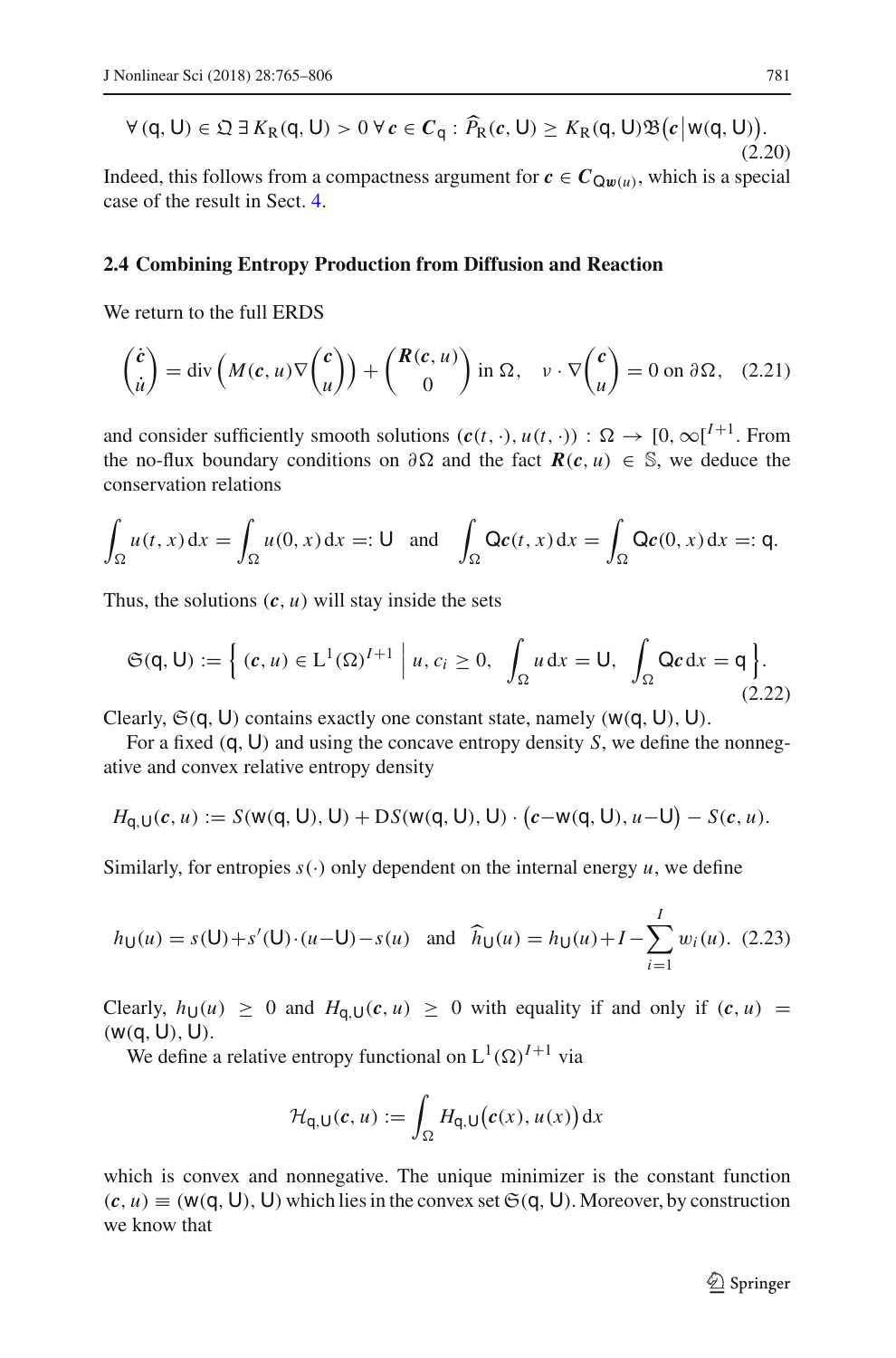$$
\forall (c, u) \in \mathfrak{S}(q, U): \quad \mathcal{H}_{q, U}(c, u) = \mathcal{S}(w(q, U), U)) - \mathcal{S}(c, u).
$$

Thus, for solutions  $(c(t), u(t))$  in  $\mathfrak{S}(q, U)$  the entropy production can be calculated via

$$
\frac{d}{dt}\mathcal{S}(\mathbf{c},u) = -\frac{d}{dt}\mathcal{H}_{q}(\mathbf{c},u) = \mathcal{P}(\mathbf{c},u) = \mathcal{P}_{\text{diff}}(\mathbf{c},u) + \mathcal{P}_{\text{react}}(\mathbf{c},u) \tag{2.24}
$$

where 
$$
\mathcal{P}_{\text{react}}(c, u) := \int_{\Omega} P_{\text{react}}(c(x), u(x)) dx.
$$
 (2.25)

Under the assumptions of Sects. [2.2](#page-9-0) and [2.3,](#page-13-1) we know that  $P_{diff}(c, u) = 0$  if and only if  $(c, u) = (\overline{c}, \overline{u})$ , i.e., all functions are constant. In contrast, the condition  $P_{\text{react}}(c, u) = 0$  implies that  $(c, u)$  are in local equilibrium only, i.e.,  $(c(x), u(x)) =$  $(W(\widetilde{q}(x), \widetilde{u}(x)), \widetilde{u}(x))$  for arbitrary functions  $(\widetilde{q}, \widetilde{u}) : \Omega \to \mathbb{R}^m \times [0, \infty[$ . How-<br>ever combining these two conditions and the property  $(c, u) \in \mathfrak{S}(\Omega, \Pi)$ , we see ever, combining these two conditions and the property  $(c, u) \in \mathfrak{S}(q, U)$ , we see that the entropy production  $P(c, u)$  restricted to  $\mathfrak{S}(q, U)$  is 0 if and only if  $(c, u)$  =  $(w(q, U), U)$ .

Thus, it is natural to ask whether there is a EEP estimate of the form

<span id="page-17-0"></span>
$$
\forall (q, U) \in \mathfrak{Q} \exists K(q, U) > 0 \,\forall (c, u) \in \mathfrak{S}(q, U): \mathcal{P}(c, u) \geq K(q, U) \mathcal{H}_{q, U}(c, u). \tag{2.26}
$$

To establish the above estimate, it is convenient to estimate the two terms in *P* by its model contributions, namely

$$
\mathcal{P}_{\text{diff}}(c, u) \ge \delta_* \widehat{\mathcal{P}}_{\gamma}(c, u) \text{ and } \mathcal{P}_{\text{react}}(c, u) \ge \kappa_* \widehat{\mathcal{P}}_{\text{R}}(c, u),
$$
\nwhere  $\widehat{\mathcal{P}}_{\text{R}}(c, u) := \int_{\Omega} \widehat{P}_{\text{R}}(c(x), u(x)) dx$  (2.27)

with  $P_y$  and  $P_R$  from [\(2.8\)](#page-10-4) and [\(2.18\)](#page-15-1), respectively. In the sequel, we will hence simplify the analysis and the notation by only estimating  $P_\gamma(c, u) + P_\mathcal{R}(c, u)$  from below by  $\mathcal{H}_{q,U}$ , and moreover by always assuming that  $q = Qw(U)$ . As was explained in Sect. [2.3,](#page-13-1) this is always possible by adjusting *w* suitably. However, we need to be sure that this does not change the necessary structural properties of the vector-valued function  $u \mapsto w(u)$ , such as monotonicity and concavity, see Sect. [2.1.](#page-6-2) However, when fixing on U and q we can change  $w(\cdot)$  by pre-multiplying it with the diagonal matrix  $A = \text{diag}(e^{a_1}, \ldots, e^{a_l})$ , where  $a = \mathbf{Q}^\top \eta$  is the vector given in [\(2.17\)](#page-15-2). Then, obviously the new vector-valued function  $\widetilde{\mathbf{w}}(u) = A \mathbf{w}(u)$  satisfies  $\widetilde{\mathbf{w}}(\mathsf{U}) = \mathsf{w}(\mathsf{q}, \mathsf{U})$ . However, such a pre-multiplication does not change any of the properties we assumed so far or we will use later. Of course, this will change all the constants, in particular  $K_R(U, q)$ .

Thus, with a slight abuse of notation we will use the notation

$$
\widehat{\mathfrak{S}}(\mathsf{U}):=\Big\{ (c,u)\in \mathrm{L}^1(\Omega)^{I+1} \Big| u,c_i\geq 0, \int_{\Omega} u \,dx= \mathsf{U}, \int_{\Omega} \mathsf{Q} c \,dx= \mathsf{Q} w(\mathsf{U}) \Big\},\
$$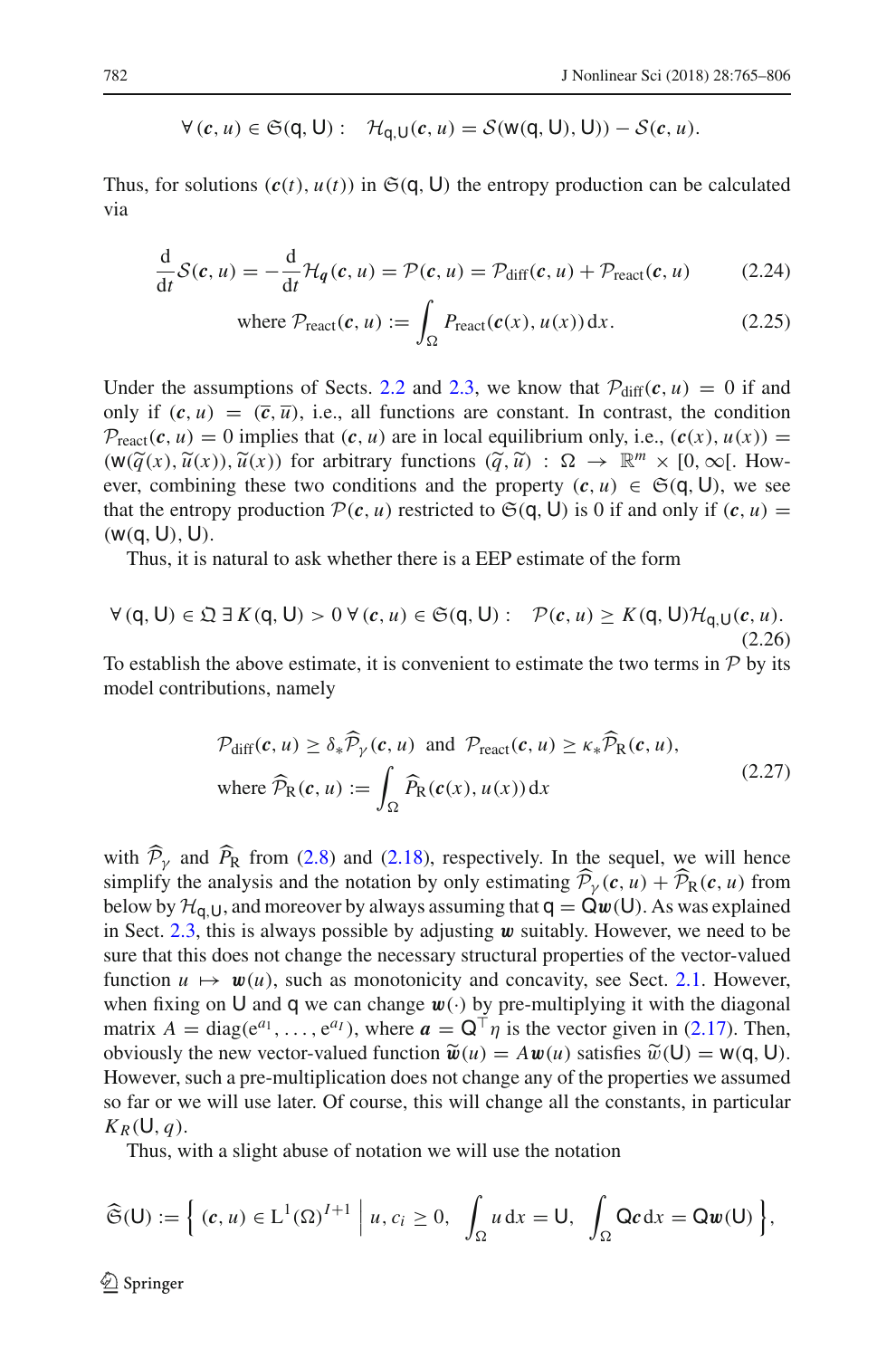which leads us to our remaining task, which is to show the following estimate:

<span id="page-18-0"></span>
$$
\forall U > 0 \ \exists \widehat{K}(U) > 0 \ \forall (c, u) \in \widehat{\mathfrak{S}}(U): \quad \left(\widehat{\mathcal{P}}_{\gamma}(c, u) + \widehat{\mathcal{P}}_{R}(c, u)\right) \geq \widehat{K}(U)\widehat{\mathcal{H}}_{U}(c, u),
$$
\n(2.28)

where  $H_U = H_{\mathbf{Q}w(U),U}$  and  $H_U(c, u) = \int_{\Omega} H_U(c, u) dx = H_{\mathbf{Q}w(U),U}(c, u)$ . Clearly, if [\(2.28\)](#page-18-0) holds, then we obtain the bound  $K(\mathbf{Qw}(\mathbf{U}), \mathbf{U}) \ge \min\{\delta_*, \kappa_*\} K(\mathbf{U})$  in [\(2.26\)](#page-17-0).

# **3 EEP Estimates via Convexity**

In this section, we describe the general method on how to obtain estimates of the entropy in terms of the entropy production by using a convexity argument in the way as derived in Mielke et al[.](#page-41-1) [\(2015](#page-41-1)) for the isothermal case. It is based on the fact that the diffusion part  $P_{diff}$  can be estimated by the log-Sobolev inequality and variants of it, see Sect. [3.1.](#page-18-1) If this method works, it provides stronger results that are not dependent on the entropy of the initial condition as in the case of the compactness method from Glitzky and Hünlic[h](#page-40-4) [\(1997\)](#page-40-4) discussed in Sect. [4.](#page-30-0)

#### <span id="page-18-1"></span>**3.1 Generalized Log-Sobolev Inequalities**

For  $\alpha \geq 0$ , we consider the entropy functions

$$
F_{\alpha}(z) = \begin{cases} \frac{1}{\alpha(\alpha-1)} \left( z^{\alpha} - \alpha z + \alpha - 1 \right) \text{ for } \alpha \in \mathbb{R} \setminus \{0, 1\}, \\ \lambda_{\mathfrak{B}}(z) = z \log z - z + 1 \quad \text{for } \alpha = 1, \\ z - \log z - 1 \quad \text{for } \alpha = 0. \end{cases}
$$
(3.1)

We see that all  $F_\alpha$  are convex and satisfy  $F_\alpha(1) = F'_\alpha(1) = 0 \le F_\alpha(z)$ . In particular, we have  $F''_{\alpha}(z) = z^{\alpha-2} > 0$ . Moreover, for  $\alpha > 0$ , we have the monotonicities

$$
\partial_{\alpha}(\alpha F_{\alpha}(z)) = \frac{z}{(1-\alpha)^2} F_1(z^{\alpha-1}) \ge 0 \text{ and } \partial_{\alpha}((1-\alpha)F_{\alpha}(z)) = -\frac{1}{\alpha^2} F_1(z^{\alpha}) \le 0.
$$
\n(3.2)

Thus, for all  $\alpha \in [0, 1]$  all these entropies are equivalent:

$$
0<\alpha_1<\alpha_2<1 \quad \Longrightarrow \quad \frac{1-\alpha_2}{1-\alpha_1}\,F_{\alpha_2}(z)\,\leq\,F_{\alpha_1}(z)\,\leq\,\frac{\alpha_2}{\alpha_1}\,F_{\alpha_2}(z).
$$

Moreover, we have  $F_1 = \lambda_{\mathfrak{B}}$  and the following identities

<span id="page-18-3"></span><span id="page-18-2"></span>
$$
F_1(uv) = vF_1(u) + uF_1(v) + (u-1)(v-1),
$$
\n(3.3)

$$
a^{\alpha} F_{\alpha}(u/a) = F_{\alpha}(u) + \frac{a^{\alpha} - 1}{\alpha} - u \frac{a^{\alpha - 1} - 1}{\alpha - 1}.
$$
 (3.4)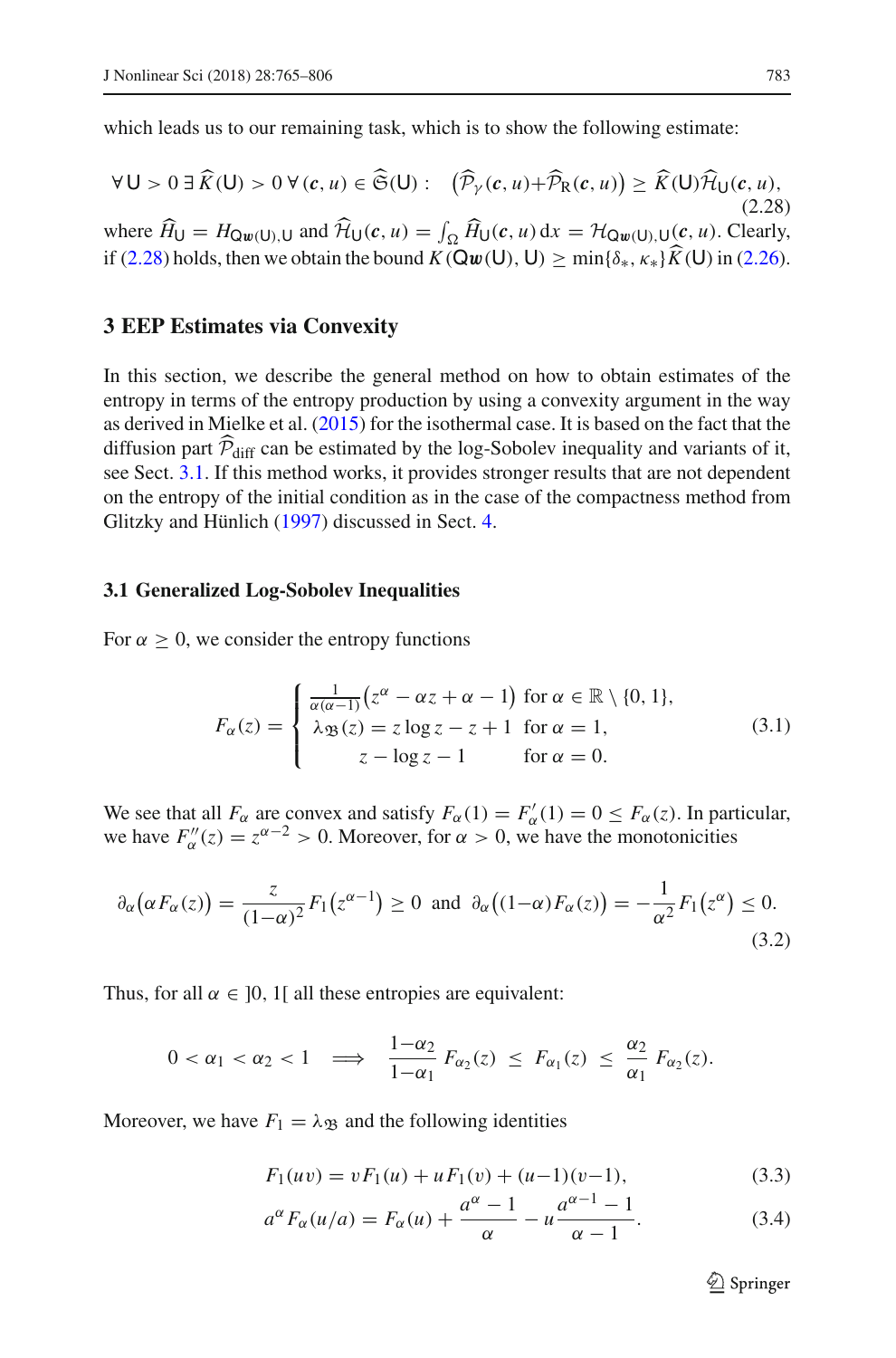Using  $\overline{u} = \int_{\Omega} u(x) dx$  an integration of [\(3.4\)](#page-18-2) gives

<span id="page-19-1"></span>
$$
\overline{u}^{\alpha} \int_{\Omega} F_{\alpha}(u/\overline{u}) dx = \int_{\Omega} F_{\alpha}(u) dx - F_{\alpha}(\overline{u}) \quad (\text{recall } |\Omega| = 1).
$$
 (3.5)

Crucial for the forthcoming analysis will be the following estimate, which can be seen as a generalization of Poincaré and the log-Sobolev estimates, namely

<span id="page-19-0"></span>
$$
\forall u > 0 \text{ with } u^{\gamma/2} \in H^{1}(\Omega): \quad \int_{\Omega} \frac{|\nabla u|^{2}}{u^{2-\gamma}} dx \ge \rho(\Omega, \gamma, \alpha) \overline{u}^{\gamma} \int_{\Omega} F_{\alpha}(u/\overline{u}) dx,
$$
\n(3.6)

where  $\rho(\Omega, \gamma, \alpha)$  is supposed to be the optimal constant. The monotonicity [\(3.2\)](#page-18-3) implies

$$
0 < \alpha_1 < \alpha_2 \implies \rho(\Omega, \gamma, \alpha_1) \leq \frac{\alpha_1}{\alpha_2} \rho(\Omega, \gamma, \alpha_2).
$$

If  $2_d$  is the Lebesgue power for the embedding H<sup>1</sup>( $\Omega$ ) ⊂ L<sup>2</sup>*d*( $\Omega$ ) for a bounded Lipschitz domain  $\Omega \subset \mathbb{R}^d$  (namely  $2_d = 2d/(d-2)$  for  $d \ge 3$ ), then  $\rho(\Omega, \gamma, \alpha)$  is positive if  $\gamma 2_d \ge 2$  and  $\alpha \le \gamma + 2/d$ , see Appendix [A.](#page-1-1) The case  $\alpha = \gamma = 2$  is the *Poincaré estimate*, while  $\alpha = \gamma = 1$  is the *log-Sobolev estimate*, which will be crucial for the concentrations *ci* .

However, for the internal energy, we want to use an entropy function  $F_\alpha$  with  $\alpha = \gamma \in [0, 1]$ . Since the entropy functions are equivalent for  $\alpha \in [0, 1]$  and have a linear growth, a positive constant  $\rho(\Omega, \gamma, \alpha)$  can only exist if  $2_d\gamma \geq 2$ . Subsequently, we will often use  $\rho(\Omega, \gamma, 1) > 0$  which certainly holds for  $\gamma 2_d > 2$ . Indeed, this is a special and simple subcase of the compactness arguments developed in Sect. [4.](#page-30-0)

Considering the case of gas dynamics, where the entropy  $s(u) = s_0 \log u$  is relevant, it is interesting to note that the case  $\alpha = \gamma = 0$  is still possible, but only in dimensions  $d \leq 2$ , see Appendix **B**.

#### **3.2 The General Setup of the Convexity Method**

We now want to develop ideas to establish estimate [\(2.28\)](#page-18-0) for fixed  $U > 0$  and  $(c, u) \in$  $\mathfrak{S}(\mathsf{U})$ . The main point is that the diffusion part  $\mathcal{P}_{\gamma}$  of the entropy production has a lower bound in terms of functionals that only depend on the point values  $(c(x), u(x))$  and no derivatives. These functionals then need to be combined with  $P_R$  to find an upper bound for  $\hat{\mathcal{H}}_{U}$ . Thus, all the latter functionals only involve point values  $(c(x), u(x))$ and no derivatives, so it is natural to seek for pointwise estimates of the integrands. However, in general this cannot work, since we need to involve the constraints arising from  $(c, u) \in \widehat{\mathfrak{S}}(U)$ , namely  $\mathsf{Q}\overline{c} = \mathsf{Q}w(U)$  and  $\overline{u} = U$ , and to exploit the ODE decay coefficient  $K_R(U) := K_R(\mathbf{Q}\mathbf{w}(U), U)$  from [\(2.20\)](#page-16-0).

For the densities  $c_i$ , we use the classical log-Sobolev estimate with  $\rho_{\Omega}^{\text{IS}}$  =  $\rho(\Omega, 1, 1)$ :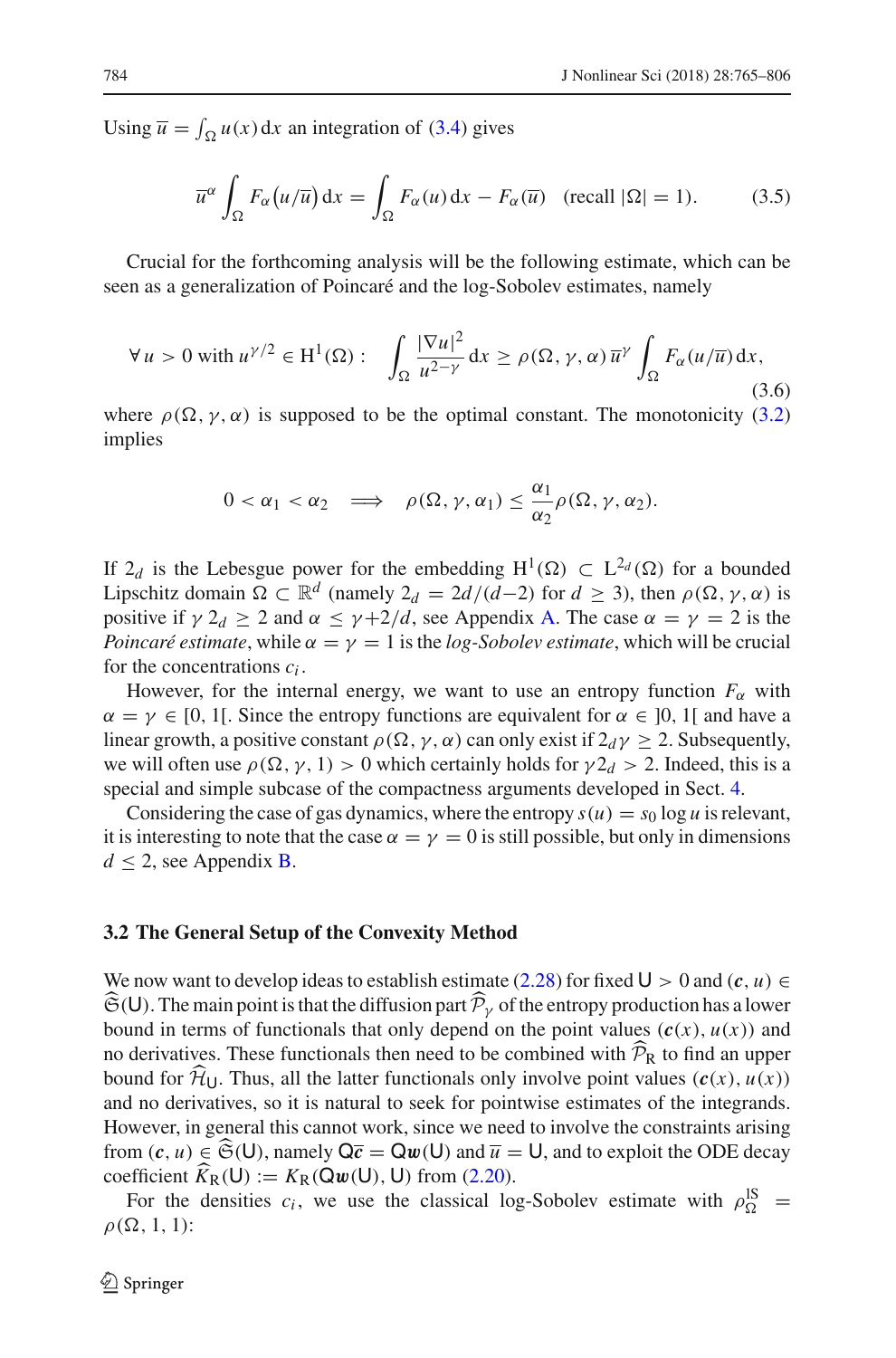$$
\int_{\Omega} \frac{|\nabla c_i|^2}{c_i} dx \geq \rho_{\Omega}^{\text{IS}} \mathfrak{B}(c_i | \overline{c}_i) = \rho_{\Omega}^{\text{IS}} \int_{\Omega} \overline{c}_i \lambda_{\mathfrak{B}}(c_i / \overline{c}_i) dx = \rho_{\Omega}^{\text{IS}} \Big( \int_{\Omega} \lambda_{\mathfrak{B}}(c_i) dx - \lambda_{\mathfrak{B}}(\overline{c}_i) \Big).
$$

For the internal energy, the necessary estimate in the general case is  $\int_{\Omega} \hat{h}''_U(u) |\nabla u|^2 dx \geq$  $C_*$   $\int_{\Omega} h_U(u) dx$  for all *u* with  $\overline{u} = U$ . Recall the definition of  $h_U$  and  $h_U$  in [\(2.23\)](#page-16-1). The assumption in Sect. [2.2](#page-9-0) already imposed  $\hat{h}''_U(u) \ge \delta/u^{2-\gamma}$  for some  $\gamma \in [0, 1]$ . Hence, setting  $\rho_{\Omega}^{\gamma,\alpha} := \rho(\Omega, \gamma, \alpha) > 0$  (cf. [\(3.6\)](#page-19-0)) for a suitable  $\alpha \ge \gamma$  we can use the following EEP estimate for the internal energy:

<span id="page-20-3"></span>
$$
\forall u \text{ with } \overline{u} = \mathsf{U}: \quad \int_{\Omega} \frac{|\nabla u|^2}{u^{2-\gamma}} dx \ge \rho_{\Omega}^{\gamma,\alpha} \mathsf{U}^{\gamma} \int_{\Omega} F_{\alpha}(u/\mathsf{U}) dx. \tag{3.7}
$$

For controlling the deviation of *u* from  $\overline{u}$ , it would be sufficient to use  $\alpha = \gamma$ ; however, we will use  $F_\alpha$  with  $\alpha \geq 1$ , because a higher value for  $\alpha$  is advantageous for the subsequent convexity condition. We further assume

<span id="page-20-1"></span>
$$
\forall \mathsf{U} \, \exists \, C_h(\mathsf{U}) > 0 \, \forall \, u > 0: \quad \mathsf{U}^{\gamma} F_{\alpha}\big(u/\mathsf{U}\big) \geq C_h(\mathsf{U}) h_{\mathsf{U}}(u). \tag{3.8}
$$

For the case  $s(u) = s_0 u^{\gamma}$ , we have  $h_U(u) = s_0 \gamma (1 - \gamma) U^{\gamma} F_{\gamma}(u/U)$ , i.e.,  $C_h(U) =$  $1/(s_0\gamma(1-\gamma))$  can be chosen independently of U.

Combining this with the estimates for the densities, we obtain the desired lower bound for  $P_\gamma$  in terms of derivative-free functionals, namely

<span id="page-20-2"></span>
$$
\widehat{\mathcal{P}}_{\gamma}(c, u) \ge p_{\Omega} \int_{\Omega} \left( \mathsf{U}^{\gamma} F_{\alpha}(u(x)/\mathsf{U}) + \mathfrak{B}(c(x) | \mathbf{1}) - \mathfrak{B}(\overline{c} | \mathbf{1}) \right) dx,
$$
\nwhere  $\overline{u} = \mathsf{U}$ ,  $p_{\Omega} = \min{\{\rho_{\Omega}^{\mathsf{IS}}, \rho_{\Omega}^{\gamma, \alpha}\}}$ , and  $\mathbf{1} = (1, 1, ..., 1)$ . (3.9)

Since the desired relative entropy reads  $\hat{H}_U(c, u) = h_U(u) + \mathfrak{B}(c \mid \mathbf{w}(u))$  (where *H*<sup>U</sup> is defined after [\(2.28\)](#page-18-0)), but the ODE decay rate  $K_R(U) = K_R(\mathbf{Q}w(U), U)$  involves the relative Boltzmann entropy  $\mathfrak{B}(c | w(\mathsf{U}))$  with respect to the fixed value  $w(\mathsf{U})$ , we need the following useful lemma.

<span id="page-20-0"></span>**Lemma 3.1** (Comparing relative entropies) *Assume that the functions*  $w_i : [0, \infty) \rightarrow$ [0,∞[ *are increasing, concave, and satisfy* w*i*(0) > 0 *and that* [\(3.8\)](#page-20-1) *holds, then there exists a constant*  $C_H(U)$  *such that* 

$$
\forall (c, u) \in [0, \infty[^{I+1} : \widehat{H}_U(c, u) = h_U(u) + \mathfrak{B}(c \mid w(u))
$$
  
\n
$$
\leq C_H(U) \big( U^{\gamma} F_{\alpha}(u/U) + \mathfrak{B}(c \mid w(U)) \big).
$$

*Proof* Using [\(3.8\)](#page-20-1) it suffices to show the assertion with  $U^{\gamma} F_{\alpha}(u/U)$  replaced by  $h_U(u)$ . Hence, we define  $\widetilde{H}(c, u) = h_U(u) + \mathfrak{B}(c \mid w(U))$  and see that  $\widetilde{H}$  and  $\widehat{H}_U$  are nonnegative and vanish only at  $(c, u) = (w(U), U)$ . Since both functions behave quadratically near this point, the upper estimates follows by compactness for all bounded domains.

For large  $(c, u)$  we have  $\widetilde{H}(c, u) \geq \mathfrak{B}(c|1) + \frac{1}{C}(u + |c|_1) - C$  and  $\widehat{H}_U(c, u) \leq$  $\mathfrak{B}(c|1) + C(1+u+\mu|c|_1+|w(u)|_1)$ , where  $\mu = -\min_i \log w_i(0)$ . Since  $|w(u)|_1 \leq$  $C(1+u)$  the desired result follows also for large  $(c, u)$ .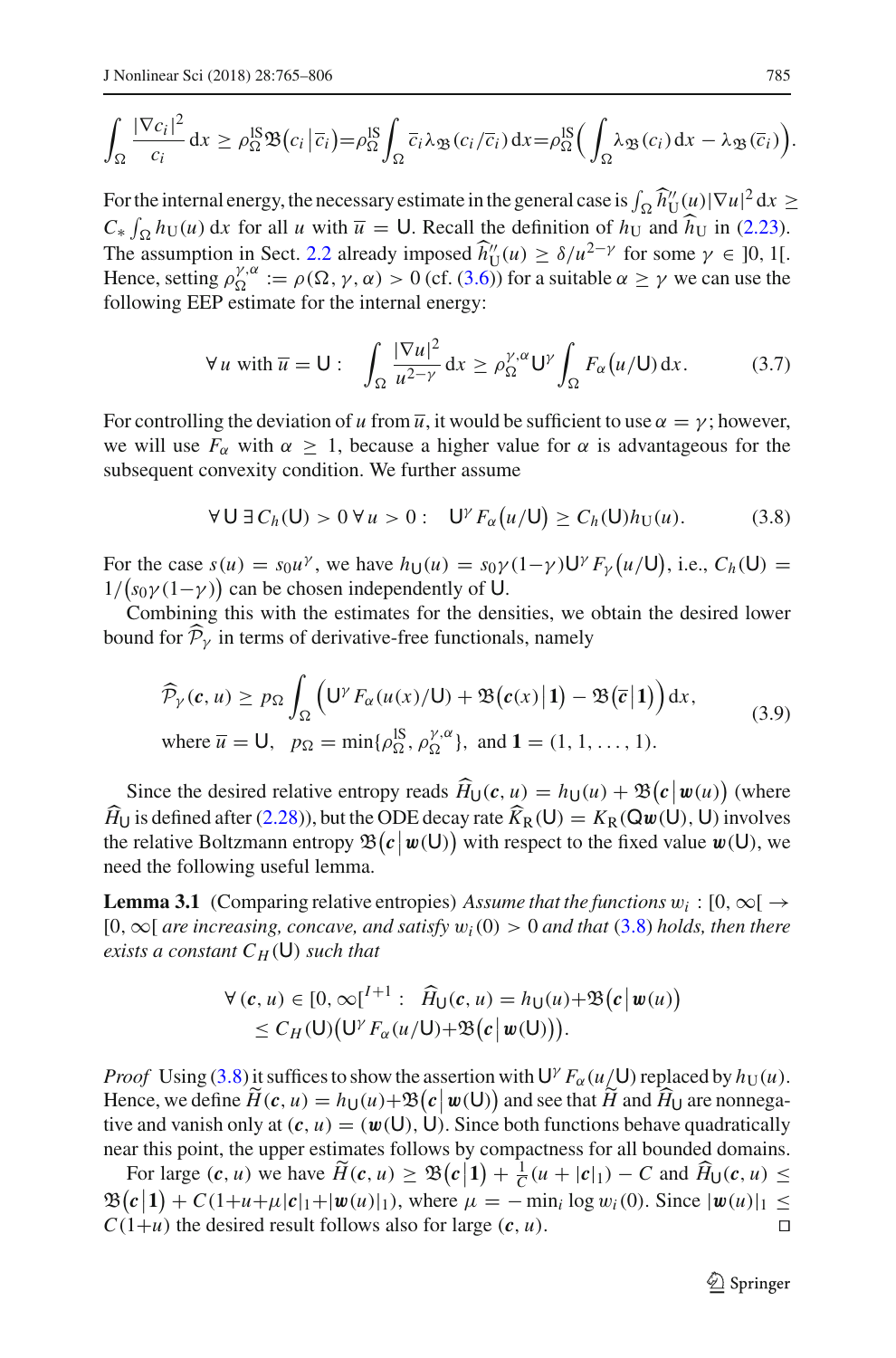Now we are able to state our major result for the convexity method. The resulting decay rate  $K(U)$  is dominated by  $\kappa_{*} K_{R}(U)$ , which is the pure reaction decay and by  $\delta_* p_{\Omega}$ , which is the decay rate for pure diffusion. However, as in the isothermal case, see Mielke et al[.](#page-41-1) [\(2015](#page-41-1)), Thm. 3.1, the latter coefficient is multiplied by a factor  $\eta$  =  $K_R(U)/(\mu(U)+K_R(U)) \leq 1$  that stands for the interplay of reaction and diffusion, since  $\mu$ (U) measures how much convexity induced by diffusion is needed to convexify the typically non-convex reactive entropy production *P* R.

<span id="page-21-0"></span>**Theorem 3.2** (Convexity method) *Consider*  $S(c, u) = s(u) - \mathcal{B}(c|w(u))$  and let hyperparticle in  $\mathcal{C}(c, u) = s(u) - \mathcal{C}(c|w(u))$ *be defined as above, satisfying*  $p_{\Omega} > 0$  *in* [\(3.9\)](#page-20-2),  $C_H(\mathsf{U}) > 0$  *in Lemma* [3.1](#page-20-0), and the *unique equilibrium condition* [\(2.19\)](#page-15-3)*, i.e., K* R(U) > <sup>0</sup> *in* [\(2.20\)](#page-16-0)*. We define the function*

$$
G_{\mu,\mathsf{U}}(c,u) := \mu\big(\mathsf{U}^{\gamma}F_{\alpha}(u/\mathsf{U})+\mathfrak{B}\big(c\big|1\big)\big)+\widehat{P}_{\mathsf{R}}(c,u)
$$

*and assume the following convexity condition:*

<span id="page-21-1"></span>
$$
\forall \mathsf{U} \, \exists \, \mu(\mathsf{U}) \ge 0 : \quad G_{\mu(\mathsf{U}),\mathsf{U}} : [0,\infty[^{I+1} \to [0,\infty[ \text{ is convex.} \tag{3.10})
$$

*Then, we have the following EEP estimate*

$$
\forall (c, u) \in \widehat{\mathfrak{S}}(\mathsf{U}): \delta_* \widehat{\mathcal{P}}_\gamma(c, u) + \kappa_* \widehat{\mathcal{P}}_\mathsf{R}(c, u) \ge \widetilde{K}(\mathsf{U}) \widehat{\mathcal{H}}_\mathsf{U}(c, u)
$$
  
with 
$$
\widetilde{K}(\mathsf{U}) = \frac{1}{C_H(\mathsf{U})} \min \left\{ \kappa_* \widehat{K}_\mathsf{R}(\mathsf{U}), \delta_* p_\Omega \frac{\widehat{K}_\mathsf{R}(\mathsf{U})}{\mu(\mathsf{U}) + \widehat{K}_\mathsf{R}(\mathsf{U})} \right\}.
$$
 (3.11)

*Proof* Defining  $H_B(c, u) = U^{\gamma} F_{\alpha}(u/U) + \mathfrak{B}(c|1) - \mathfrak{B}(\bar{c}|1)$ , choosing  $\theta \in ]0, 1[$ , choosing  $\theta \in ]0, 1[$ and setting  $M(\theta, U) = \min{\kappa_*, (1-\theta)\delta_* p_{\Omega}/\mu(U)}$  the assumptions yield the estimate

$$
\delta_{*} \widehat{\mathcal{P}}_{\gamma}(c, u) + \kappa_{*} \widehat{\mathcal{P}}_{R}(c, u) \geq \int_{\Omega} \left( \delta_{*} p_{\Omega} H_{B}(c, u) + \kappa_{*} \widehat{P}_{R}(c, u) \right) dx
$$
  
\n
$$
\geq \theta \delta_{*} p_{\Omega} \int_{\Omega} H_{B}(c, u) dx + M(\theta, U) \int_{\Omega} \left( G_{\mu}(U), U(c, u) - \mu(U) \mathfrak{B}(\overline{c} | \mathbf{1}) \right) dx
$$
  
\n
$$
\geq \theta \delta_{*} p_{\Omega} \int_{\Omega} H_{B}(c, u) dx + M(\theta, U) \left( G_{\mu}(U), U(\overline{c}, \overline{u}) - \mu(U) \mathfrak{B}(\overline{c} | \mathbf{1}) \right)
$$
  
\n
$$
= \theta \delta_{*} p_{\Omega} \int_{\Omega} H_{B}(c, u) dx + M(\theta, U) \left( \mu(U) \mathfrak{0} + \widehat{P}_{R}(\overline{c}, U) \right)
$$

where we used  $\bar{u} = U$  and  $F_\alpha(\bar{u}/U) = 0$  in the last identity. Employing the ODE estimate [\(2.20\)](#page-16-0), where we use  $\overline{Q\overline{c}} = Q\overline{w}(U)$  following from  $(c, u) \in \widehat{\mathfrak{S}}(U)$ , we continue

$$
\delta_* \widehat{\mathcal{P}}_{\gamma}(c, u) + \kappa_* \widehat{\mathcal{P}}_{\mathcal{R}}(c, u) \geq \theta \delta_* p_{\Omega} \int_{\Omega} H_{\mathcal{B}}(c, u) dx + M(\theta, \mathsf{U}) \widehat{K}_{\mathcal{R}}(\mathsf{U}) \mathfrak{B}(\overline{c} | \mathbf{w}(\mathsf{U}))
$$
  
\n
$$
\geq N(\theta, \mathsf{U}) \int_{\Omega} (\mathsf{U}^{\gamma} F_{\alpha}(u/\mathsf{U}) + \mathfrak{B}(c | 1) - \mathfrak{B}(\overline{c} | 1) + \mathfrak{B}(\overline{c} | \mathbf{w}(\mathsf{U}))) dx
$$

 $\circled{2}$  Springer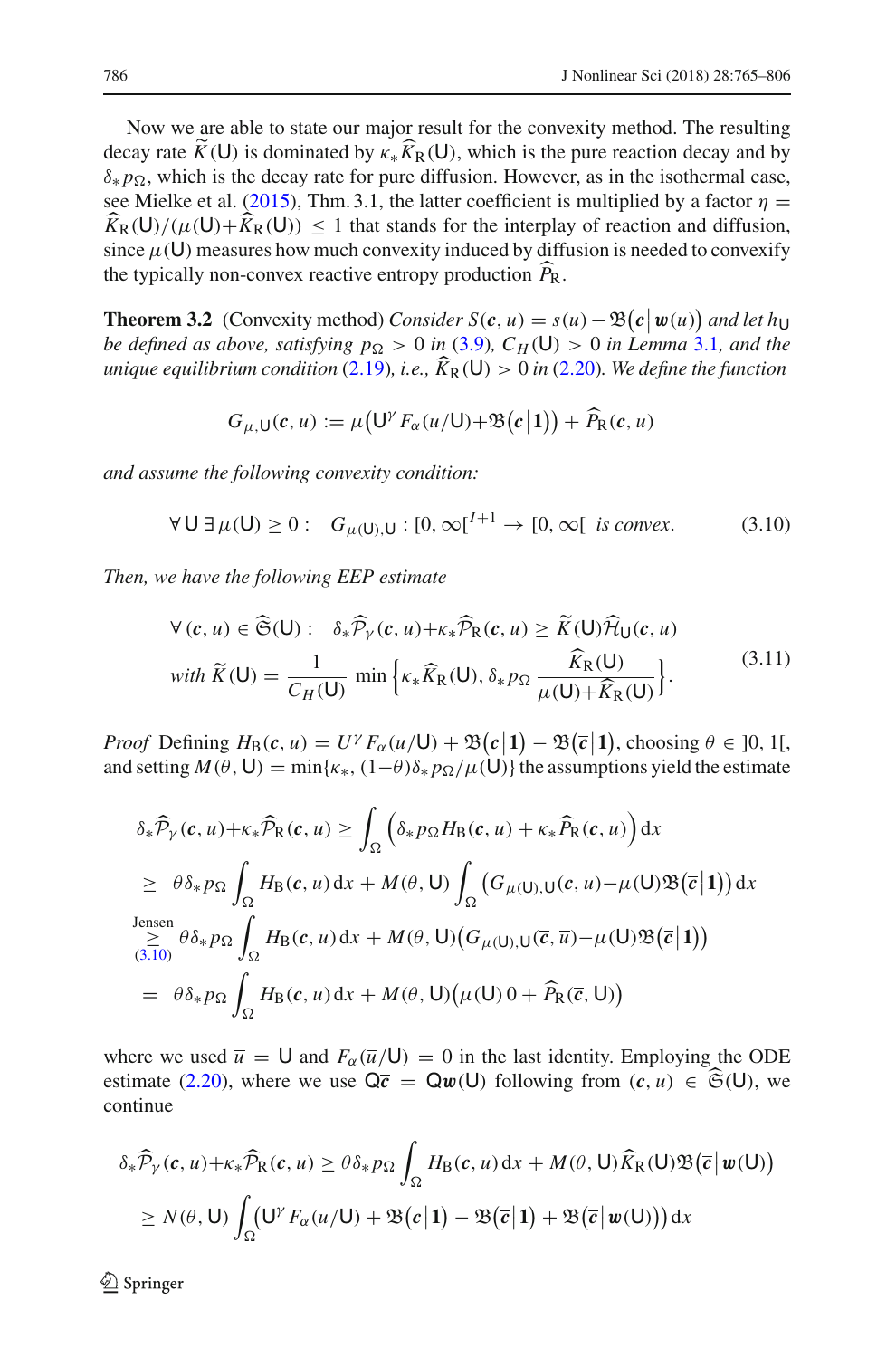$$
=_{(1)} N(\theta, U) \int_{\Omega} (U^{\gamma} F_{\alpha}(u/U) + \mathfrak{B}(c | w(U))) dx
$$
  
\n
$$
\geq_{(2)} \frac{N(\theta, U)}{C_H(U)} \int_{\Omega} (h_U(u) + \mathfrak{B}(c | w(u))) dx.
$$

where  $N(\theta, U) = \min{\{\theta \delta_* p_{\Omega}, M(\theta, U)K_{\mathbb{R}}(U)\}}$ . For "=<sub>(\*)</sub>" we used the general identity

$$
\mathfrak{B}(c|1) - \mathfrak{B}(b|1) + \mathfrak{B}(b|\widetilde{\mathbf{w}}) = \mathfrak{B}(c|\widetilde{\mathbf{w}}) + \sum_{i=1}^{I} (c_i - b_i) \log \widetilde{w}_i
$$

for  $b = \overline{c}$ . Since  $\tilde{w} = w(0)$  is spatially constant, the sum on the right-hand side cancels upon integration over  $\Omega$ . For the estimate " $\geq$ (2)" we used Lemma 3.1, and the result is established if we choose the optimal  $\theta = K_R/(\mu + K)$  $K_{\rm R}$ ).

In the above theorem, we have given only the simplest form of the convexity method. As is shown in Mielke et al[.](#page-41-1) [\(2015](#page-41-1)), there are several ways to generalize the method (i) by replacing the convexity assumption by an estimate on the convexification (cf. (Mielke et al[.](#page-41-1) [2015](#page-41-1), Sec. 3.3)) or (ii) by using higher entropies  $F_\alpha$  with  $\alpha > 1$  instead of  $F_1 = \lambda_{\mathfrak{B}}$  for the densities  $c_i$  (cf[.](#page-41-1) (Mielke et al. [2015,](#page-41-1) Sec. 3.4)).

Note that we already used the higher-order entropy  $F_\alpha$  for the internal energy, since  $F<sub>V</sub>$  and  $h<sub>U</sub>$  only have linear growth, which would give weaker strict convexity to be exploited for compensating the missing convexity of  $P_R$ . Indeed, we will see in Sect. [3.3.3](#page-25-0) that  $\alpha = 1 > \gamma = 1/2$  is useful. Thus, it is crucial that we have  $\rho(\Omega, \gamma, \alpha) > 0$  for some  $\alpha \geq 1$ , which is a well-known fact in finite space dimensions. The optimal constant  $\rho(\Omega, \gamma, \alpha)$  is positive for  $\alpha \in ]0, \gamma + 2/d]$  if  $\gamma \in ]0, 1[$  and  $d \le 2$ and for  $\alpha \in [0, \gamma + 2/d]$  $\alpha \in [0, \gamma + 2/d]$  $\alpha \in [0, \gamma + 2/d]$  if  $\gamma \in [1 - 2/d, 1]$  and  $d \ge 3$ , see e.g., Mittnenzweig [\(2014\)](#page-41-14) and Appendix [A.](#page-1-1) In particular,  $\alpha = 1$  is always admissible.

In the following, we will apply the method to a simple example and leave a general study for future work.

#### **3.3 A Simple ERDS with Scalar** *c*

To give a first impression of the convexity method, we consider one chemical species with density  $c > 0$  that can react with the background by absorption or generation. This reaction is steered by the local value of the internal energy  $u(t, x)$ .

#### *3.3.1 General Description of the Simple ERDS*

More precisely, we consider the semilinear system

<span id="page-22-0"></span>
$$
\dot{c} = \delta_{\mathbf{u}} \Delta c + \kappa (c, u) \big( f(w(u)) - f(c) \big), \qquad \dot{u} = \delta_{\mathbf{u}} \Delta u, \tag{3.12}
$$

on a bounded Lipschitz domain with no-flux boundary conditions. Here  $w(u)$  is a given function determining the equilibrium concentration  $c = w(u)$  for a given internal energy. The function  $f : [0, \infty[ \rightarrow [0, \infty[$  is assumed to be smooth, strictly increasing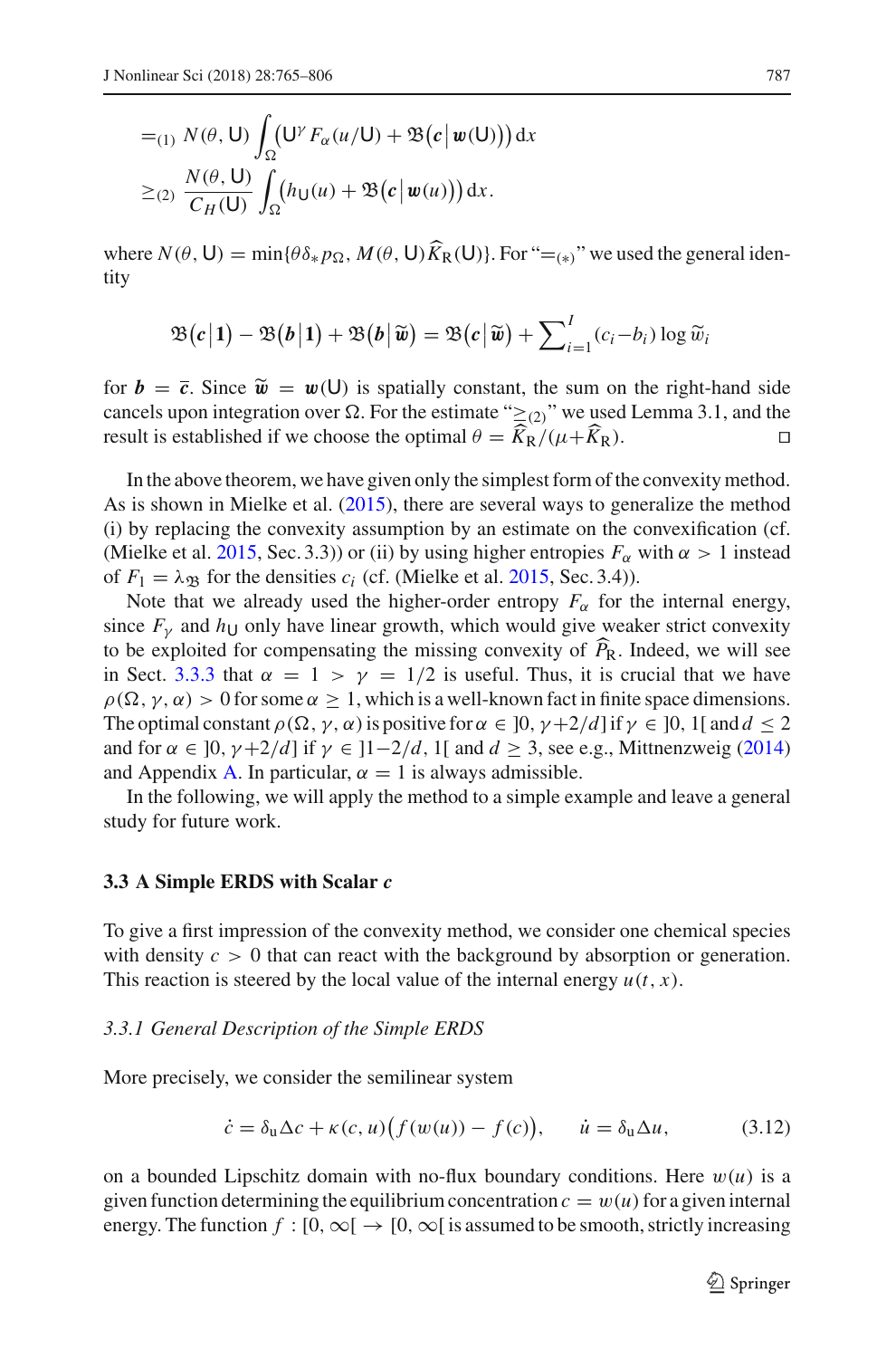and satisfying  $f(0) = 0$ . The positive reaction rate coefficient  $\kappa = \kappa(c, u)$  gives the strength of the reaction.

We now redo the above estimate on this concrete example and try to make the constants as explicit as possible. For a fixed U and an entropy density  $S(c, u)$  =  $s(u) - w(u)\lambda_{\mathfrak{B}}(c/w(u))$ , we construct the relative entropy via

$$
\mathcal{H}_{\mathsf{U}}(c, u) = \int_{\Omega} H_{\mathsf{U}}(c(x), u(x)) dx, \text{ where}
$$
  
\n
$$
H_{\mathsf{U}}(c, u) = h_{\mathsf{U}}(u) + w(u) \lambda_{\mathsf{B}}\left(\frac{c}{w(u)}\right) \text{ with } h_{\mathsf{U}}(u) = s(\mathsf{U}) - s'(\mathsf{U})(u - \mathsf{U}) - s(u).
$$
\n(3.13)

The entropy production terms read

$$
\mathcal{P}(c, u) = \delta_{\rm c} \mathcal{P}_{\rm c}(c, u) + \delta_{\rm u} \mathcal{P}_{\rm u}(c, u) + \mathcal{P}_{\rm R}(c, u) \quad \text{with} \tag{3.14a}
$$

$$
\mathcal{P}_{\mathbf{c}}(c, u) = \int_{\Omega} \frac{1}{c} |\nabla c|^2 - \frac{w'(u)}{w(u)} \nabla c \cdot \nabla u \, dx,\tag{3.14b}
$$

$$
\mathcal{P}_{u}(c, u) = \int_{\Omega} -\frac{w'(u)}{w(u)} \nabla c \cdot \nabla u + \left( c \frac{w'^{2} - w w''}{w^{2}} + \widehat{h}'' \right) |\nabla u|^{2} dx, \qquad (3.14c)
$$

$$
\mathcal{P}_{R}(c, u) = \int_{\Omega} P_{R}(c(x), u(x)) dx
$$
  
with  $P_{R}(c, u) = \kappa(c, u) (f(c) - f(w(u))) \log(\frac{c}{w(u)})$ . (3.14d)

Obviously, we have  $P_R(c, u) \ge 0$ , but  $P_c$  and  $P_u$  are only nonnegative individually if  $w'(u) \equiv 0$ , which is a manifestation of cross-diffusion.

Proceeding as in Proposition [2.1,](#page-6-0) we assume that there exists  $\rho \in [0, 1]$  such that

$$
\rho < \frac{4\delta_c \delta_u}{(\delta_c + \delta_u)^2} \le 1 \quad \text{and} \quad \forall u > 0: \quad -w(u)w''(u) \ge \frac{1-\rho}{\rho} w'(u)^2. \tag{3.15}
$$

Then, the sum is nonnegative and has the lower bound

$$
\delta_{\rm c} \mathcal{P}_{\rm c}(c,u) + \delta_{\rm u} \mathcal{P}_{\rm u}(c,u) \ge \int_{\Omega} \left( \theta \delta_{\rm c}^{\rm red} \frac{|\nabla c|^2}{c} + \delta_{\rm u} \widehat{h}''_{\rm U}(u) |\nabla u|^2 \right) dx,
$$

where the reduced diffusion coefficient reads  $\delta_c^{\text{red}} = \delta_c (1 - \rho (\delta_c + \delta_u)^2 / (4 \delta_c \delta_u)) > 0$ , and  $\widehat{h}_{U}(u) = h_{U}(u) + w(u)$  is as above, e.g., convex.

## *3.3.2 A First Simplistic EEP Estimate*

A very simplistic first result is the following, which assumes that the reactive entropy production  $P_R(c, u)$  dominates the relative entropy  $w(u)\lambda_{\mathfrak{B}}(c/w(u))$  for all  $(c, u)$ , which essentially means that the ODE  $\dot{c} = R(c, U)$  has a uniform exponential decay toward the equilibrium  $w(U)$ , independently of U.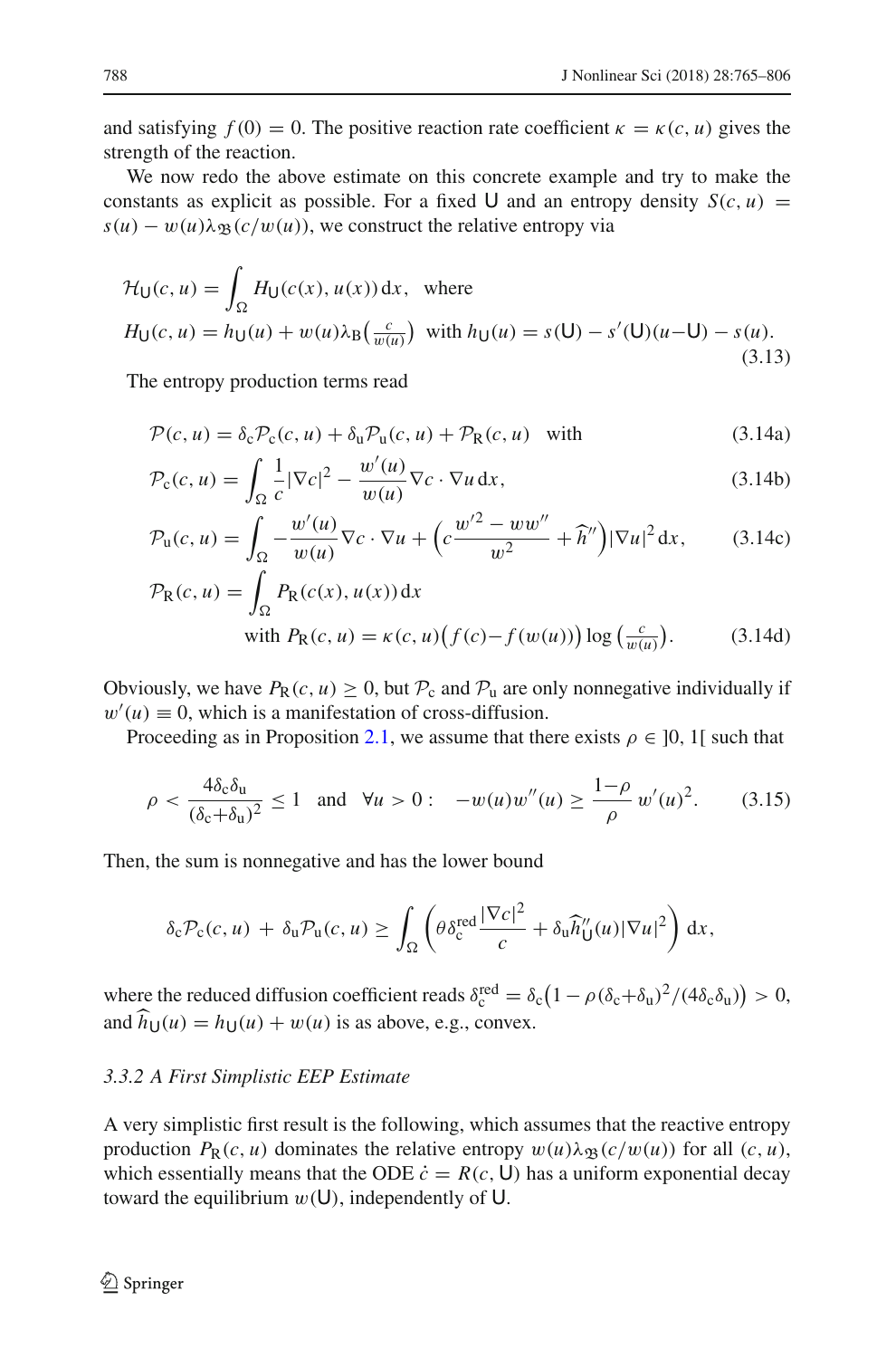**Proposition 3.3** (Simple decay result) *If for all* U > 0 *there exist positive constants*  $k_D(U)$  *and*  $k_R$  *such that* 

$$
\forall u \in L_{\geq 0}^1(\Omega), \overline{u} = U: \int_{\Omega} \widehat{h}''(u) |\nabla u|^2 dx \geq k_D(U) \int_{\Omega} h_U(u) dx,
$$
  

$$
\forall (c, u) \in ]0, \infty[^2: P_R(c, u) \geq k_R w(u) \lambda_{\mathfrak{B}}(c/w(u)),
$$

*then we have the EEP estimate*

$$
\forall (c, u) \in \mathfrak{S}(\mathsf{U}): \mathcal{P}(c, u) \ge \min\{\delta_u k(\mathsf{U}), k(\mathsf{R})\} \mathcal{H}_{\mathsf{U}}(c, u).
$$

Obviously, this result follows simply by estimating  $\int_{\Omega} w(u) \lambda_{\mathfrak{B}}(c/w(u)) dx$  by  $\mathcal{P}_{\mathbb{R}}$ and  $\int_{\Omega} h_U(u) dx$  by  $P_u$  separately, which only works in very special cases.

The result can be applied to the ERDS  $(3.12)$  for the choices

<span id="page-24-0"></span>
$$
w(u) = u^{\gamma}, \quad s(u) = s_0 u^{\gamma} \text{ with } s_0 > 1 > \gamma > 0,
$$
  

$$
f(c) = c^{\beta} \text{ with } \beta \ge 1, \text{ and } \kappa(c, u) = \kappa_* u^{\gamma(1-\beta)}.
$$
 (3.16)

Then, setting  $c = zw(u)$ , we have

$$
\frac{P_{\mathcal{R}}(c,u)}{w(u)\lambda_{\mathfrak{B}}(c/w(u))} = \kappa_* u^{\gamma(1-\beta)} \frac{(c^{\beta} - w(u)^{\beta}) \log(c/w(u))}{w(u)\lambda_{\mathfrak{B}}(c/w(u))} = \kappa_* \frac{(z^{\beta}-1) \log z}{\lambda_{\mathfrak{B}}(z)} \ge \kappa_*.
$$

Furthermore, we have  $h_U(u) = s_0 \gamma (1-\gamma) U^{\gamma} F_{\gamma}(u/U)$  and  $\widehat{h}_U(u) = (1-1/s_0) h_U(u)$ , which makes  $k_D(U)$  independent of U.

We summarize the result as follows:

**Corollary 3.4** (Simplistic EEP) *We consider the ERDS* [\(3.12\)](#page-22-0) *with the choices* [\(3.16\)](#page-24-0)  $\alpha$ *and set*  $S(c, u) = s_0 u^\gamma - u^\gamma \lambda_{\Re}(c/u^\gamma)$ . Assume further

<span id="page-24-1"></span>
$$
1 - 2/d \le \gamma \le \frac{4\delta_c \delta_u}{(\delta_c + \delta_u)^2},\tag{3.17}
$$

*then we have the following EEP estimate*

$$
\forall (c, u) \in \widehat{\mathfrak{S}}(\mathsf{U}): \quad \mathcal{P}(c, u) \geq K \mathcal{H}_{\mathsf{U}}(c, u) \text{ with } K = \min\{\kappa_*, \delta_u \frac{s_0 - 1}{s_0} \rho(\Omega, \gamma, \gamma)\} > 0.
$$

Of course, in the given case with  $\kappa(c, u) = \kappa_* u^{\gamma(1-\beta)}$  we have uniform decay of *c* in the ODE  $\dot{c} = \kappa(c, u)(u^{\gamma \beta} - c^{\beta})$ . Hence, it is very easy to show that every solution of  $(c, u)$  of the ERDS [\(3.12\)](#page-22-0) converges to the equilibrium  $(w(U), U)$ . Nevertheless, the above result is interesting, since it is not so clear that the functional  $H_U$  satisfies the differential inequality

$$
\frac{d}{dt}\mathcal{H}_{\mathsf{U}}(c(t),u(t)) \leq -K\mathcal{H}_{\mathsf{U}}(c(t),u(t))
$$

uniformly of all solutions in  $\widehat{\mathfrak{S}}(\mathsf{U})$ .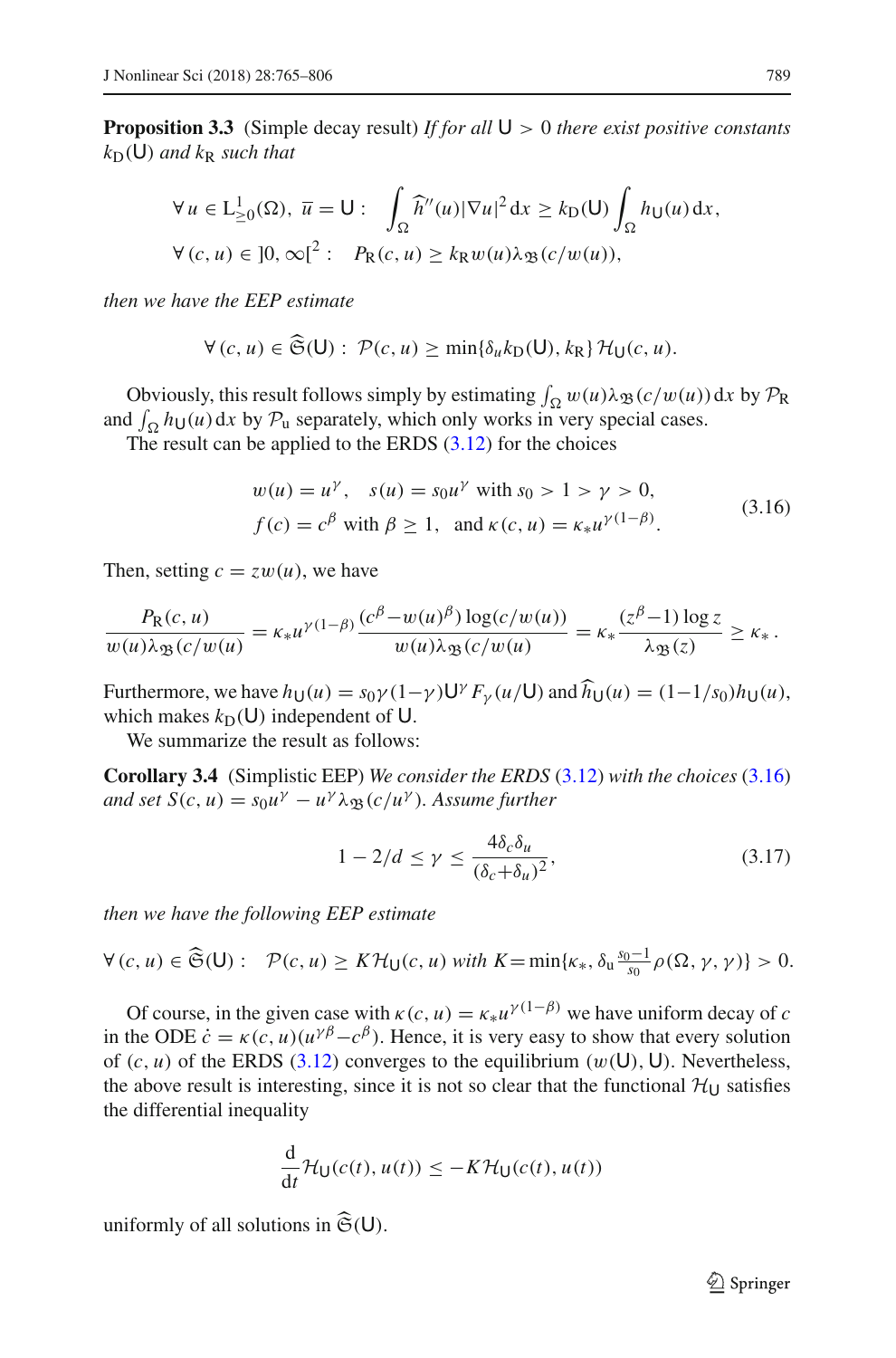#### <span id="page-25-0"></span>*3.3.3 A Nontrivial Case of the Simple ERDS*

The strength of the convexity method lies in the fact that it also can be used in some cases where the reactive entropy production  $P_R(c, u)$  does not provide an upper bound for the relative entropy  $\mathfrak{B}(c | w(u))$ . We only give one nontrivial example, namely the special case [\(3.16\)](#page-24-0), but now specify  $\gamma$  and  $\beta$  as well, namely

<span id="page-25-2"></span>
$$
w(u) = (u+b)^{1/2}
$$
,  $f(c) = c^2$ ,  $\kappa(c, u) = \kappa_* = \text{const.}$ ,  $s(u) = 2u^{1/2}$ , (3.18)

for some  $b > 0$ . Thus, the relevant relative entropy reads

<span id="page-25-1"></span>
$$
H_U(c, u) = h_U(u) + (u+b)^{1/2} \lambda_{\mathfrak{B}} \left( \frac{c}{(u+b)^{1/2}} \right) \text{ with}
$$
  
\n
$$
h_U(u) = U^{-1/2} \left( u^{1/2} - U^{1/2} \right)^2 = \frac{U^{1/2}}{2} F_{1/2}(u/U)
$$
\n(3.19)

However, we now use a higher-order entropy for *u*, namely  $\alpha = 1 > \gamma = 1/2$ , see also [\(3.7\)](#page-20-3). Again relying on an enforced version of the restriction [\(3.17\)](#page-24-1), we now assume

<span id="page-25-3"></span>
$$
d \le 3
$$
 and  $\delta_c^{\text{red}} := \delta_c \left( 1 - \frac{(\delta_c + \delta_u)^2}{8 \delta_c \delta_u} \right) > 0,$  (3.20)

where the last condition restricts  $\delta_c/\delta_u$  to  $]3-2\sqrt{2}$ ,  $3+2\sqrt{2}$ [. Using  $\hat{h}''(u) = w''(u)$  $s''(u) \geq \frac{1}{4}u^{-3/2}$ , Proposition [2.3](#page-10-0) provides an estimate for the diffusive entropy production, viz.

$$
\delta_{\rm c} \mathcal{P}_{\rm c}(c,u)+\delta_{\rm u} \mathcal{P}_{\rm u}(c,u)\geq \int_{\Omega}\left(p_{\Omega}(\overline{u})\big(\lambda_{\mathfrak{B}}(u)-\lambda_{\mathfrak{B}}(\overline{u})\big)+q_{\Omega}\big(\lambda_{\mathfrak{B}}(c)-\lambda_{\mathfrak{B}}(\overline{c})\big)\right)\mathrm{d}x,
$$

where  $p_{\Omega}(\mathsf{U}) = \delta_{\mathsf{u}} \rho(\Omega, 1/2, 1)/(4\mathsf{U}^{1/2})$  and  $q_{\Omega} = \delta_{\mathsf{c}}^{\text{red}} \rho(\Omega, 1, 1)$ . Theorem [A.1](#page-38-0) shows that both constants are strictly positive for  $d \leq 3$ . On the right-hand side, we have now chosen a higher entropy for *u*, which leads to an extra factor  $U^{-1/2}$  in  $p_{\Omega}$ , see [\(3.5\)](#page-19-1). Note also that we have dropped the term  $\theta \delta_c \overline{c} F_1(c/\overline{c})$ , since we will not need it.

For the total entropy production, we now have the lower bound

$$
\mathcal{P}(c, u) \geq \int_{\Omega} \left( p_{\Omega}(\overline{u}) \left( \lambda_{\mathfrak{B}}(u) - \lambda_{\mathfrak{B}}(\overline{u}) \right) + q_{\Omega} \left( \lambda_{\mathfrak{B}}(c) - \lambda_{\mathfrak{B}}(\overline{c}) \right) + \frac{\kappa_*}{2} G(c^2, u+b) \right) dx,
$$

where  $G(a, b) = (a - b) \log(a/b) \ge 0$ . Now we can exploit the convexity result from (Mielke et al[.](#page-41-1) [2015,](#page-41-1) Lem. 4.3) which states that the function  $(c, u) \mapsto L_{a,b}(c, u)$  $\lambda_{\mathfrak{B}}(u) + aG(c^2, u+b)$  is convex for  $b = 0$  if  $0 \le a \le a_{\text{crit}} \approx 0.8565$ . Calculating the second derivative gives

$$
D^{2}L_{a,b}(c,u) = D^{2}L_{a,0}(c,u+b) + \left(\frac{1}{u} - \frac{1}{u+b}\right)e_{2} \otimes e_{2} \ge D^{2}L_{a,0}(c,u+b) \ge 0,
$$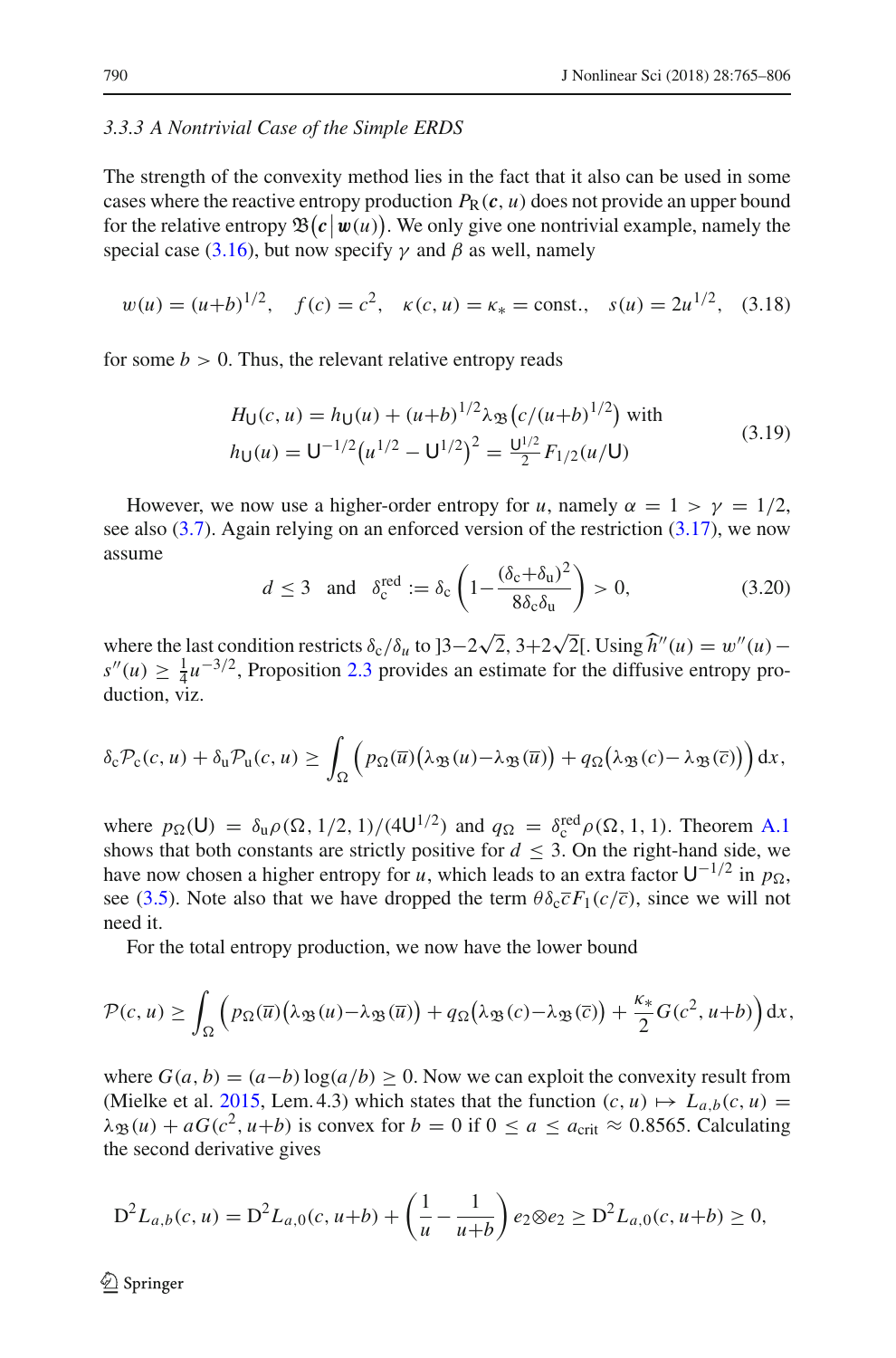which shows that  $L_{a,b}$  is convex for all  $b \ge 0$  and  $a \in [0, a_{\text{crit}}]$ . Hence, we choose  $\theta \in [0, 1]$  and set

$$
\mathcal{F}_{\theta,\mathsf{U}}(c,u):=\int_{\Omega}\Big(\theta p_{\Omega}(\mathsf{U})\big(\lambda_{\mathfrak{B}}(u)-\lambda_{\mathfrak{B}}(\mathsf{U})\big)+q_{\Omega}\big(\lambda_{\mathfrak{B}}(c)-\lambda_{\mathfrak{B}}(\overline{c})\big)\Big)dx.
$$

Using  $G(\overline{c}^2, r) \ge r \lambda_{\mathfrak{B}}(\overline{c}/r^{1/2})/6$  we obtain, for all  $(c, u) \in \widehat{\mathfrak{S}}(\mathsf{U})$ , the estimate

$$
\mathcal{P}(c, u) \geq \mathcal{F}_{\theta, U}(c, u) + \int_{\Omega} \left( (1-\theta) p_{\Omega}(U) (\lambda_{\mathfrak{B}}(u) - \lambda_{\mathfrak{B}}(U)) + \frac{\kappa_{*}}{2} G(c^{2}, u+b) \right) dx
$$
  
\n
$$
\geq \mathcal{F}_{\theta, U}(c, u) + M_{\theta, U} \int_{\Omega} \left( \lambda_{\mathfrak{B}}(u) - \lambda_{\mathfrak{B}}(U) + a_{\text{crit}} G(c^{2}, u+b) \right) dx
$$
  
\n
$$
\geq \mathcal{F}_{\theta, U}(c, u) + M_{\theta, U} \left( \lambda_{\mathfrak{B}}(U) - \lambda_{\mathfrak{B}}(U) + G(\overline{c}^{2}, U+b) \right)
$$
  
\n
$$
\geq \mathcal{F}_{\theta, U}(c, u) + \frac{1}{6} M_{\theta, U} (U+b) \lambda_{\mathfrak{B}} (\overline{c}/(U+b)^{1/2})
$$
  
\nwith  $M_{\theta, U} = \min \left\{ \frac{\kappa_{*}}{2a_{\text{crit}}}, (1-\theta) p_{\Omega}(U) \right\}.$ 

Using the relation  $\int_{\Omega} (\lambda_{\mathfrak{B}}(c) - \lambda_{\mathfrak{B}}(\overline{c}) + a\lambda_{\mathfrak{B}}(\overline{c}/a)) dx = \int_{\Omega} a\lambda_{\mathfrak{B}}(c/a) dx$  for  $a = (\mathsf{U} + b)^{1/2}$  and setting  $N_{\theta, \mathsf{U}} = \min \{ q_{\Omega}, (\mathsf{U} + b)^{1/2} M_{\theta, \mathsf{U}}/6 \}$ , we obtain the lower estimate

$$
\mathcal{P}(c, u) \ge \int_{\Omega} \left( \theta p_{\Omega}(U) U \lambda_{\mathfrak{B}}(u/U) + N_{\theta, U} (U+b)^{1/2} \lambda_{\mathfrak{B}}(c/(U^{1/2}+b)) \right) dx
$$
  
 
$$
\ge L_{\theta, U} \int_{\Omega} \widetilde{H}_{U}(c, u) dx
$$
  
where  $\widetilde{H}_{U}(c, u) = h_{U}(u) + (U+b)^{1/2} \lambda_{\mathfrak{B}}(c/(U+b)^{1/2})$ 

<span id="page-26-0"></span>and  $L_{\theta,U}$  = min  $\{\theta p_{\Omega}(U)U^{1/2}, N_{\theta,U}\}\$ . We finally use a quantitative version of Lemma [3.1](#page-20-0) for our specific application.

**Lemma 3.5** *The functions*  $H_U$  (cf. [\(3.19\)](#page-25-1)) *and*  $H_U$  *satisfy the estimate* 

$$
\forall c, u, U, b > 0: \quad \widetilde{H}_{U}(c, u) \ge C_{H}(b, U)H_{U}(c, u)
$$
  
with  $C_{H}(b, U) = \frac{8}{9 + 2 \log(1 + U/b)}$ .

*Proof* We let  $\beta = b/\mathsf{U}$  and define the three auxiliary functions

$$
h_{\beta}(v) = \left( (v^2 - \frac{\beta}{1+\beta})^{1/2} - \left(\frac{1}{1+\beta}\right)^{1/2} \right)^2,
$$
  
\n
$$
B_{\beta}(a, v) = h_{\beta}(v) + v\lambda_{\mathfrak{B}}(a/v), \ \widetilde{B}_{\beta}(a, v) = h_{\beta}(v) + \lambda_{\mathfrak{B}}(a).
$$

<sup>2</sup> Springer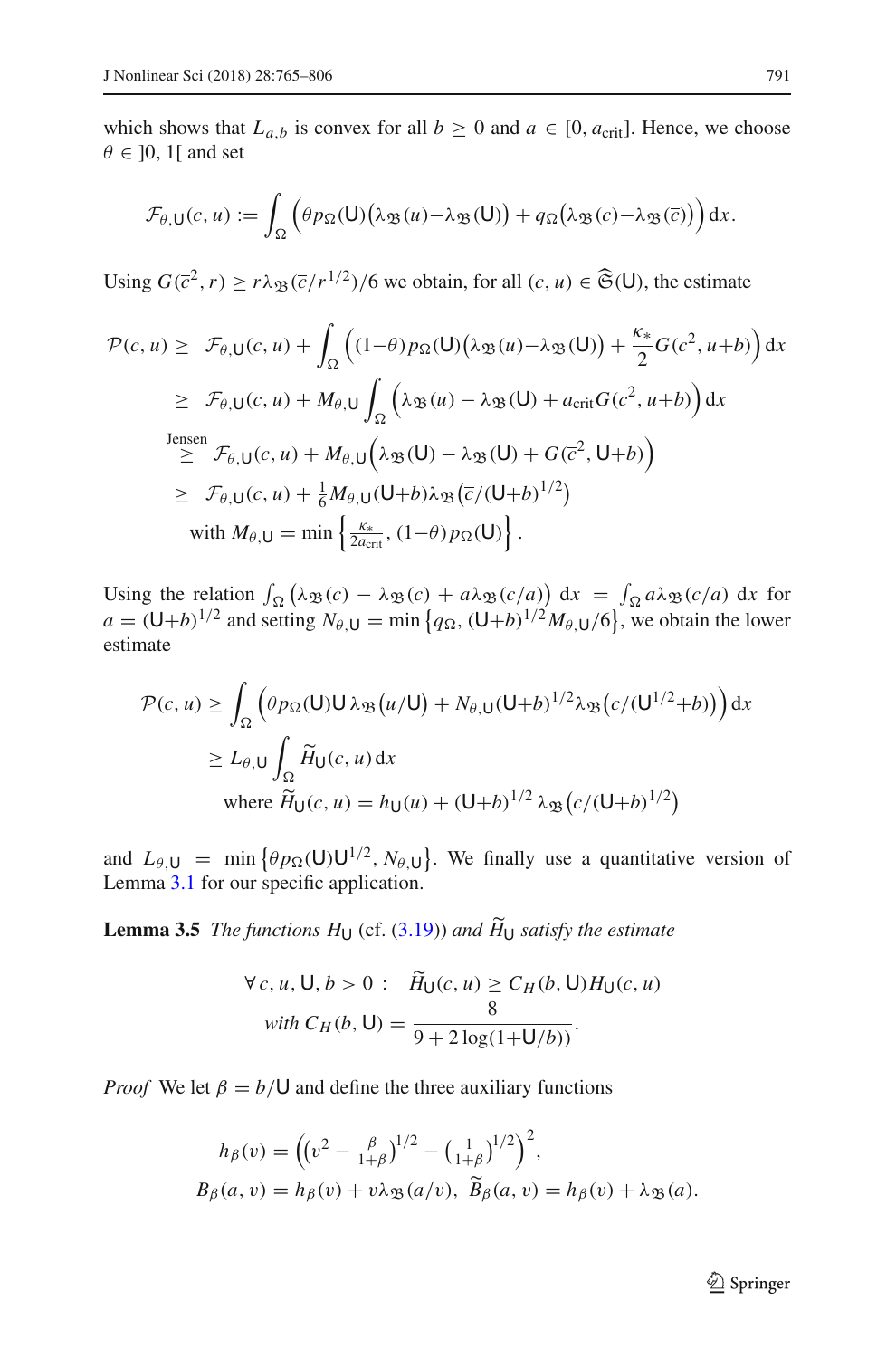Inserting  $c = (\mathsf{U} + b)^{1/2}a$  and  $u = (\mathsf{U} + b)v^2 - b$ , we obtain

$$
\frac{1}{C(\mathsf{U},b)} := \sup_{c,u \ge 0} \frac{H_{\mathsf{U}}(c,u)}{\widetilde{H}_{\mathsf{U}}(c,u)} = \sup \left\{ \frac{B_{\beta}(a,v)}{\widetilde{B}_{\beta}(a,v)} \mid a \ge 0, v \ge \left(\frac{\beta}{1+\beta}\right)^{1/2} \right\} =: g(\beta), \text{ where } \beta = b/\mathsf{U}.
$$

We decompose the quotient  $B_\beta/\widetilde{B}_\beta$  into three parts that can be estimated separately.

$$
\frac{B_{\beta}(a, v)}{\widetilde{B}_{\beta}(a, v)} = 1 + \frac{v - 1 - \log v}{\widetilde{B}_{\beta}(a, v)} + \frac{(1 - a) \log v}{\widetilde{B}_{\beta}(a, v)} = 1 + T_1(a, v) + T_2(v)
$$
  

$$
\leq 1 + \frac{v - 1 - \log v}{(v - 1)^2} + \frac{|1 - a| |v - 1|}{(v - 1)^2 + \frac{1}{2}(a - 1)^2} \leq 1 + \frac{1}{2} + 2 = 7/2,
$$

Using  $h_\beta(v) \ge (v-1)^2$  we bound  $T_1$  for  $a > 0$  and  $v \ge v_\beta := (\beta/(1+\beta))^{1/2} \in ]0, 1[$ via

$$
T_1(a, v) \le \frac{v - 1 - \log v}{(v - 1)^2} \le \frac{1}{2} + \log (1/v_\beta).
$$

For  $T_2$  we observe that it is negative for  $(1-a)(v-1) < 0$ . For  $(a, v) \in [0, 1] \times [1, \infty[$ we easily find  $T_2(a, v) \leq 2^{-1/2}$ , where the supremum is attained for  $(a, v) \rightarrow (1, 1)$ . For  $(a, v) \in [1, \infty) \times [0, 1] \times$  one can show numerically that

$$
T_2(a, v) \le \log(1/v) + 2^{-1/2} \le \log(1/v_\beta) + 2^{-1/2}.
$$

Analytically one chooses  $a_1 > 1$ , then for  $a \ge a_1$  we have

<span id="page-27-0"></span>
$$
T_2(a, v) \le \frac{(a-1)\log(1/v)}{\lambda_{\mathfrak{B}}(a)} \le \frac{a_1 - 1}{\lambda_{\mathfrak{B}}(a_1)} \log(1/v_\beta). \tag{3.21}
$$

For  $a \in [1, a_1]$  we have  $\lambda_{\mathfrak{B}}(a) \ge \rho_1(a-1)^2$  with  $\rho_1 := \lambda_{\mathfrak{B}}(a_1)/(a_1-1)^2 < 1/2$ . For  $v \in [v_\beta, 1]$  we further have  $\log(1/v) \le (1 + \log(1/v_\beta))(1-v)$  and obtain

$$
T_2(a, v) \le \frac{(a-1)\left(1 + \log(1/v_\beta)\right)(1-v)}{(v-1)^2 + \rho_1(a-1)^2} \le \frac{1 + \log(1/v_\beta)}{2\sqrt{\rho_1}}
$$

Optimizing the position of  $a_1$  one gets an estimate that is qualitatively the same as  $(3.21)$ .

Together we found  $g(\beta) \leq 2 \log(1/v_\beta) + 9/4$ , which gives the desired result using  $\log(1/v_\beta) = \frac{1}{2} \log(1 + U/b).$ 

We can now summarize the EEP estimate for the simple ERDS  $(3.12)$  under the specification [\(3.18\)](#page-25-2). Inspecting all the above definitions of constants depending on  $\theta$ , we see that the optimal value is  $\theta = 1/7$ . With this choice we obtain the following result.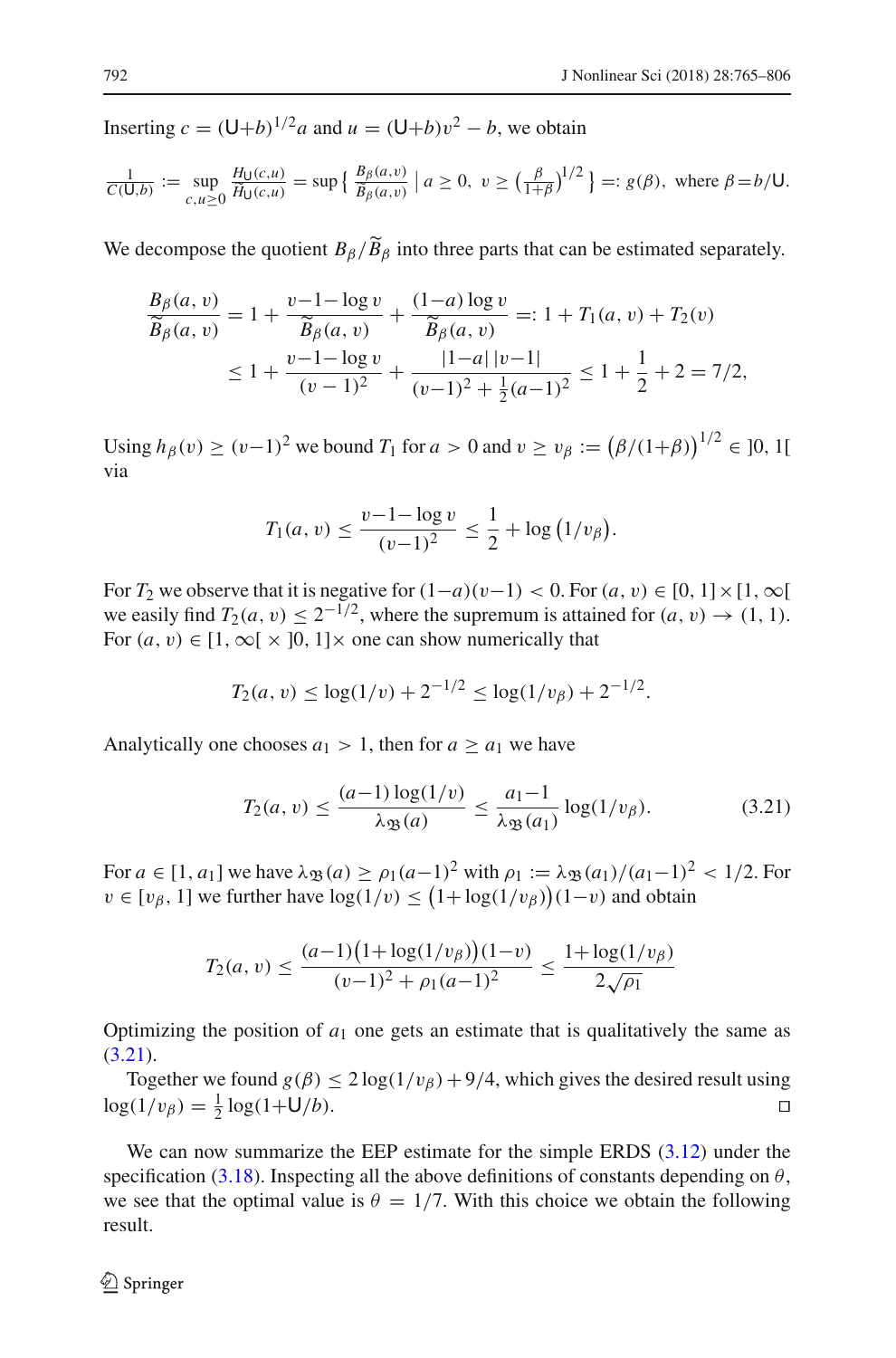**Theorem 3.6** (Constructive EEP estimate for  $(3.12)$ ) *For*  $\mathcal{H}_{U}$  *and*  $\mathcal{P}$  *as defined above via the choices* [\(3.18\)](#page-25-2)*,* [\(3.19\)](#page-25-1)*, and* [\(3.20\)](#page-25-3)*, we have the following estimate*

$$
\forall (c, u) \in \widehat{\mathfrak{S}}(\mathsf{U}): \mathcal{P}(c, u) \ge K_b(\mathsf{U}) \mathcal{H}_{\mathsf{U}}(c, u), \text{ where}
$$
  
\n
$$
K_b(\mathsf{U}) = \frac{8}{9 + \log(1 + \mathsf{U}/b)} \min \left\{ \frac{\delta_u}{28} \rho(\Omega, 1/2, 1), \delta_c^{\text{red}} \rho(\Omega, 1, 1), \frac{\kappa_*}{11} (\mathsf{U} + b)^{1/2} \right\}.
$$
\n(3.22)

This result is almost quasi-optimal in the sense, that it behaves linearly in the three limiting factors, namely the diffusion in  $c$ , the diffusion in  $u$ , and the convergence in the ODE  $\dot{c} = \kappa_*(U+b-c^2)$ . It remains unclear, whether the slowly degenerating prefactor  $(9 + 2 \log(1 + U/b))^{-1}$  is really needed or simply an artifact of our method.

However, we see that the condition  $b > 0$  is really needed to obtain a nontrivial decay rate  $K_b(\mathsf{U})$ . The origin of the dependence on *b* is the estimate in Lemma [3.5,](#page-26-0) and it is open whether the result still holds in the case  $b = 0$ . The following remark indicates a possible way to treat cases with  $w_i(0) = 0$ .

*Remark 3.7* (Case  $w_i(0) = 0$ ) Throughout our methods, we experience difficulties in handling the case  $w_i(0) = 0$ . The point is the  $H_U(c, u) = h_U(u) + \mathfrak{B}(c \mid w(u))$  does not have a good upper bound if  $w_i(u)$  is very small.

A possible way to handle such cases might be to use an entropy *s* that is unbounded at  $u = 0$  like  $s(u) = s_0 \log u$  leading to  $h_{\text{U}}(u) = F_0(u/U)$ . We conjecture that for all  $U > 0$  there exists  $C_H(U) > 0$  such that the estimate

$$
F_0(u/U) + U\lambda_{\mathfrak{B}}(u/U) + U^{1/2}\lambda_{\mathfrak{B}}(c/U^{1/2}) \ge C_H(U)\Big(F_0(u/U) + U\lambda_{\mathfrak{B}}(u/U) + u^{1/2}\lambda_{\mathfrak{B}}(c/u)\Big)
$$

holds true for all  $c, u > 0$ . However, in that case we are forced to use the generalized log-Sobolev estimate [\(3.6\)](#page-19-0) for the case  $\gamma = 0$ , which is only possible for space dimensions  $d \leq 2$ , see Appendix **B**.

*R[e](#page-41-2)mark 3.8* It was shown in Mielke [\(2017](#page-41-2)), Sec. 3.3 that for  $\beta \in [1, 22]$  the function  $(c, u) \mapsto \mu(\beta)\lambda_{\mathfrak{B}}(u) + (c^{\beta}-u)\log(c^{\beta}/u)$  is convex, if  $\mu(\beta)$  is chosen sufficiently large. Hence, the above convexity method can be adapted to cover the simple ERDS

$$
\dot{c} = \delta_{\rm c} \Delta c + \kappa \big( w(u)^{\beta} - c^{\beta} \big), \quad \dot{u} = \delta_{\rm u} \Delta u,
$$

if we choose  $w(u) = r(b+u)^{1/\beta}$  with  $r, b > 0$  and a suitable  $s(\cdot)$ , e.g.,  $s(u) =$  $s_0 u^{\gamma} + w(u)$  with  $\gamma > 1 - 2/d$ .

#### **3.4 Additivity of the Convexity Method**

The crucial condition in the convexity method is the convexity of the function

<span id="page-28-0"></span>
$$
(\mathbf{c}, u) \mapsto G_{\mu, \mathsf{U}}(\mathbf{c}, u) := \mu \left( U^{\gamma} F_{\alpha}(u/\mathsf{U}) + \mathfrak{B}(\mathbf{c}|\mathbf{1}) \right) + \widehat{P}_{\mathsf{R}}(\mathbf{c}, u). \tag{3.23}
$$

 $\mathcal{D}$  Springer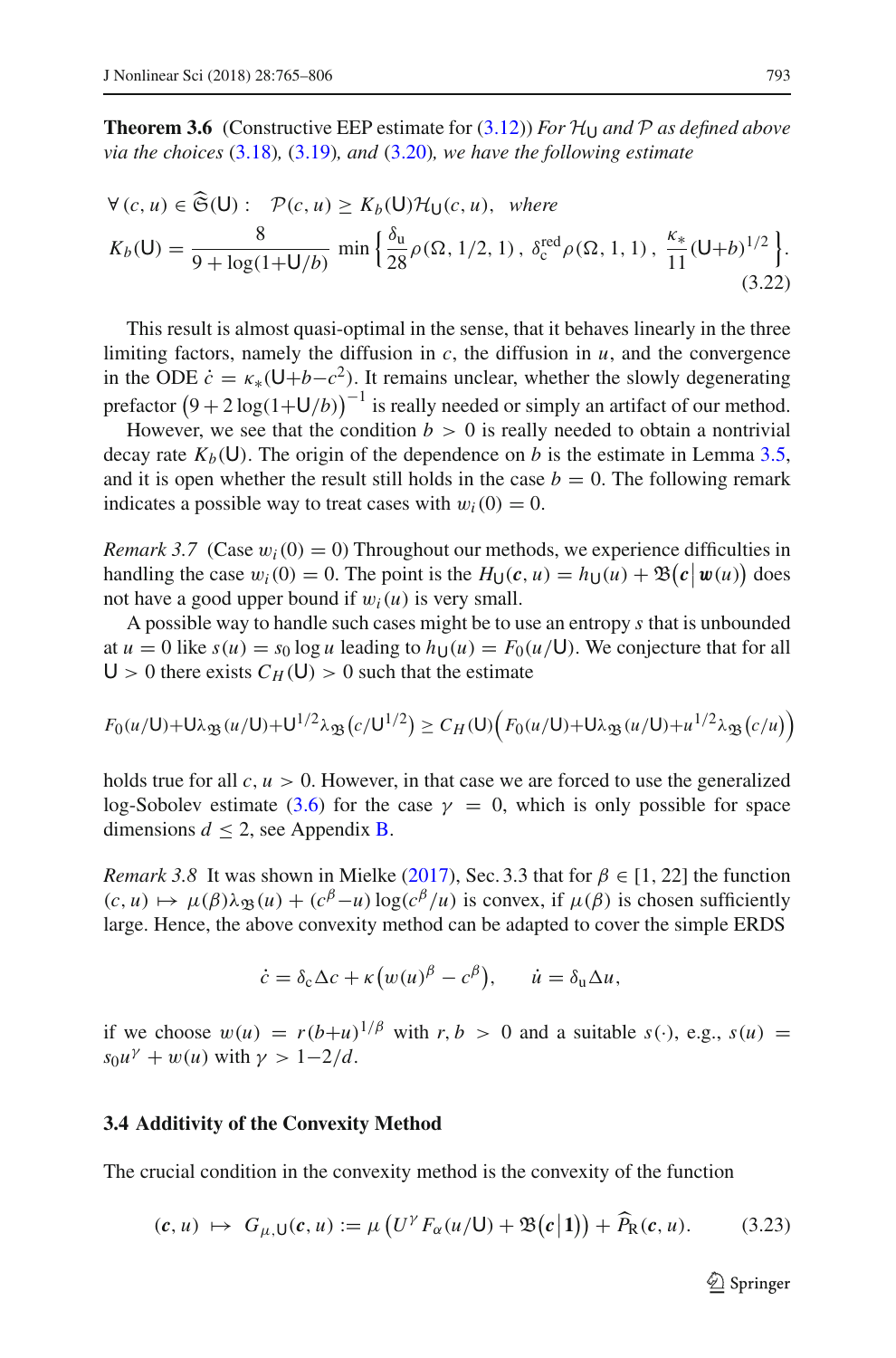Note that  $\widehat{P}_R(c, u) \ge 0$  but the set  $\{(c, u) \in [0, \infty[^{I+1}] \mid \widehat{P}_R(c, u) = 0\}$  is not convex<br>in general Hance  $\widehat{P}_R$  will not be server but the targe multiplied by u may pattern in general. Hence,  $P_R$  will not be convex, but the terms multiplied by  $\mu$  may restore the convexity if  $\mu > 0$  is sufficiently legacy the convexity if  $\mu > 0$  is sufficiently large.

From the additive structure of  $P_R$  given in [\(1.5b\)](#page-4-1), it is sufficient to consider the *R* strange individually Mass associated if for  $x = 1$ ,  $R_{\text{avg}}$  for  $d_{\text{avg}} > 0$  such that reactions individually. More precisely, if for  $r = 1, \ldots, R$  we find  $\mu_r \geq 0$  such that

$$
(c, u) \mapsto \mu_r\left(U^{\gamma}F_{\alpha}(u/\mathsf{U})+\mathfrak{B}(c|1)\right)+\widehat{\kappa}_r(u)G\left(\frac{c^{\alpha^r}}{w(u)^{\alpha^r}}, \frac{c^{\beta^r}}{w(u)^{\beta^r}}\right)
$$

is convex, then  $G_{\mu}$ U in [\(3.23\)](#page-28-0) is convex for  $\mu \ge \sum_{r=1}^{R} \mu_r$ .

In Mi[e](#page-41-2)lke [\(2017\)](#page-41-2), Sec. 3.3 it is shown that there exist  $\mu_1, \mu_2 \geq 0$  such that the function

$$
(v_1, v_2) \mapsto \mu_1 \lambda_{\mathfrak{B}}(v_1) + \mu_2 \lambda_{\mathfrak{B}}(v_2) + G(v_1^{\beta_1}, v_2^{\beta_2})
$$
 is convex,

if either  $\beta_1 = \beta_2 \in [1, 2]$ , or  $\beta_1 = 1$  and  $\beta_2 \in [1, m^*]$ , or  $\beta_1 \in [1, m^*]$  and  $\beta_2 = 1$ , where  $m^* \approx 22.062$ . Thus, one can treat exchange reactions  $\beta_1 X_1 \rightleftharpoons \beta_2 X_2$  but not the important reactions  $\alpha_1 X_1 + \alpha_2 X_2 \rightleftharpoons \beta_3 X_3$ , for which the much more complicated "generalized convexity method" described in Mielke et al[.](#page-41-1) [\(2015\)](#page-41-1), Thm. 3.1 needs still to be developed.

Based on the above exchange reactions, we are able to consider the following ERDS with three species and four reactions, namely

$$
\emptyset \rightleftharpoons \beta_1 X_1, \quad \emptyset \rightleftharpoons \beta_2 X_2, \quad \alpha_1 X_1 \rightleftharpoons X_3, \quad \alpha_3 X_3 \rightleftharpoons X_2.
$$

We choose the equilibrium densities in the form  $w_i(u) = a_i(u+b)^{1/\beta_i}$  with  $a_i, b > 0$ and  $\beta_i > 1$  and assume that condition [\(2.12\)](#page-11-1) with  $\rho_i = 1/\beta_i$  holds. The ERDS reads

$$
\dot{c}_1 = \delta_1 \Delta c_1 + \kappa_1 \beta_1 (w_1(u)^{\beta_1} - c_1^{\beta_1}) + \kappa_3 \alpha_1 (\mu_3 c_3 - c_1^{\alpha_1}),
$$
  
\n
$$
\dot{c}_2 = \delta_2 \Delta c_2 + \kappa_2 \beta_2 (w_2(u)^{\beta_2} - c_2^{\beta_2}) + \kappa_4 (c_3^{\alpha_3} - \mu_2 c_2),
$$
  
\n
$$
\dot{c}_3 = \delta_3 \Delta c_3 + \kappa_3 (c_1^{\alpha_1} - \mu_3 c_3) + \kappa_4 \alpha_3 (\mu_2 c_2 - c_3^{\alpha_3}),
$$
  
\n
$$
\dot{u} = \delta_u \Delta u.
$$

The detailed balance condition is satisfied for all  $u > 0$ , if we additionally have

$$
\mu_3 a_3 = a_1^{\alpha_1}, \quad \mu_2 a_2 = a_3^{\alpha_3}, \quad \beta_1 = \alpha_1 \beta_3, \quad \beta_3 = \beta_2 \alpha_3.
$$

To apply the convexity result of Mielk[e](#page-41-2) [\(2017](#page-41-2)), Sec. 3.3 the exponents need to satisfy  $\beta_1, \beta_2, \alpha_1, \alpha_3 \in [1, m^*]$ . Thus, we certainly have a variety of nontrivial choices, e.g.,

$$
(\beta_1, \beta_2, \beta_3, \alpha_1, \alpha_3) \in \big\{ (2, 2, 2, 1, 1), (16, 2, 8, 2, 2), (9, 3, 9, 1, 3) \big\}.
$$

Finally, the reaction part *P* <sup>R</sup> of the dissipation reads

$$
\widehat{P}_{R}(c, u) = \kappa_1 G(c_1^{\beta_1}, a_1^{\beta_1}(u+b)) + \kappa_2 G(c_2^{\beta_2}, a_2^{\beta_2}(u+b)) + \kappa_3 G(c_1^{\alpha_1}, \mu_3 c_3) + \kappa_4 G(\mu_2 c_2, c_3^{\alpha_3}),
$$

such that the convexity method is applicable as it works for all four terms individually.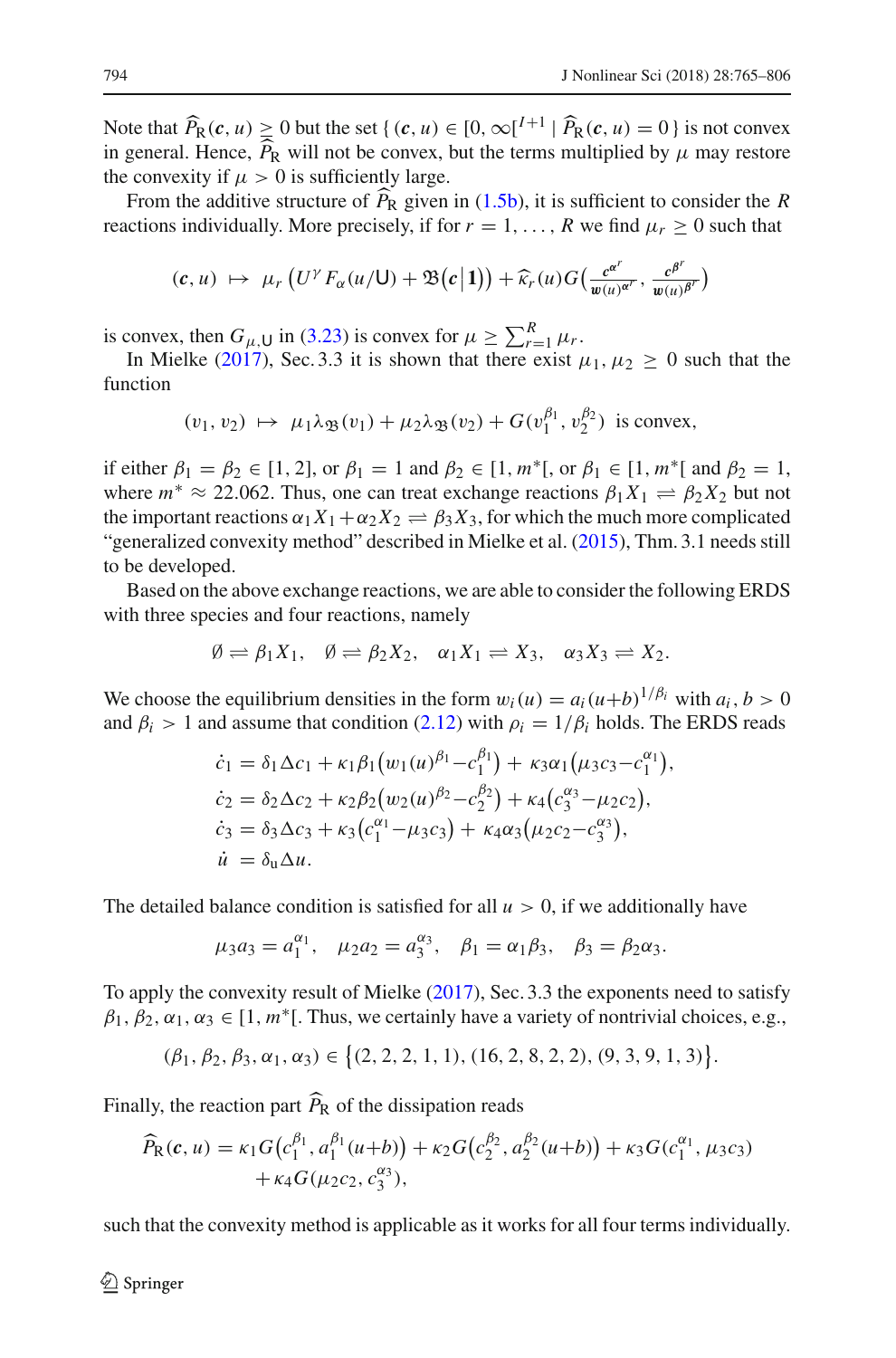# <span id="page-30-0"></span>**4 The Glitzky–Gröger–Hünlich Approach for ERDS**

In this section, we discuss the quite general result for uniform exponential decay developed in Gröge[r](#page-41-0) [\(1992](#page-41-0)), Thm. 2 and generalized to semiconductor models in Glitzky et al[.](#page-40-2) [\(1994,](#page-40-2) [1996](#page-40-3)) and Glitzky and Hünlic[h](#page-40-4) [\(1997](#page-40-4)). In the latter works, the theory is restricted to space dimensions 1 or 2, because charged particles are considered which ar[e](#page-41-2) coupled via the Poisson equation. In Mielke  $(2017)$  $(2017)$ , it is shown that the result transfers to general space dimensions, if electronic charges are not present or can be ignored. Here we generalize the method to the case of non-isothermal systems, where the detailed balance equilibria  $w(u)$  depend on the internal energy  $u$ . This is nontrivial and leads to dimension restrictions for entropies of the form  $s(u) = cu^{\gamma}$ , namely we will need  $2_d \gamma > 2$ , where  $2_d > 2$  is the Lebesgue exponent such that  $H^1(\Omega)$  embeds continuously into  $L^{2_d}(\Omega)$ .

#### **4.1 General Setup and Result**

We recall the definition of the equilibria  $w(q, U)$  which are assumed to be the unique equilibria of the ODEs  $\dot{c} = R(c, U)$  satisfying condition  $c \in C_q$ , i.e.,  $Qc = q$ . As before we define the relative entropy

$$
\mathcal{H}_{q,U}(c,u)=\int_{\Omega}H_{q,U}(c(x),u(x))\,\mathrm{d}x\,\,\mathrm{with}\,\,H_{q,U}(c,u)=h_{U}(u)+\mathfrak{B}\big(c\big|\,\mathrm{w}(q,U)\big).
$$

As before we let  $\widehat{h}_{\mathsf{U}}(u) = h_{\mathsf{U}}(u) - I + \sum_{i=1}^{I} w_i(u)$  and assume that

$$
0 = h_{\mathsf{U}}(\mathsf{U}) < h_{\mathsf{U}}(u) \text{ for } u \neq \mathsf{U}, \quad h_{\mathsf{U}} \text{ is convex},
$$
\n
$$
w_i \text{ is concave for } i = 1, \dots, I.
$$

As a consequence  $(c, u) \mapsto H_{q, U}(c, u)$  is convex, nonnegative, and  $H_{q, U}(c, u) = 0$ if and only if  $(c, u) = (w(q, U), U)$ .

Since we are not interested in quantitative results, we can use the simplified form  $P = P<sub>\gamma</sub> + P<sub>R</sub>$  with  $\gamma \in ]0, 1[$  for the entropy production, where we recall

$$
\widehat{\mathcal{P}}_{\gamma}(\mathbf{c}, u) = \int_{\Omega} \left( \frac{|\nabla u|^2}{u^{2-\gamma}} + \sum_{i=1}^{I} \frac{|\nabla c_i|^2}{c_i} \right) dx \text{ and } \widehat{\mathcal{P}}_{\mathbf{R}}(\mathbf{c}, u) := \int_{\Omega} \widehat{P}_{\mathbf{R}}(\mathbf{c}, u) dx,
$$
  
where  $\widehat{P}_{\mathbf{R}}(\mathbf{c}, u) = \sum_{r=1}^{R} G\left(\frac{\mathbf{c}^{\alpha^r}}{\mathbf{w}(u)^{\alpha^r}}, \frac{\mathbf{c}^{\beta^r}}{\mathbf{w}(u)^{\beta^r}}\right) dx \text{ with } G(a, b) = (a - b) \log(a/b).$  (4.1)

We will use the following basic assumptions on the entropy function  $h_U$  and on the equilibria relations  $c_i = w_i(u)$ . Throughout, we assume that  $(q, U)$  and  $\gamma \in ]0, 1[$  are fixed, and all subsequent constants may depend on these values with special indication.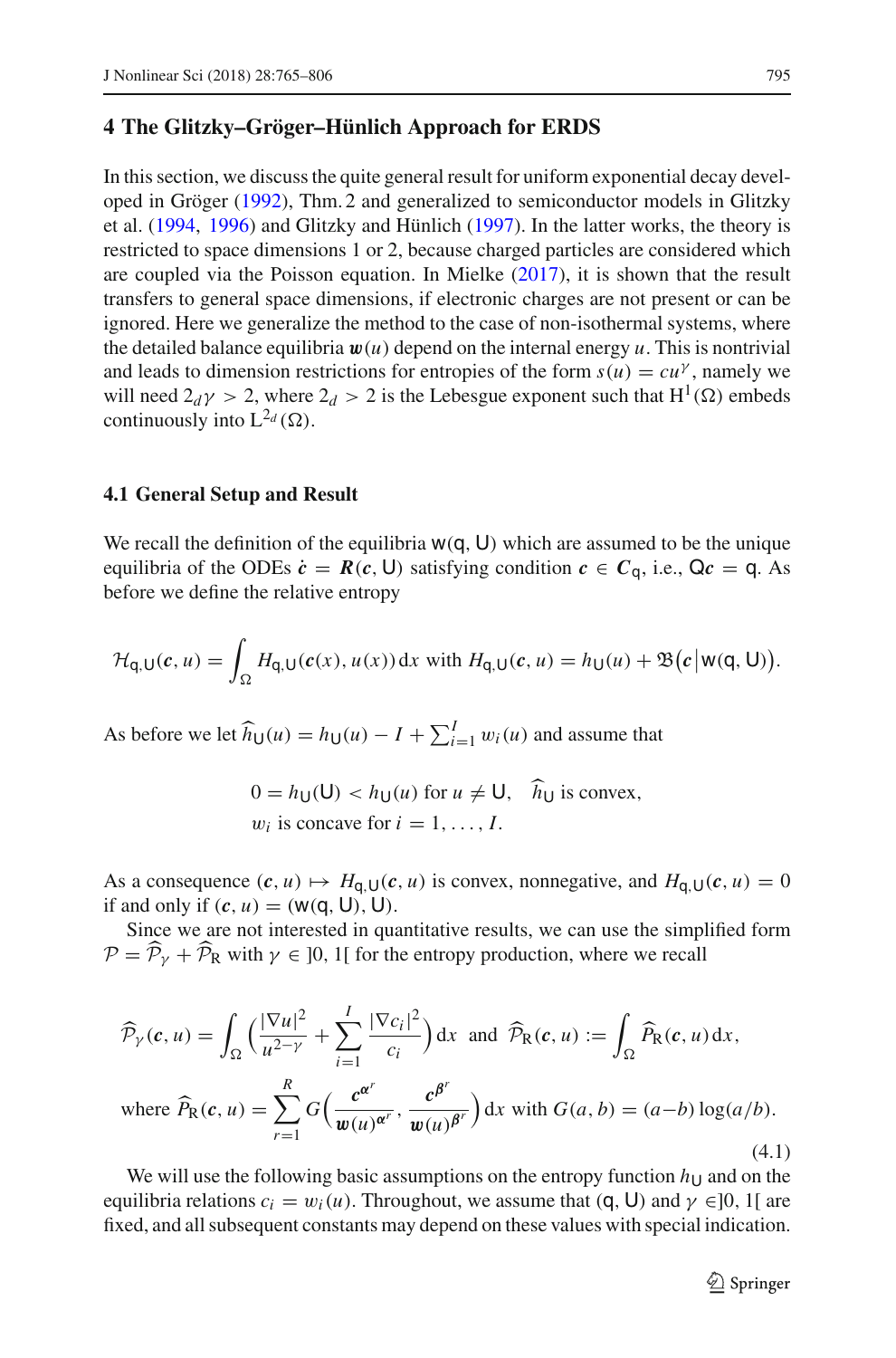$$
\exists C > 0 \,\forall u \ge 0: \frac{1}{C} \min\{|u - \mathsf{U}|, (u - \mathsf{U})^2\} \le h_{\mathsf{U}}(u) \le C \min\{|u - \mathsf{U}|, (u - \mathsf{U})^2\};\tag{4.2a}
$$

<span id="page-31-3"></span><span id="page-31-2"></span>

∃*C* > 0 ∀ *u* > 0, *i* = 1, ..., *I* : 0 < *w<sub>i</sub>*(0) < *w<sub>i</sub>*(*u*) < *C*(1+*u*)<sup>*γ*</sup>;  $(4.2b)$ 

$$
\forall i = 1, ..., I: \text{ the function } w_i \text{ is concave}; \tag{4.2c}
$$

the function 
$$
\hat{h}_{\mathsf{U}} = h_{\mathsf{U}} - I + \sum_{i=1}^{I} w_i
$$
 is convex. (4.2d)

Obviously, the functions  $w_i$  must be increasing, since they are concave and bounded from below by the positive value  $w_i(0)$ .

The main result of this section is the follow EEP estimate that will be obtained by a compactness method that is much more general than the convexity method discussed in the previous section. However, in this result the constant  $K_M(q, U)$  also depends on the upper bound *M* for  $H_{q,U}$ .

<span id="page-31-5"></span>**Theorem 4.1** (EEP estimate via compactness) *Consider a bounded Lipschitz domain*  $\Omega \subset \mathbb{R}^d$  and let the functions h and  $w_i$  satisfy the assumptions (4.2) with

<span id="page-31-4"></span>
$$
2_d \gamma > 2, \quad \text{where } 2_d = \frac{2d}{d-2} \text{ for } d \ge 3 \text{ and } \infty \text{ else.} \tag{4.3}
$$

*Moreover, assume the unique equilibrium condition UEC* [\(2.19\)](#page-15-3)*. Then, for each M*  $> 0$ *and each*  $(q, U) \in \mathfrak{Q}$ , there exists a constant  $K_M(q, U) > 0$  such that

$$
\forall (c, u) \in \mathfrak{S}(q, U) \text{ with } \mathcal{H}(c, u) \leq M \colon \widehat{\mathcal{P}}_{\gamma}(c, u) + \widehat{\mathcal{P}}_{R}(c, u) \geq K_{M}(q, U) \mathcal{H}_{q, U}(c, u). \tag{4.4}
$$

The proof of this result is the content of the remaining subsection of Sect. [4.](#page-30-0) It relies on two basic facts about functionals  $\mathcal{F}(\lambda, z) = \int_{\Omega} F(\lambda, z(x)) dx$ , where  $\Omega$  is an open and bounded subset of  $\mathbb{R}^d$ .

a. If *F* : [0, 1]  $\times \mathbb{R}^m \to \mathbb{R} \cup \{\infty\}$  is nonnegative and lower semicontinuous, then

<span id="page-31-0"></span>
$$
(\lambda_n, \mathbf{y}_n) \to (\lambda^*, \mathbf{y}^*) \text{ in } \mathbb{R} \times L^1(\Omega)^m \implies \mathcal{F}(\lambda^*, z^*) \le \liminf_{n \to \infty} \mathcal{F}(\lambda_n, z_n).
$$
\n(4.5a)

b. If  $F : [0, 1] \times \mathbb{R}^m \to \mathbb{R}$  is continuous and satisfies  $0 \leq F(\lambda, z) \leq C(1+z)^p$  for some  $p \ge 1$  and  $C > 0$ , then

<span id="page-31-1"></span>
$$
(\lambda_n, \mathbf{y}_n) \to (\lambda^*, \mathbf{y}^*) \text{ in } \mathbb{R} \times \mathbf{L}^p(\Omega)^m \implies \mathcal{F}(\lambda_n, z_n) \to \mathcal{F}(\lambda^*, z^*). \tag{4.5b}
$$

Clearly, [\(4.5a\)](#page-31-0) follows from Fatou's lemma and [\(4.5b\)](#page-31-1) from Lebesgue's dominated convergence theorem, see (Fonseca and Leon[i](#page-40-14) [2007,](#page-40-14) Lem. 1.83) and (Fonseca and Leon[i](#page-40-14) [2007,](#page-40-14) Thm. 1.85). The major point is that we will apply [\(4.5a\)](#page-31-0) for the functional  $\widehat{\mathcal{P}}_{R}$ , where the density  $\widehat{P}_{R}$  may have arbitrarily high growth because  $\alpha^{r}$ ,  $\beta^{r} \in \mathbb{N}_{0}^{I}$  are not restricted. In contrast, the continuity result  $(4.5b)$  will be used for  $H$  or a rescaled version of it, where the growth is fixed and independent of the stoichiometric vectors *α<sup>r</sup>* and *βr*.

In the rest of this section, the value of  $(q, U) \in \mathfrak{Q}$  is fixed. Hence, we drop the subscripts at  $H$  and  $H$  in the sequel.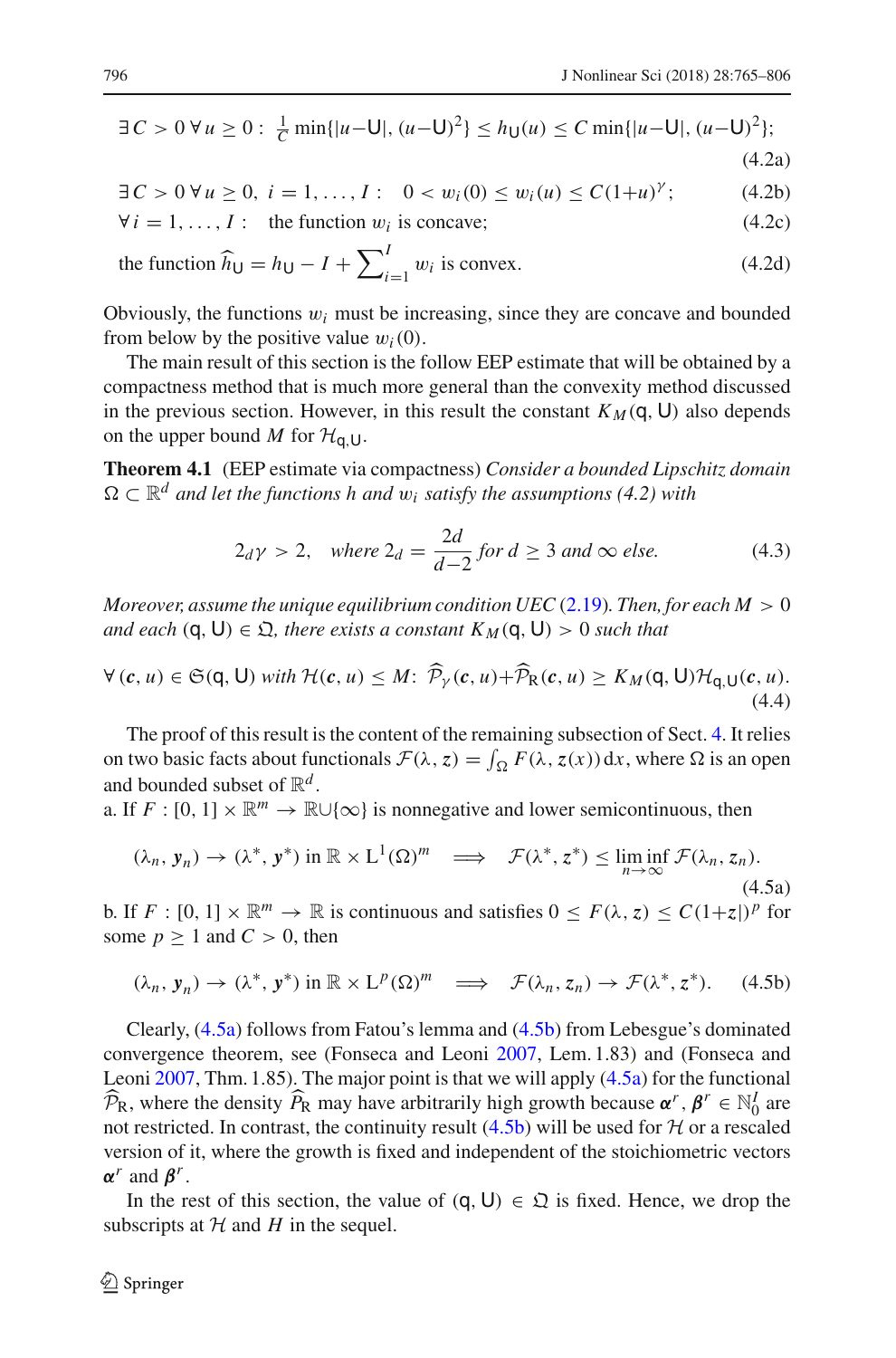#### **4.2 Some Preliminary Estimates**

Here, we provide upper and lower bounds that are needed to obtain coercivity as well as the upper bound for applying [\(4.5b\)](#page-31-1).

We first provide a lower bound on the relative entropy density *H*. We use that the function  $\lambda_{\mathfrak{B}} : z \mapsto z \log z - z + 1$  satisfies the elementary estimates

<span id="page-32-3"></span>
$$
\forall \delta > 0 \ \exists \ C_{\delta} > 0 \ \forall z \ge 0 : \ \left(1 - \sqrt{z}\right)^2 \le \lambda_{\mathfrak{B}}(z) \le C_{\delta} \left(1 - \sqrt{z}\right)^2 (1 + z)^{\delta}. \tag{4.6}
$$

This implies  $w \lambda_{\mathfrak{B}}(c/w) \ge (\sqrt{c} - \sqrt{w})^2 \ge \frac{c}{2} - w$  and with [\(4.2a\)](#page-31-2), [\(4.2b\)](#page-31-3), and  $\gamma < 1$ , we obtain

<span id="page-32-2"></span><span id="page-32-1"></span><span id="page-32-0"></span>
$$
\exists C > 0 \,\forall \, \mathbf{c}, u: \quad H(\mathbf{c}, u) \ge \frac{1}{C}u - C + \frac{1}{2}\sum_{i=1}^{I} c_i. \tag{4.7}
$$

Since  $\widehat{\mathcal{P}}_{\text{diff}}$  gives a bound on  $\nabla (u^{\gamma/2})$  it will be important to control *h* and w<sub>i</sub> in terms of  $v = u^{\gamma/2}$ . We will use the following results.

**Lemma 4.2** *Assume that h and*  $w_i$  *satisfy* (4.2) with  $U > 0$  *and*  $\gamma \in [0, 1]$ *. Then, there exists*  $\widehat{c}_h$ ,  $C$ ,  $C_w > 0$  *such that* 

$$
\forall u \ge 0: \quad \widehat{c}_h |u^{\gamma/2} - U^{\gamma/2}|^2 \le h(u) \le C\big(|u^{\gamma/2} - U^{\gamma/2}|^2 + |u^{\gamma/2} - U^{\gamma/2}|^{2/\gamma}\big),\tag{4.8a}
$$

$$
\forall v \ge -U^{\gamma/2} : \left| \left( w_i \left[ (U^{\gamma/2} + v)^{2/\gamma} \right] \right)^{1/2} - \left( w_i(U) \right)^{1/2} \right| \le C_w |v|. \tag{4.8b}
$$

*Proof* The lower bound in [\(4.8a\)](#page-32-0) follows simply by observing that the lower bound *h* in [\(4.2a\)](#page-31-2) and the left-hand side of [\(4.8a\)](#page-32-0) both behave as  $(u-U)^2$  for *u* near U. Otherwise, *h* is strictly positive with linear growth for  $u \to \infty$ , while the left-hand side in [\(4.8a\)](#page-32-0) has only growth like  $u^{\gamma}$  with  $\gamma$  < 1.

For the upper bound, we argue similarly that *h* and the right-hand side behave like (*u*−U)<sup>2</sup> for *<sup>u</sup>* near <sup>U</sup>. Otherwise, *<sup>h</sup>* and the right-hand side are bounded linearly, so the result follows.

To show [\(4.8b\)](#page-32-1) we let  $m(v) = (\mathbf{U}^{\gamma/2} + v)^{2/\gamma}$  and  $\widetilde{w}(v) = [w(m(v))]^{1/2}$ . Hence,

we have to find *C* such that  $|\tilde{w}(v) - \tilde{w}(0)| \le C|v|$ .<br>*Case*  $v \in [-U^{\gamma/2}, 0]$ : Concavity and monotonicity of  $w_i$  implies concavity and monotonicity of  $w_i^{1/2}$ . Using  $m(v) \le m(0) = U$  we immediately find  $\widetilde{w}(0) \ge \widetilde{w}(v)$ .<br>Thus it suffices to estimate  $\widetilde{w}(v) - \widetilde{w}(0)$  by  $C$ , if from below Using  $m(0) = U$  we have Thus, it suffices to estimate  $\tilde{w}(v) - \tilde{w}(0)$  by  $C_v$  from below. Using  $m(0) = U$  we have

$$
\widetilde{w}(v) - \widetilde{w}(0) = w(m(v))^{1/2} - w(U)^{1/2}
$$
\n
$$
\geq \left(1 - \frac{m(v)}{U}\right)w(0)^{1/2} + \frac{m(v)}{U}w(U)^{1/2} - w(U)^{1/2}
$$
\n
$$
= (m(v) - m(0))\frac{1}{U}(w(U)^{1/2} - w(0)^{1/2}).
$$

Since  $w(\mathsf{U}) \geq w(0)$  it suffices to estimate  $m(v) - m(0)$  from below. Because m is convex we find  $m(v) - m(0) \ge m'(0)v$ , where  $m'(0) > 0$ . Thus, for  $v \in [-\overline{u}^{\gamma/2}, 0]$ we have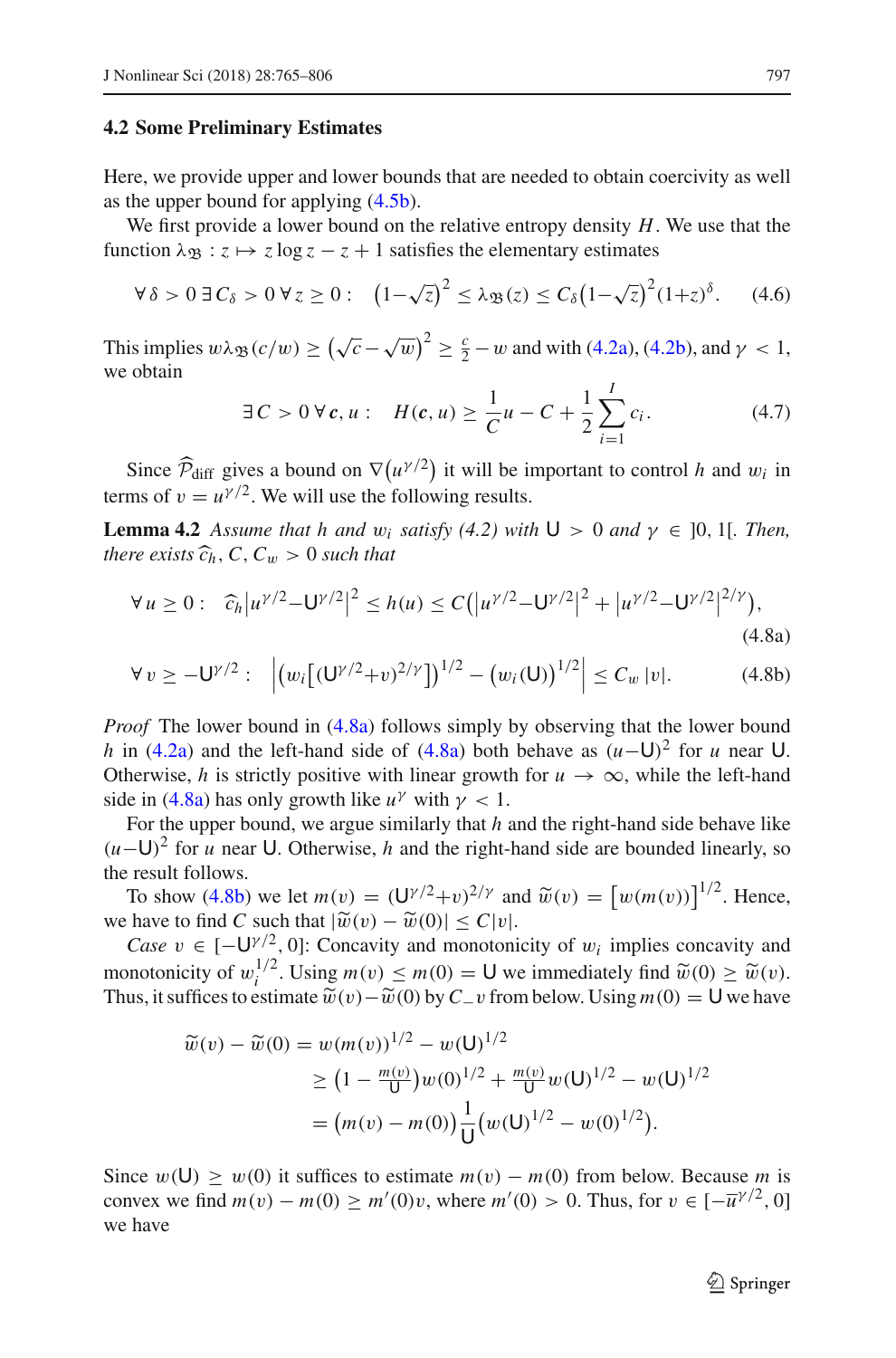$$
\widetilde{w}(v) - \widetilde{w}(0) \ge C_{-}v
$$
 with  $C_{-} = 2(w(\mathsf{U})^{1/2} - w(0)^{1/2})/(\gamma \mathsf{U}^{\gamma/2}).$ 

*Case*  $v \geq 0$ : We have  $\tilde{w}'(v) = \frac{w'(m(v))}{2\tilde{w}(v)} m'(v)$ . Moreover, concavity of w implies  $0 < w(0) \leq w(u) + w'(u)(0-u)$ , which implies  $w'(u) \leq w(u)/u$ . With  $m'(v) = \frac{2}{\gamma} m(v)^{1-\gamma/2}$  and  $u = m(v)$  we have

$$
\widetilde{w}'(v) = \frac{w'(u)}{\gamma w(u)^{1/2}} u^{1-\gamma/2} \le \frac{w(u)^{1/2}}{\gamma u^{\gamma/2}} \le \frac{1}{\gamma} \Big( \frac{C(1+u^{\gamma})}{u^{\gamma}} \Big)^{1/2} \le C_+ \text{ for } u \ge 0.
$$

Thus, we conclude  $\widetilde{w}(0) \leq \widetilde{w}(v) \leq \widetilde{w}(0) + C_+v$  for  $v \geq 0$ , and [\(4.8b\)](#page-32-1) is established with  $C_w = \max\{C_-, C_+\}$ . with  $C_w = \max\{C_-, C_+\}.$ 

#### **4.3 Extraction of a Converging Subsequence**

We assume that the result is not true and will generate a contradiction at the end of Sect. [4.6.](#page-36-0) Since the result is not true, there is a sequence  $y_n = (c_n, u_n)$  such that

$$
0 < \mathcal{H}(\mathbf{y}_n) \leq R, \quad \mathbf{Q}\mathbf{y}_n = \mathbf{q}, \quad \widehat{\mathcal{P}}(\mathbf{y}_n) := \widehat{\mathcal{P}}_{\gamma}(\mathbf{y}_n) + \widehat{\mathcal{P}}_{\mathbf{R}}(\mathbf{y}_n) \leq \frac{1}{n} \mathcal{H}(\mathbf{y}_n) \leq \frac{M}{n}.
$$
\n
$$
(4.9)
$$

We define the auxiliary functions

$$
a_{n,i} := c_{n,i}^{1/2}
$$
 for  $i = 1, ..., I$  and  $a_{n,I+1} := u_n^{\gamma/2}$ ,

and define the sequence of vector-valued function  $a_n : \Omega \to [0, \infty]^{I+1}$ . The bound  $H(y_n) \leq M$  together with the coercivity [\(4.7\)](#page-32-2) yields the bound

$$
||a_n||_{L^2(\Omega)^{I+1}}\leq C.
$$

Moreover,  $\mathcal{P}_{\gamma}(\mathbf{y}_n) \leq \mathcal{P}(\mathbf{y}_n) \leq M/n$  gives the bound

$$
\|\nabla a_n\|_{L^2(\Omega)^{I+1}}\leq \frac{C}{\sqrt{n}}.
$$

Thus, we conclude that, up to the extraction of a subsequence, the sequence  $a_n$  converges strongly in  $H^1(\Omega)$  to a limit  $a^*$  with  $\nabla a^* \equiv 0$ , i.e., each component of the limit is a constant function.

Choosing  $q > 1$  with  $2q \in ]2/\gamma, 2_d]$ , which exists by assumption [\(4.3\)](#page-31-4), we obtain  $a_n \to a^*$  in  $L^{2q}(\Omega)^{I+1}$ . Recalling the definition of  $a_n$  yields

$$
c_{n,i} = (a_{n,i})^2 \to (a_i^*)^2 =: c_i^* \text{ in } L^q(\Omega),
$$
  
\n
$$
u_n = (a_{n,I+1})^{2/\gamma} \to (a_{I+1}^*)^{2/\gamma} =: u^* \text{ in } L^{\gamma q}(\Omega).
$$
\n(4.10)

This defines a limit vector  $y^* = (c^*, u^*)$ .

 $\circled{2}$  Springer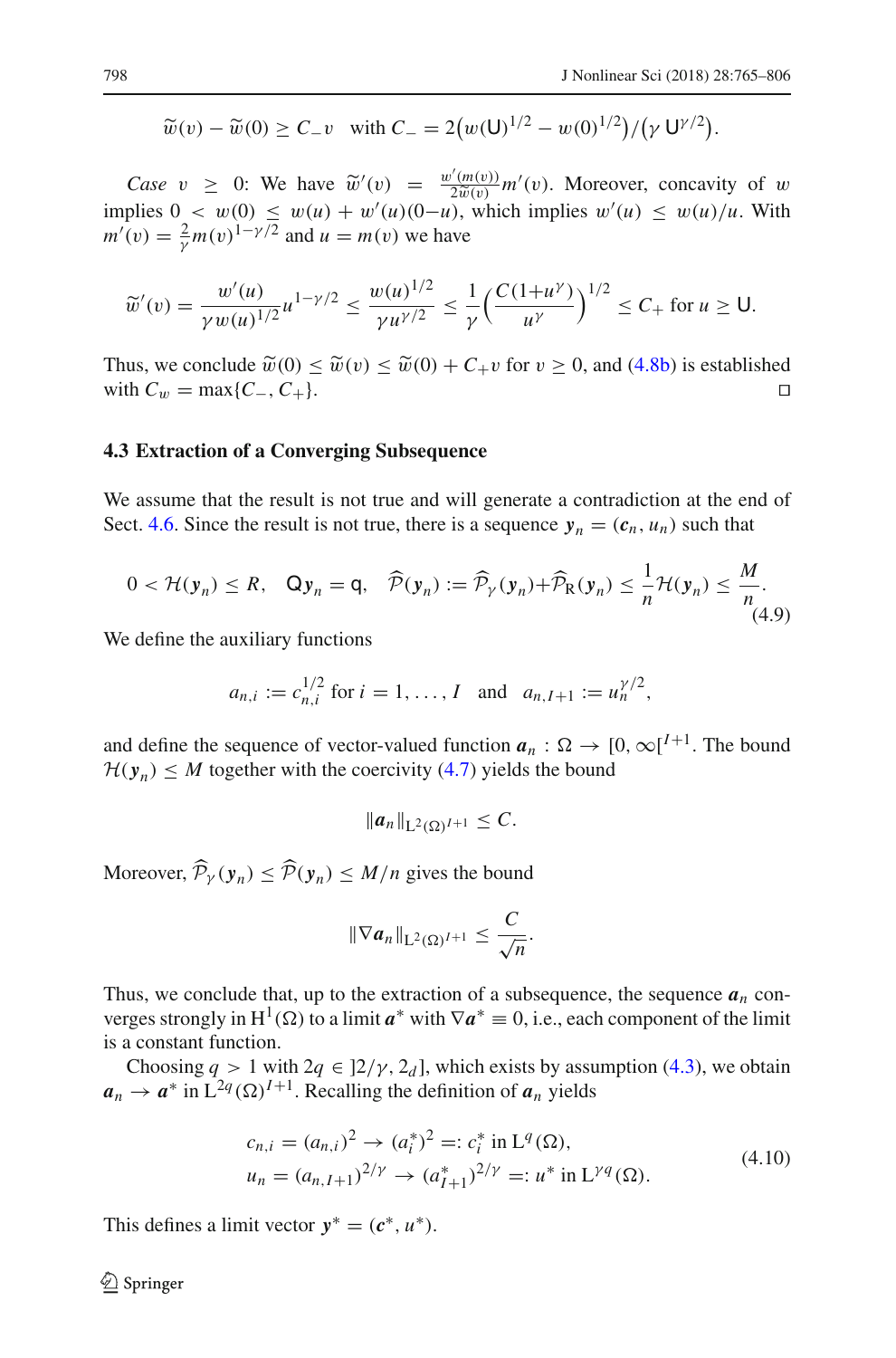# **4.4 Identification of the Limit** *a***∗**

Since the functional Q is linear, it is continuous in  $L^1(\Omega)$  and we conclude

$$
Qy^* = \lim_{n \to \infty} Qy_n = \lim_{n \to \infty} q = q.
$$

By energy conservation, this means in particular that  $u^* = U$ .

To identify the other components of  $a^*$  and thus the limits of  $c_n$ , we use the relation  $P_{\rm R}(y_n) \leq M/n$ . We note that the integrand  $P_{\rm R}$  of  $P_{\rm R}$  is nonnegative and continuous, since  $0 < w_i(0) \leq w_i(u)$ , see [\(4.2a\)](#page-31-2). Hence,  $P_R$  is lower semicontinuous with respect to the strong topology in  $L^1(\Omega)^{I+1}$ , see [\(4.5a\)](#page-31-0). This implies

$$
0 \leq \mathcal{P}_{R}(c^*, U) \leq \liminf_{n \to \infty} \mathcal{P}_{R}(c_n, u_n) \leq \lim_{n \to \infty} M/n = 0.
$$

Together with Q*y*<sup>∗</sup> = q and the uniqueness assumption [\(2.19\)](#page-15-3), we conclude that *y*<sup>∗</sup> is the unique steady state in the stoichiometric subspace, i.e.,  $y^* = (w(q, U), U)$ .

## **4.5 Blowup Near the Equilibrium**

To generate a contradiction, we set

$$
\lambda_n^2 := \mathcal{H}(\mathbf{y}_n) > 0
$$

and first show  $\lambda_n \to 0$ . This follows by using the fact that the density  $H(c, u) =$  $h(u) + \sum w_i(u)\lambda_{\mathfrak{B}}(c_i/w_i(u))$  is a continuous function and satisfies, for all  $\delta > 0$ , the bound

$$
0 \leq H(c, u) \leq C_{\delta} \Big( 1 + u + (1 + |c| + u^{\gamma}) (1 + |c|)^{\delta} \Big)
$$

for some  $C_\delta > 0$ . For this we use [\(4.6\)](#page-32-3), giving  $w_i \lambda_{\mathfrak{B}}(c_i/w_i) \leq C_\delta(c_i^{1/2} - w_i^{1/2})^2 (1 +$  $(c_i/w_i)^{\delta} \le \widetilde{C}_{\delta}(c_i+w_i)(1+c_i)^{\delta}$ , together with [\(4.2a\)](#page-31-2) and [\(4.2b\)](#page-31-3).

Choosing  $\delta \in [0, \gamma q-1]$ , where we use [\(4.3\)](#page-31-4) once again, we see that *H* is strongly continuous on  $L^q(\Omega)^I \times L^{\gamma q}(\Omega)$  such that

$$
\lim_{n\to\infty}\lambda_n^2=\lim_{n\to\infty}\mathcal{H}(\mathbf{y}_n)=\mathcal{H}(\mathbf{y}^*)=\mathcal{H}(\mathbf{w}(\mathbf{q},\mathbf{U}),\mathbf{U})=0,
$$

as desired.

We now define the blowup functions

$$
b_{n,i} = \frac{1}{\lambda_n} (a_{n,i} - a_i^*)
$$
 for  $i = 1, ..., I+1$ .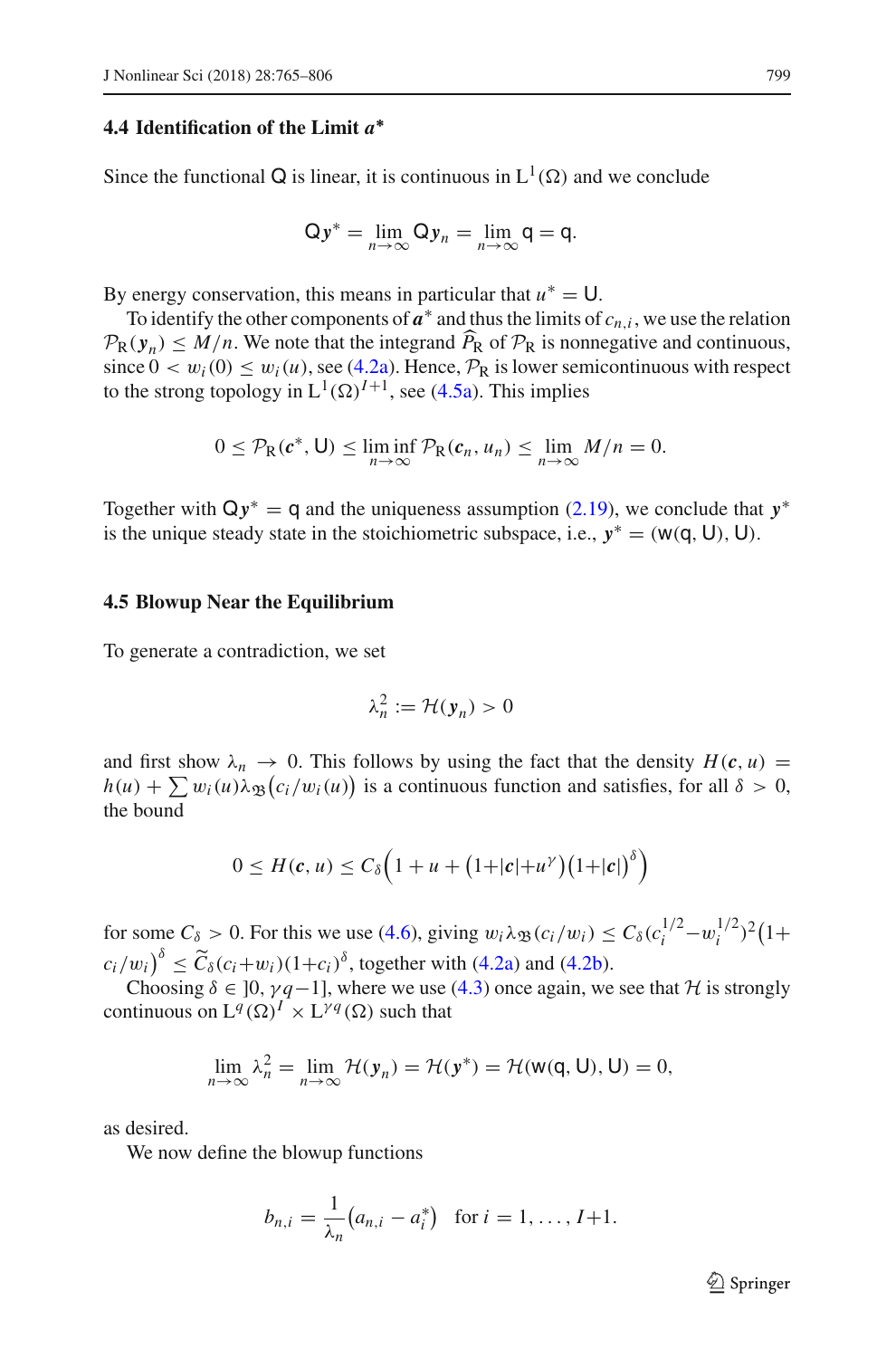Since  $\mathcal{P}_{\gamma}$  expressed in *a* is exactly quadratic in  $\nabla a_i$ , we obtain

$$
1 = \frac{1}{\lambda_n^2} \mathcal{H}(\mathbf{y}_n) \ge \frac{n}{\lambda_n^2} \widehat{\mathcal{P}}_Y(\mathbf{y}_n) = \frac{n}{4\lambda_n^2} \left( \gamma^2 \|\nabla a_{n,I+1}\|_{\mathbf{L}^2}^2 + \sum_{1}^I \|\nabla a_{n,i}\|_{\mathbf{L}^2}^2 \right)
$$
  
= 
$$
\frac{n}{4} \left( \gamma^2 \|\nabla b_{n,I+1}\|_{\mathbf{L}^2}^2 + \sum_{1}^I \|\nabla b_{n,i}\|_{\mathbf{L}^2}^2 \right).
$$
 (4.11)

To control  $\mathbf{b}_n$  without derivatives, we use a rescaled coercivity of  $H$ , namely

<span id="page-35-0"></span>
$$
H(c, u) \geq \widehat{c}_h |u^{\gamma/2} - U^{\gamma/2}|^2 + 4 \sum_1^I (c_i^{1/2} - w_i(u)^{1/2})^2,
$$

which follows from the lower estimate in [\(4.8a\)](#page-32-0) and  $w\lambda_{\mathfrak{B}}(c/w) \geq 4(c^{1/2}-w^{1/2})^2$ . Inserting  $y_n = \Phi(\lambda_n b_n)$  given by

<span id="page-35-1"></span>
$$
\Phi(\lambda \mathbf{b})_i = (w_i(\mathsf{U})^{1/2} + \lambda b_i)^2 \text{ and } \Phi(\lambda, \mathbf{b})_{I+1} = (\mathsf{U}^{\gamma/2} + \lambda b_{I+1})^{2/\gamma} \qquad (4.12)
$$

and choosing any  $\vartheta \in ]0, 4[$  we arrive at the estimate

$$
\frac{1}{\lambda_n^2} H(c_n, u_n) \geq \widehat{c}_h |b_{n, I+1}|^2 + \frac{\vartheta}{\lambda_n^2} \sum_{i=1}^I \left( \lambda_n b_{n,i} + w_i(\mathbf{U})^{1/2} - \left[ w_i \left( (\mathbf{U}^{\gamma/2} + \lambda_n b_{n, I+1})^{2/\gamma} \right) \right]^{1/2} \right)^2
$$
  

$$
\stackrel{(1)}{\geq} \widehat{c}_h |b_{n, I+1}|^2 + \vartheta \sum_{i=1}^I \left( \frac{1}{2} b_{n,i}^2 - C_w^2 b_{n, I+1}^2 \right)
$$
  

$$
\stackrel{(2)}{\geq} \frac{1}{C} \left( |b_{n, I+1}|^2 + \sum_{i=1}^I \frac{1}{2} b_{n,i}^2 \right).
$$

In " $\geq$ " we first used  $(a+b)^2 \geq \frac{1}{2}a^2 - b^2$  and then [\(4.8b\)](#page-32-1), while " $\geq$ " follows by choosing a suitable  $\vartheta$ , e.g.,  $\vartheta = \min\{4, \widehat{c}_h/(2IC_w^2)\}\)$ . As a result we conclude that

$$
1=\frac{1}{\lambda_n^2}\mathcal{H}(\mathbf{y}_n)\geq \frac{1}{C}\|\boldsymbol{b}_n\|_{\mathbf{L}^2}^2.
$$

Together with [\(4.11\)](#page-35-0) we see that, after choosing a subsequence (not relabeled),

$$
\boldsymbol{b}_n \to \boldsymbol{b}^* = \text{const.} \quad \text{in } \mathrm{H}^1(\Omega)^{I+1}.
$$

<sup>2</sup> Springer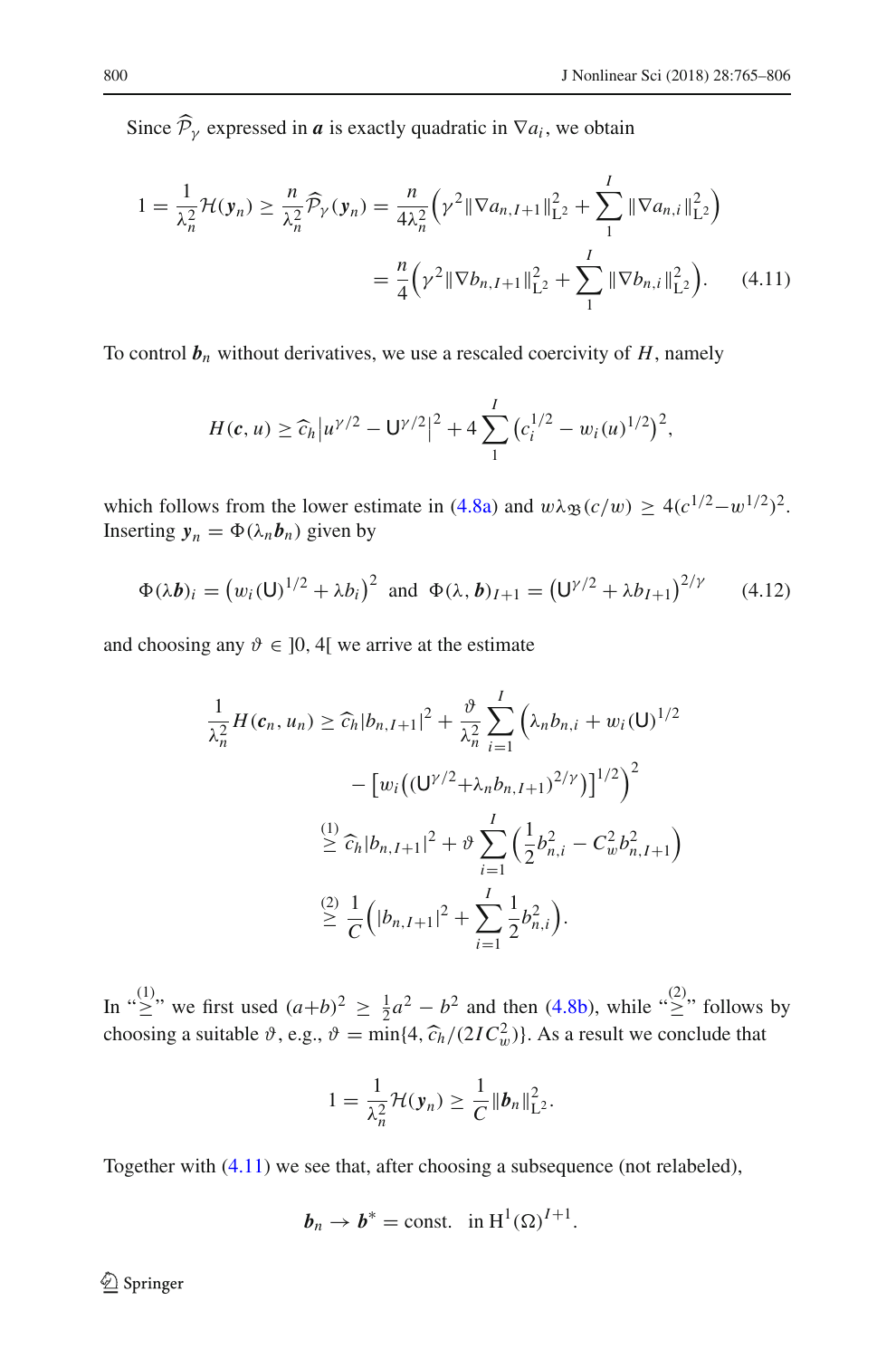# <span id="page-36-0"></span>**4.6 The Final Contradiction**

Here and in the sequel, we shortly write  $w = (w_1, \ldots, w_l) = w(q, U)$ . The mapping  $y = \Phi(\lambda b)$  introduced in [\(4.12\)](#page-35-1) satisfies

$$
\Phi(0) = (\mathsf{w}, \mathsf{U}) \text{ and } D\Phi(0) = \text{diag}\big(2\mathsf{w}_1^{1/2}, \dots, 2\mathsf{w}_I^{1/2}, \frac{2}{\gamma}\mathsf{U}^{1-\gamma/2}\big),
$$

which shows that the weights  $w_i(U)^{1/2}$  are relevant. We will show that  $b^*$  satisfies the following three relations

$$
s := \left(\mathsf{W}_i^{1/2} b_i^*\right)_{i=1,\dots,I} \in \mathbb{S} \text{ and } b_{I+1}^* = 0;
$$
\n(4.13a)

$$
\sum_{r=1}^{N} \left( (\alpha^r - \beta^r) \cdot d \right)^2 = 0 \text{ with } d := \left( b_i^* / w_i^{1/2} \right)_{i=1,\dots,I}, \text{ giving } d \in \mathbb{S}^{\perp}; \quad (4.13b)
$$

<span id="page-36-3"></span><span id="page-36-2"></span><span id="page-36-1"></span>
$$
\boldsymbol{b}^* \neq 0. \tag{4.13c}
$$

Obviously, these three relations cannot hold simultaneously, since  $s \in \mathbb{S}$  and  $d \in \mathbb{S}^{\perp}$ implies  $0 = s \cdot d$ , but obviously  $s \cdot d = |b_*|^2$ , which contradicts [\(4.13c\)](#page-36-1).

To derive [\(4.13a\)](#page-36-2), we observe  $Qy_n = q = Qy^*$ , hence  $z_n = \frac{1}{\lambda_n} (y_n - y^*)$  satisfies  $Qz_n = 0$ . Moreover, the convergence of  $b_n$  and the relations [\(4.12\)](#page-35-1) easily provide the convergence

$$
z_n \to z^* := \Big(2\mathsf{w}_1^{1/2}b_1^*, \ldots, 2\mathsf{w}_I^{1/2}b_I^*, \frac{2}{\gamma}\mathsf{U}^{1-\gamma/2}b_{I+1}^*\Big) = \Big(2s, \frac{2}{\gamma}\mathsf{U}^{1-\gamma/2}b_{I+1}^*\Big).
$$

Thus, [\(4.13a\)](#page-36-2) is established, since it is equivalent to  $\mathbf{Q}z^* = 0$ .

To obtain [\(4.13b\)](#page-36-3), we use the relation

$$
1 = \frac{1}{\lambda_n^2} \mathcal{H}(\mathbf{y}_n) \ge \frac{n}{\lambda_n^2} \widehat{\mathcal{P}}_{\mathsf{R}}(\mathbf{y}_n), \text{ which implies } \frac{1}{\lambda_n^2} \widehat{\mathcal{P}}_{\mathsf{R}}\big(\Phi(\lambda_n, \mathbf{b}_n)\big) \to 0. \tag{4.14}
$$

To exploit this, we define the auxiliary functional

$$
\mathcal{K}_{\mathsf{R}}(\lambda, \mathbf{b}) := \frac{1}{\lambda^2} \widehat{\mathcal{P}}_{\mathsf{R}}(\Phi(\lambda, \mathbf{b})) = \int_{\Omega} K_{\mathsf{R}}(\lambda, \mathbf{b}(x)) dx, \text{ where}
$$
  
\n
$$
K_{\mathsf{R}}(\lambda, \mathbf{b}) = \frac{1}{\lambda^2} \widehat{P}_{\mathsf{R}}(\Phi(\lambda, \mathbf{b})) \text{ for } \lambda > 0 \text{ and}
$$
  
\n
$$
2K_{\mathsf{R}}(0, \mathbf{b}) = \sum_{r=1}^{R} \left( (\alpha^r - \beta^r) \cdot \left( \frac{2b_i}{\mathsf{w}_i^{1/2}} - \mu \frac{\mathsf{w}_i^{\prime}}{\mathsf{w}_i} b_{I+1} \right) \right)^2 \text{ with } \mathsf{w}_i^{\prime} = \partial_U \mathsf{w}_i(\mathsf{q}, \mathsf{U}),
$$

where  $\mu = 2/(\gamma U^{\gamma/2-1})$  and  $\widehat{P}_R$  may be extended by  $\infty$  if  $y = \Phi(\lambda, b)$  does not lie in  $[0, \infty]^{I+1}$ . By this definition, the function  $K_R$  is nonnegative and lower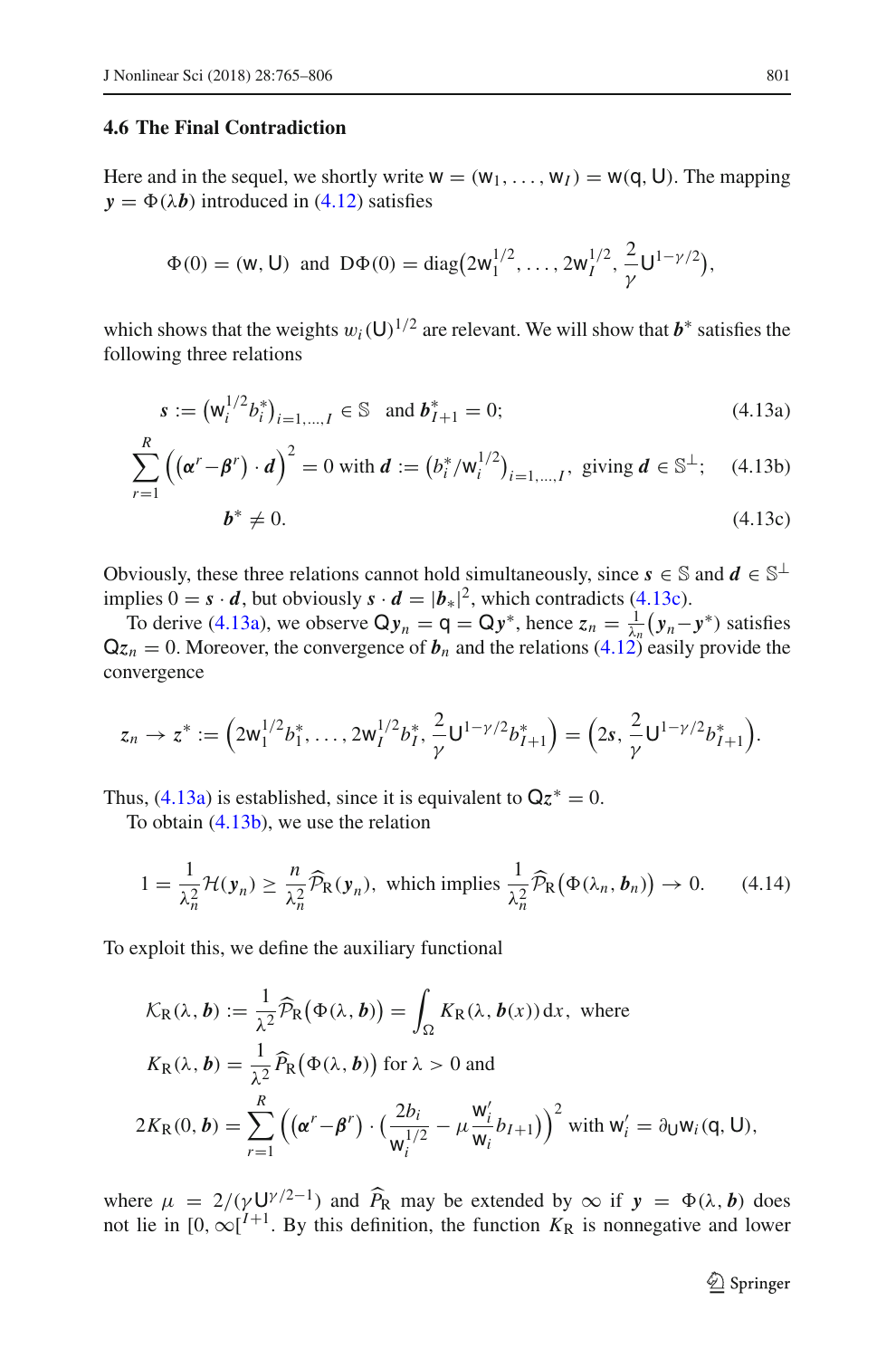semicontinuous in  $(\lambda, b) \in [0, \infty) \times \mathbb{R}^{I+1}$ ; hence, the functional  $\mathcal{K}_{\mathbb{R}}$  is strongly lower semicontinuous in  $L^2$ , see [\(4.5a\)](#page-31-0). Thus,

$$
\boldsymbol{b}_n \to \boldsymbol{b}^* \text{ implies } \mathcal{K}_{\mathsf{R}}(\lambda_n, \boldsymbol{b}_n) \to 0 = \mathcal{K}_{\mathsf{R}}(0, \boldsymbol{b}^*) = K_{\mathsf{R}}(0, \boldsymbol{b}^*).
$$

Since we already know  $b_{I+1}^* = 0$ , we conclude [\(4.13b\)](#page-36-3).

For the final relation, we introduce the integral density function  $K_H$  via

for 
$$
\lambda \in ]0, 1]
$$
:  $K_H(\lambda, b) = \frac{1}{\lambda^2} H(\Phi(\lambda, b)),$   
for  $\lambda = 0$ :  $K_H(0, b) = \frac{4h''(U)}{\gamma^2 U^{\gamma - 2}} b_{I+1}^2 + \sum_{i=1}^I \left( 2b_i - \frac{W_i'}{W_i^{1/2}} \mu b_{I+1} \right)^2$ .

We define  $K_H$  only on the closed subset

$$
dom(K_H) = \{0\} \times \mathbb{R}^{I+1} \cup \{ (\lambda, b) \in ]0, 1] \times \mathbb{R}^{I+1} | b_{I+1} \ge -\frac{U^{\gamma/2}}{\lambda}, b_i \ge -\frac{W_i^{1/2}}{\lambda} \text{ for } i = 1, ..., I \}.
$$

By construction, the function  $K_H$  is nonnegative and continuous on its domain. We now establish an upper bound for  $K_H$  using the upper bound for  $h$  in [\(4.8a\)](#page-32-0) and the upper bound of  $w \lambda_{\mathfrak{B}}(c/w) \leq C_{\delta}(c^{1/2}-w^{1/2})^2(1+c/w)^{\delta}$ , see [\(4.6\)](#page-32-3). Using the shorthand  $\Phi_{I+1}(\bm{b}) = (\widetilde{\mathsf{U}}^{\gamma/2} + \lambda \widetilde{b_{I+1}})^{2/\gamma}$ , we have

$$
\frac{h(\Phi_{I+1}(\boldsymbol{b}))}{\lambda^2} \leq \frac{C}{\lambda^2} ((\lambda b_{I+1})^2 + (\lambda b_{I+1})^{2/\gamma}) \leq C (b_{I+1}^2 + b_{I+1}^{2/\gamma}),
$$
  

$$
\frac{w_i(u)\lambda_{\mathfrak{B}}(\frac{c_i}{w_i(u)})}{\lambda^2} \leq \frac{C_{\delta}}{\lambda^2} (w_i^{1/2} + \lambda b_i - w_i (\Phi_{I+1}(\boldsymbol{b}))^{1/2})^2 \left(1 + \frac{(w_i^{1/2} + \lambda b_i)^2}{w_i (\Phi_{I+1}(\boldsymbol{b}))}\right)^{\delta}
$$
  

$$
\leq C_{\delta} (|b_i| + C_w |b_{I+1}|)^2 \left(1 + (w_i^{1/2} + \lambda b_i)^2 / w_i(0)\right)^{\delta}
$$
  

$$
\leq C_{K_H} (1+|b|)^{2+2\delta} \quad \text{for all } (\lambda, \boldsymbol{b}) \in \text{dom}(K_H),
$$

where we used  $\lambda \in [0, 1]$  and  $\gamma \in [0, 1]$  and employed [\(4.8b\)](#page-32-1) and  $w_i(u) \ge w_i(0)$  for " ∗ ≤."

Of course, the construction of  $K_H$  was such that, for  $\lambda > 0$ , we have

$$
\frac{1}{\lambda^2} \mathcal{H}(\Phi(\lambda, \boldsymbol{b})) = \mathcal{K}_H(\lambda, \boldsymbol{b}) := \int_{\Omega} K_H(\lambda, \boldsymbol{b}(x)) dx.
$$

The upper bound on  $K_H$  and its continuity imply continuity of  $K_H$ , see [\(4.5b\)](#page-31-1). More precisely, from  $b_n \to b_*$  in  $H^1(\Omega)^{I+1}$  we obtain strong convergence in  $L^{2q}(\Omega)$  for some  $q > 1$ . Choosing  $\delta \in [0, q-1]$  we use that for all  $y_n$ , we have  $(\lambda, b_n(x)) \in$ dom( $K_{\rm H}$ ) for almost all  $x \in \Omega$ . Then, using [\(4.5b\)](#page-31-1), we obtain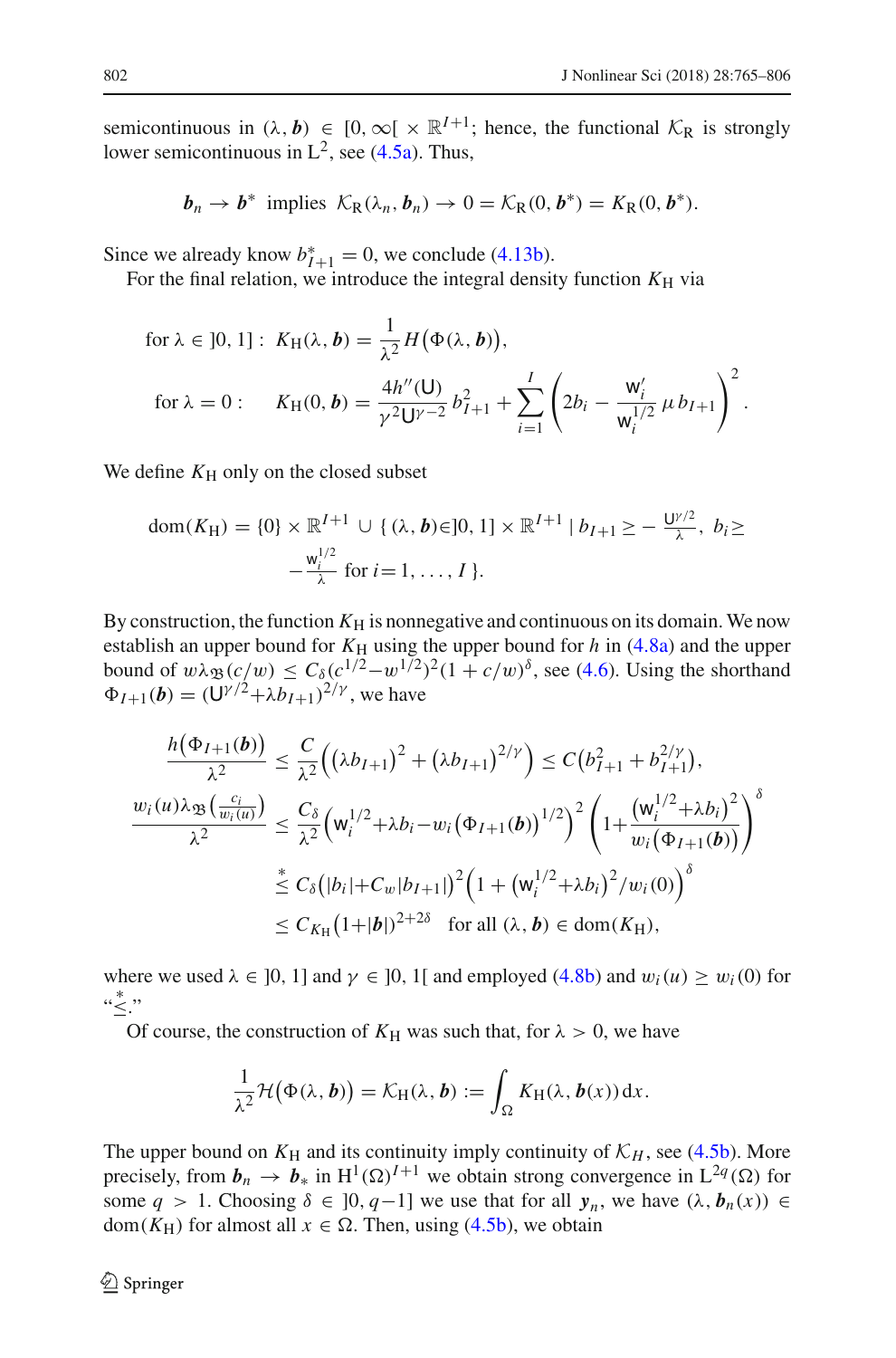$$
1 = \frac{1}{\lambda_n^2} \mathcal{H}(\mathbf{y}_n) = \mathcal{K}_{\mathrm{H}}(\lambda_n, \mathbf{b}_n) \to \mathcal{K}_{\mathrm{H}}(0, \mathbf{b}_*)
$$
  
= 
$$
\left( \frac{4h''(u)}{\gamma^2 \mathsf{U}^{\gamma-2}} (b_{I+1}^*)^2 + \sum_{i=1}^I \left( 2b_i^* - \frac{\mathsf{w}_i'}{\mathsf{w}_i^{1/2}} \mu b_{I+1}^* \right)^2 \right).
$$

Thus, [\(4.13c\)](#page-36-1) is established and the contradiction is complete.

This finishes the proof of Theorem [4.1.](#page-31-5)

**Acknowledgements** A.M. was partially supported by Deutsche Forschungsgemeinschaft (DFG) through SFB 1114 (Scaling Cascades in Complex Systems), subproject C05 *Effective Models for Materials and Interfaces with Multiple Scales*. M.M. was supported by the European Research Council (ERC) through the Advanced Grant No. 267802 *Analysis of MultiScale Systems Driven by Functionals*.

# **A Generalized EEP Estimates**

This appendix gives a proof of the EEP estimate [\(3.6\)](#page-19-0) for general  $\gamma$  and  $\alpha$ . For a more detailed exposition, we refer to Mittnenzwei[g](#page-41-14) [\(2014\)](#page-41-14). We will use the Poincaré-Sobolev inequality

$$
\|\nabla u\|_{p} \ge \eta_{\text{PS}}\left(\Omega, \, p, q\right) \|u - \overline{u}\|_{q} \tag{A.1}
$$

corresponding to the Sobolev embedding  $W^{1,p}(\Omega) \hookrightarrow L^q(\Omega)$ , where  $\eta_{PS}(\Omega, p, q)$ is the optimal Poincaré-Sobolev constant. This inequality holds true for  $p \geq d$  or for  $p < d$  and  $q < dp/(d-p)$ .

<span id="page-38-0"></span>**Theorem A.1** *Let*  $\gamma > \max\{0, 1-2/d\}$  *and*  $\alpha \leq \gamma + 2/d$  *for*  $d \geq 3$  *or*  $\alpha < 1+\gamma$  *for*  $d \leq 2$ . Then  $\rho(\Omega, \gamma, \alpha)$  *is strictly positive and can be bounded by* 

$$
\rho(\Omega, \gamma, \alpha) \ge \frac{4\alpha(\gamma - 2/q)}{\gamma^2 (q - 1)} \eta_{PS}(\Omega, 2, q)^2
$$
\n(A.2)

*with*  $q \ge \max\{2/\gamma, 2/(1+\gamma-\alpha)\}.$ 

*Proof* We substitute  $v = u^{\gamma/2}$ . Then

$$
\overline{u}^{\gamma} \int_{\Omega} F_{\alpha_1} \left( \frac{u}{\overline{u}} \right) dx \le \frac{\alpha_2}{\alpha_1} \overline{u}^{\gamma} \int_{\Omega} F_{\alpha_2} \left( \frac{u}{\overline{u}} \right) dx = C \left( \frac{\|v\|_x^x}{\|v\|_y^{x-2}} - \|v\|_y^2 \right)
$$
  

$$
\le C (\|v\|_z^2 - \|v\|_y^2) \le C (z-1) \|v-\overline{v}\|_z^2 \le \frac{C (z-1)}{\eta_{PS} (\Omega, 2, z)^2} \|\nabla v\|_2^2
$$

with  $\alpha_2 > 1$ ,  $C = 1/(\alpha_1 (\alpha_2 - 1))$ ,  $x = 2\alpha_2/\gamma$ ,  $y = 2/\gamma$ , and  $z = 2/(1+\gamma-\alpha_2)$ . In the first line we used monotonicity of the map  $\alpha \mapsto \alpha F_{\alpha}(z)$ , see [\(3.2\)](#page-18-3). In the last line, we applied the Hölder inequality  $||v||_x^x \le ||v||_y^{x-2} ||v||_z^2$ , the Poincaré–Sobolev inequality and the followin[g](#page-41-14) estimate which holds true for  $x \geq 2$  (see Mittnenzweig  $(2014)$  for a proof):

$$
||v||_x^2 - ||v||_y^2 \le ||v||_x^2 - ||v||_1^2 \le (x-1) ||v-\overline{v}||_x^2
$$

 $\mathcal{D}$  Springer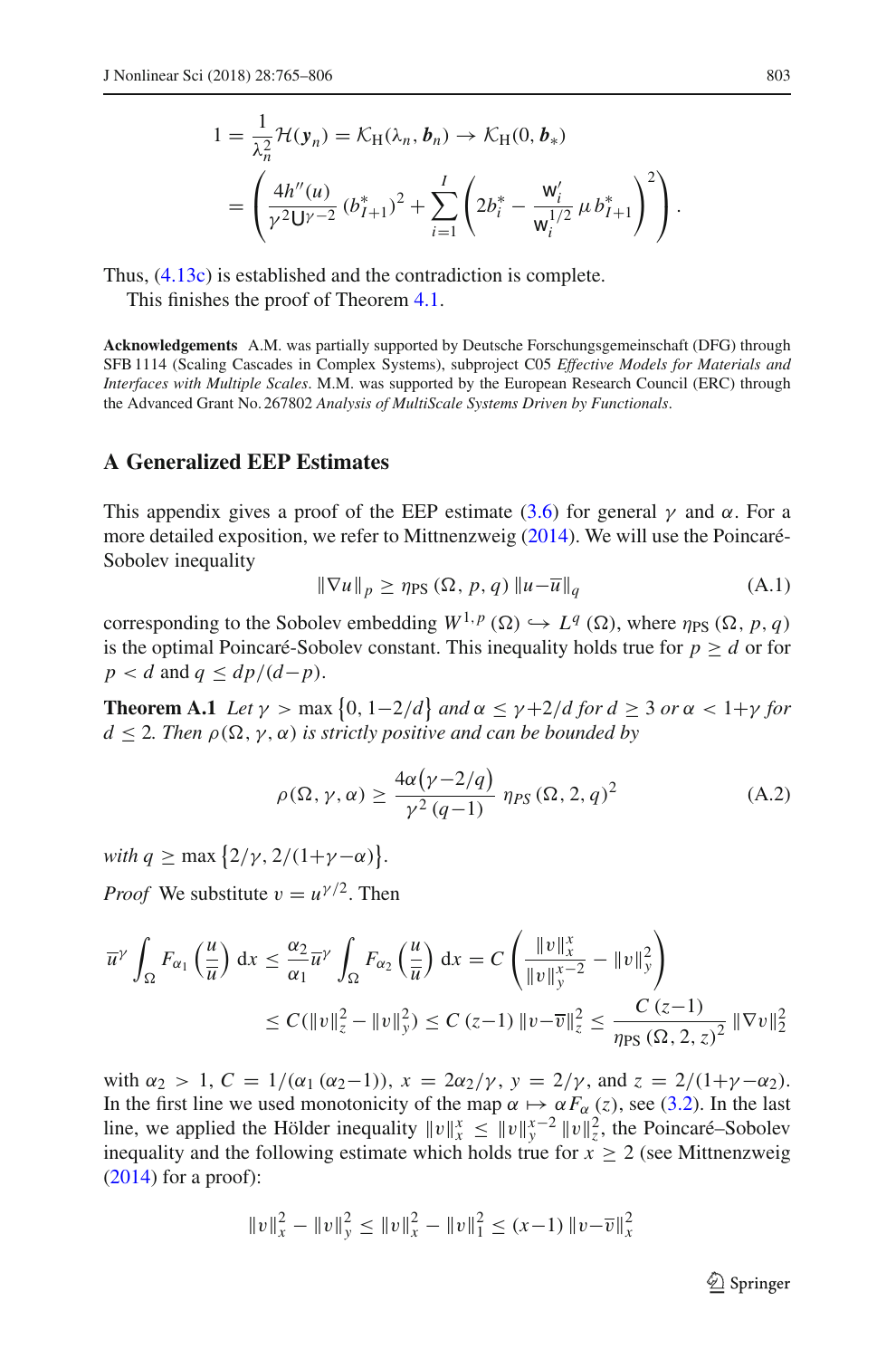This proves the theorem.

*Remark A.2* The above theorem still remains true for the cases  $\gamma = 1 - \frac{2}{d}$  as well as  $\alpha = \gamma + 1$  $\alpha = \gamma + 1$  $\alpha = \gamma + 1$  for  $d < 2$ , see Mittnenzweig [\(2014](#page-41-14)). In the case  $\alpha = 2$  and  $\gamma = 1$ , which will be used below, we have the simple bound

$$
\rho(\Omega, 1, 2) \ge 2 \eta_{\text{PS}}(\Omega, 1, 2)^2,
$$
\n(A.3)

which follows from the following chain of estimates:

$$
\overline{u}\int_{\Omega}\frac{|\nabla u|^2}{u}\,dx \geq \|\nabla u\|_{1}^2 \geq \eta_{PS}(\Omega, 1, 2)^2 \, \|u-\overline{u}\|^2 = 2\,\eta_{PS}(\Omega, 1, 2)^2 \cdot \overline{u}^2 \int_{\Omega} F_2(u/\overline{u})\,dx.
$$

# **B** The EEP Estimate for  $\alpha = \gamma = 0$  and  $d \leq 2$

This appendix provides a proof that the EEP inequality also holds in the case  $\alpha = \gamma =$ 0. Here we only give a densified version of the full proof and refer to Mittnenzwei[g](#page-41-14) [\(2014\)](#page-41-14) for a detailed exposition, which is based on the approach developed in Carlen and Lo[s](#page-40-15)s [\(1992](#page-40-15)) and Carlen et al[.](#page-40-16) [\(2010\)](#page-40-16). We note that  $\rho(\Omega, 1, 2)$  is positive only for  $\Omega \subset \mathbb{R}^d$  with  $d \leq 2$ .

**Theorem B.1** (Case  $\alpha = \gamma = 0$  in dimension  $d \leq 2$ ) *We have the estimate*  $\rho(\Omega, 0, 0) \ge \varrho := \rho(\Omega, 1, 2) > 0$ , *i.e.*,

$$
\forall u > 0: \quad \int_{\Omega} \frac{|\nabla u(x)|^2}{u(x)^2} dx \ge \rho(\Omega, 1, 2) \int_{\Omega} F_0(u(x)/U) dx. \tag{B.1}
$$

*Proof* We set  $u = e^v$  and observe that  $(B.1)$  is equivalent to

$$
H(v) := \int_{\Omega} |\nabla v|^2 dx \ge \varrho G(v) \text{ with } G(v) := \left( \log \left( \int_{\Omega} e^v dx \right) - \int_{\Omega} v dx \right). \tag{B.2}
$$

We consider *H* and *G* as nonnegative, proper, and convex functionals on  $L^2(\Omega)$ . Because of  $\Omega \subset \mathbb{R}^d$  with  $d \leq 2$ , the Moser–Trudinger inequality *G* is bounded whenever  $H$  is bounded.

We establish  $(B.2)$  by Legendre transform for which we note

$$
H^*(\psi) = \frac{1}{4} \int_{\Omega} (\psi - \overline{\psi})(-\Delta)^{-1} (\psi - \overline{\psi}) dx \text{ and } G^*(\psi) = \begin{cases} \int_{\Omega} \Gamma(\psi(x)) dx & \text{if } \overline{\psi} = 0, \\ \infty & \text{else,} \end{cases}
$$

where  $\Gamma(\psi) = \lambda_{\mathfrak{B}}(\psi + 1)$  for  $\psi \ge -1$  and  $\infty$  otherwise.

We now define  $J(\psi) = G^*(\psi) - \rho H^*(\psi)$  and show  $J(\psi_0) \ge 0$  for all  $\psi_0$ . For this, we note  $J(0) = 0$  and then consider *J* along the solutions  $\psi_t := e^{t\Delta}\psi_0$  of the diffusion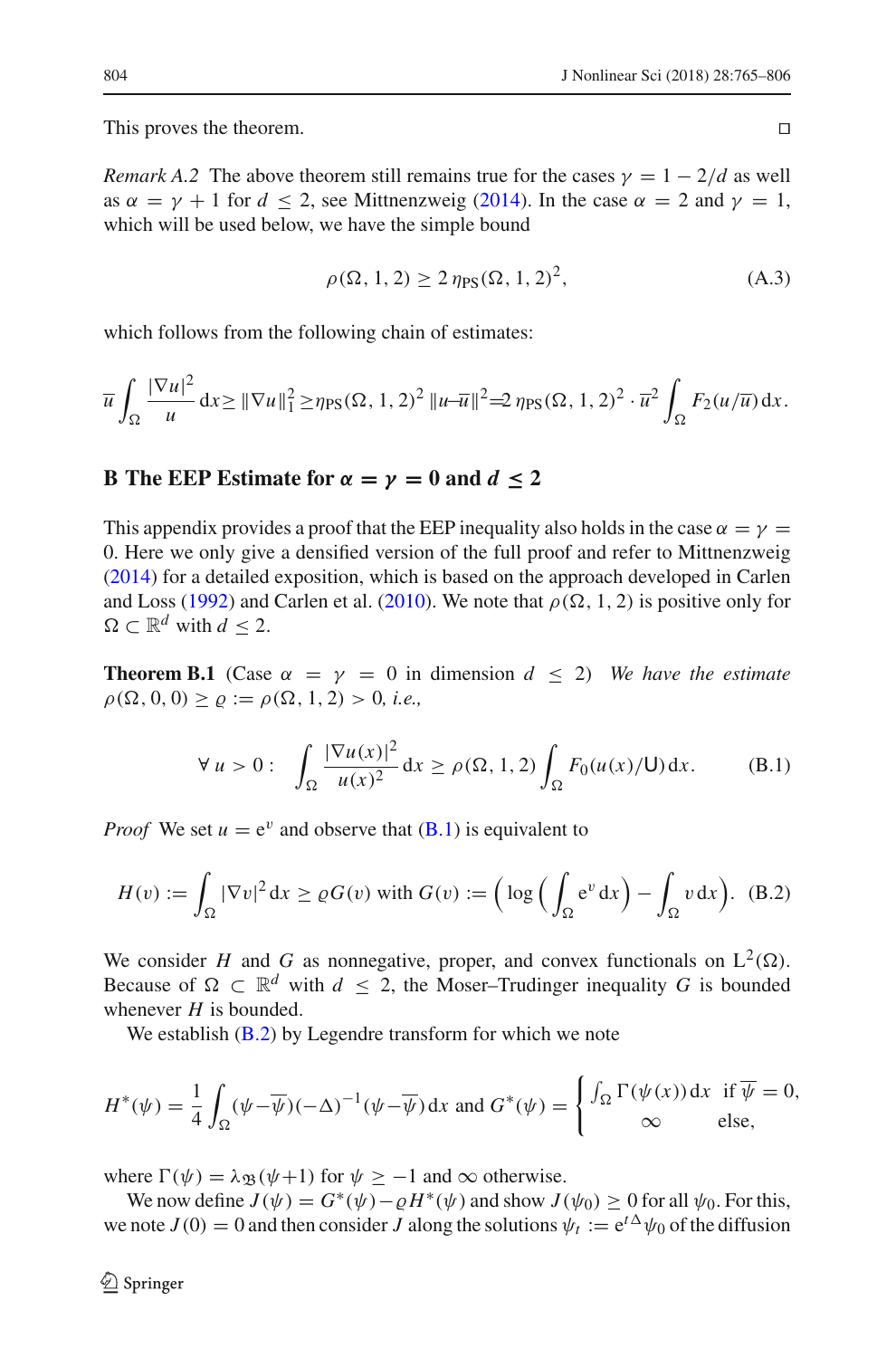equation  $\psi = \Delta \psi$ . Setting  $\psi_t = c_t - 1$  with  $\overline{c}_t = 1$  and  $c_t \ge 0$ . By differentiating along solutions and using  $\dot{c}_t = \Delta c_t$  (with Neumann boundary conditions), we obtain

$$
\frac{\mathrm{d}}{\mathrm{d}t}J(c_t-1)=-\int_{\Omega}\frac{|\nabla c_t|^2}{c_t}\,\mathrm{d}x+\frac{\varrho}{2}\int_{\Omega}(c_t-1)^2\,\mathrm{d}x\geq 0,
$$

since  $\rho = \rho(\Omega, 1, 2)$  which is the optimal constant for the last estimate. Hence,  $J(\psi_0) \geq J(\psi_t) \geq J(0) = 0$  since  $\psi_t \to 0$ .

Now, we reverse the Legendre transform using  $H^*(\varrho \psi) = \varrho^2 H^*(\psi)$ , hence

$$
H(v) = \sup ( \langle v, \psi \rangle - H^*(\psi) ) \stackrel{\psi = \varrho \overline{\psi}}{=} \sup ( \langle v, \varrho \widetilde{\psi} \rangle - \varrho^2 H^*(\widetilde{\psi}) )
$$
  

$$
\stackrel{J \geq 0}{=} \varrho \sup ( \langle v, \widetilde{\psi} \rangle - G^*(\widetilde{\psi}) ) = \varrho G(v).
$$

This proves the assertion.

# **References**

- <span id="page-40-8"></span>Albinus, G., Gajewski, H., Hünlich, R.: Thermodynamic design of energy models of semiconductor devices. Nonlinearity **15**(2), 367–383 (2002)
- <span id="page-40-11"></span>Burger, M., Di Franscesco, M., Pietschmann, J.-F., Schlake, B.: Nonlinear cross-diffusion with size exclusion. SIAM J. Math. Anal. **42**(6), 2842–2871 (2010)
- <span id="page-40-12"></span>Bothe, D., Dreyer, W.: Continuum thermodynamics of chemically reacting fluid mixtures. Acta Mech. **226**, 1757–1805 (2015)
- <span id="page-40-15"></span>Carlen, E.A., Loss, M.: Competing symmetries, the logarithmic HLS inequality and Onofri's inequality on **S***n*. Geom. Funct. Anal. **2**(1), 90–104 (1992)
- <span id="page-40-16"></span>Carlen, E.A., Carrillo, J.A., Loss, M.: Hardy–Littlewood–Sobolev inequalities via fast diffusion flows. Proc. Natl. Acad. Sci. USA **107**(46), 19696–701 (2010)
- <span id="page-40-5"></span>Desvillettes, L., Fellner, K.: Exponential decay toward equilibrium via entropy methods for reaction– diffusion equations. J. Math. Anal. Appl. **319**(1), 157–176 (2006)
- <span id="page-40-7"></span>Desvillettes, L., Fellner, K., Tang, B.Q.: Trend to equilibrium for reaction–diffusion systems arising from complex balanced chemical reaction networks. SIAM J. Math. Anal. **49**(4), 2666–2709 (2017)
- <span id="page-40-10"></span>Dreyer, W., Druet, P.-É., Gajewski, P., Guhlke, C.: Existence of weak solutions for improved Nernst–Planck– Poisson models of compressible reacting electrolytes. WIAS preprint 2291 (2016)
- <span id="page-40-13"></span>Feinberg, M.: Complex balancing in general kinetic systems. Arch. Ration. Mech. Anal. **49**, 187–194 (1972/73)
- <span id="page-40-6"></span>Fellner, K., Tang, B.Q.: Explicit exponential convergence to equilibrium for nonlinear reaction–diffusion systems with detailed balance condition. Nonlinear Anal. **159**(C), 145–180 (2017)
- <span id="page-40-9"></span>Fischer, J.: Global existence of renormalized solutions to entropy-dissipating reaction–diffusion systems. Arch. Ration. Mech. Anal. **218**(1), 553–587 (2015)
- <span id="page-40-14"></span>Fonseca, I., Leoni, G.: Modern Methods in the Calculus of Variations: L<sup>p</sup> Spaces. Springer, Berlin (2007)
- <span id="page-40-2"></span>Glitzky, A., Gröger, K., Hünlich, R.: Existence, uniqueness and asymptotic behaviour of solutions to equations modelling transport of dopants in semiconductors. In: Frehse, J., Gajewski, H. (eds), Special Topics in Semiconductor Analysis, pp. 49–78. Bonner Mathematische Schriften no. 258 (1994)
- <span id="page-40-3"></span>Glitzky, A., Gröger, K., Hünlich, R.: Free energy and dissipation rate for reaction diffusion processes of electrically charged species. Appl. Anal. **60**(3–4), 201–217 (1996)
- <span id="page-40-4"></span>Glitzky, A., Hünlich, R.: Energetic estimates and asymptotic for electro-reaction–diffusion systems. Z. Angew. Math. Mech. **77**(11), 823–832 (1997)
- <span id="page-40-0"></span>Gröger, K.: Asymptotic behavior of solutions to a class of diffusion–reaction equations. Math. Nachr. **112**, 19–33 (1983)
- <span id="page-40-1"></span>Gröger, K.: On the existence of steady states of certain reaction–diffusion systems. Arch. Ration. Mech. Anal. **92**(4), 297–306 (1986)